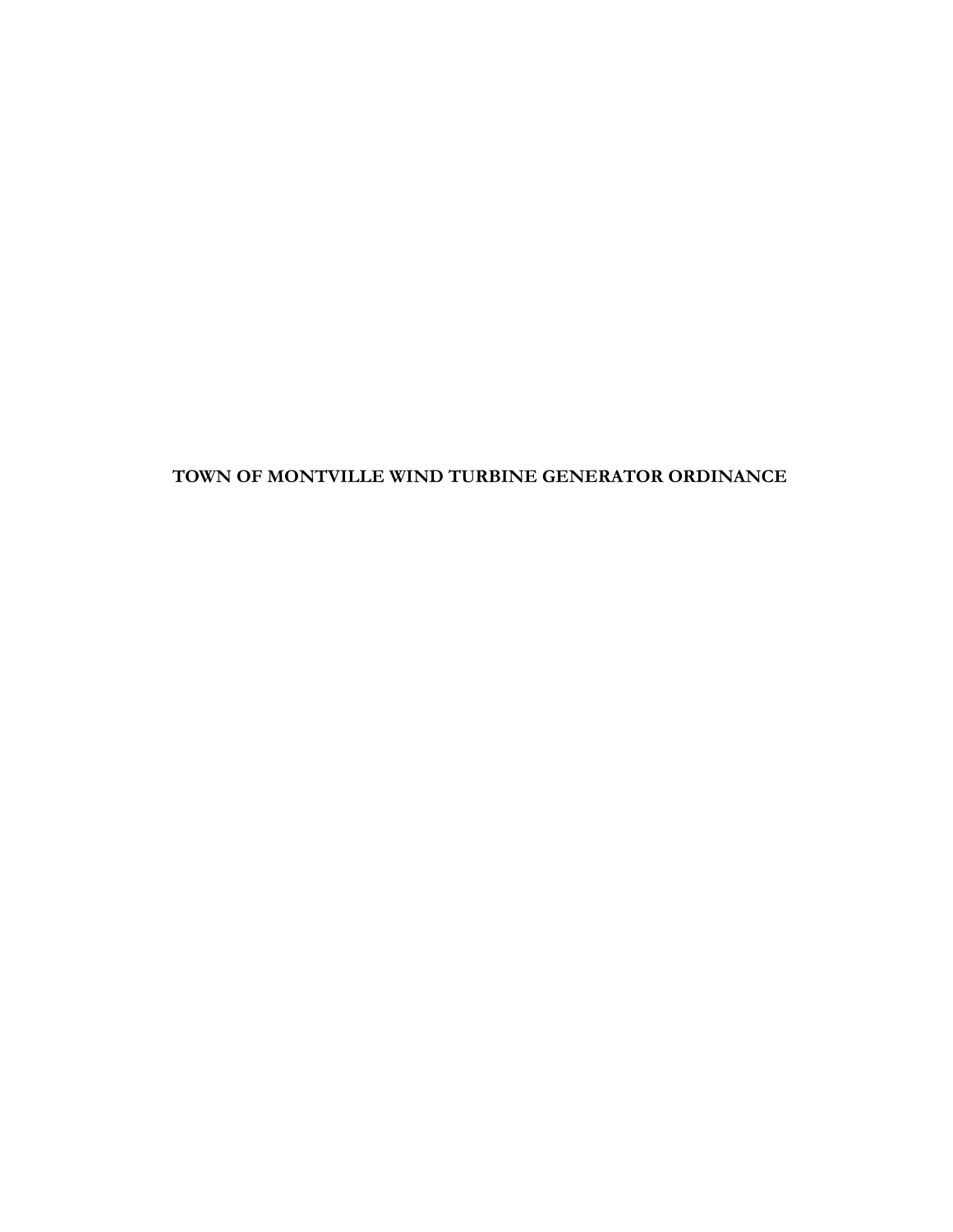# **Table of Contents**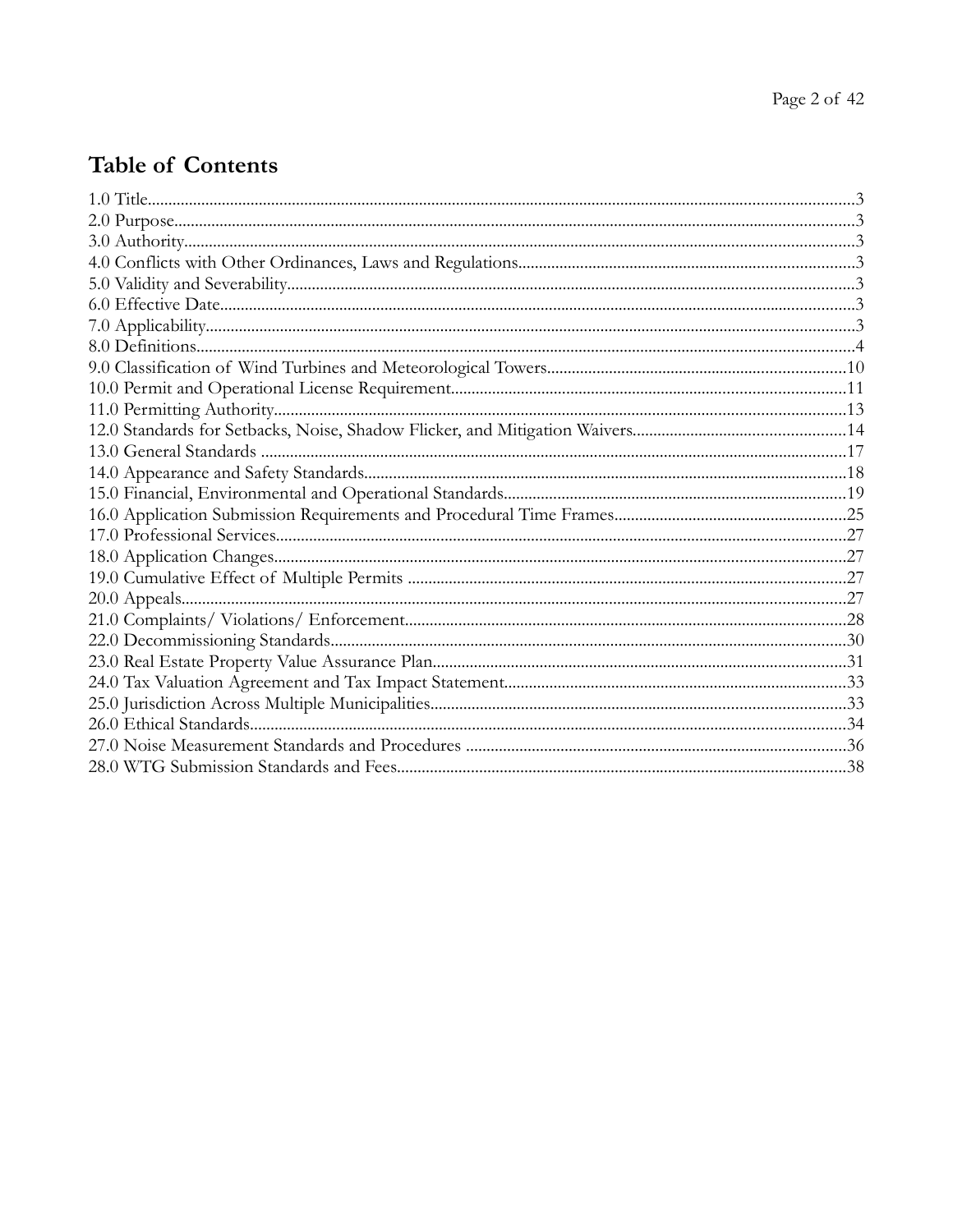# TOWN OF MONTVILLE WIND TURBINE GENERATOR ORDINANCE

#### 1.0 Title

This Ordinance shall be known as the Town of Montville Wind Turbine Generator (WTG) Ordinance.

#### 2.0 Purpose

The purpose of this Ordinance is to regulate Wind Turbine Generators to protect and safeguard the health, safety, and general welfare of the citizens of Montville by establishing reasonable and uniform regulations.

#### 3.0 Authority

This Ordinance is adopted pursuant to the enabling provisions of Article VIII, Part 2, Section 1 of the Maine Constitution (Municipal Home Rule), the provisions of Title 30-A M.R.S.A. Section 3001 (Home Rule), and the provisions of the Planning and Land Use Regulation Act, Title 30-A M.R.S.A. Section 4312, etc. seq. (Comprehensive Planning and Land Use Regulation, or "Growth Management Act").

#### 4.0 Conflicts with Other Ordinances, Laws and Regulations

Whenever a provision of this Ordinance conflicts with or is inconsistent with another provision of this Ordinance or of any other ordinance, regulation or statute from any jurisdiction, the more restrictive provision shall control.

#### 5.0 Validity and Severability

Should any section or provision of this Ordinance be declared by the courts to be invalid such decisions shall not invalidate any other section or provision of the Ordinance.

#### 6.0 Effective Date

- 6.1 This Ordinance shall become effective upon the date of its passage.
- 6.2 If this Ordinance is enacted within 90 days after the expiration of an ordinance entitled "Moratorium on Wind Power Development for the Municipality of Montville" (Moratorium) adopted March 28, 2009, the effective date of this Ordinance will be retroactive to the expiration date of the Moratorium. [If the Ordinance and the required public hearings, public notices, etc. cannot be completed within the moratorium timeframe, the Ordinance should be made retroactive to the date the moratorium expires.]

#### 7.0 Applicability

This Ordinance applies to any wind turbine that is the subject of a permit or license application pending before, or filed with the Town of Montville, after the effective date of the Ordinance.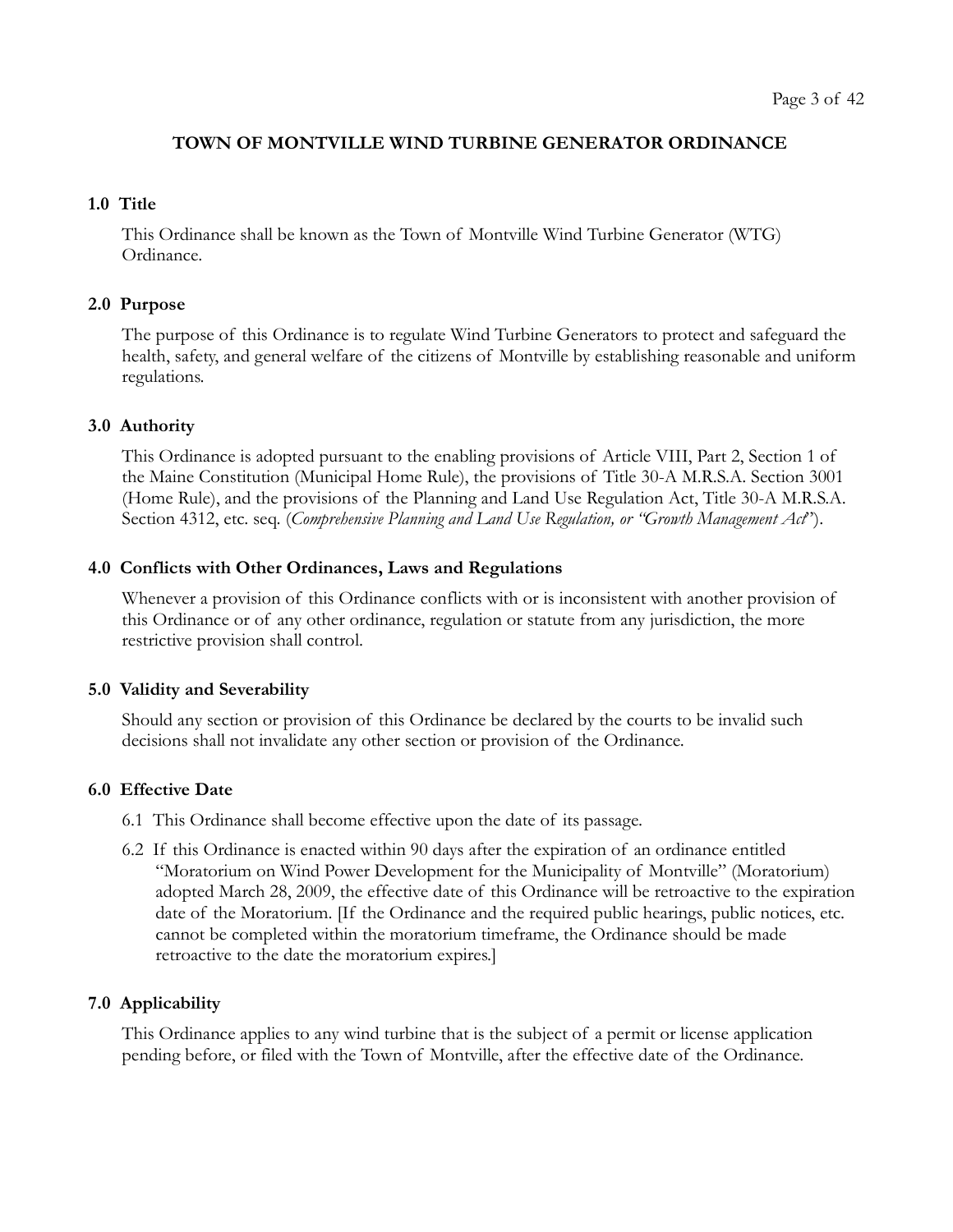# 8.0 Definitions

Aerodynamic Sound – a noise that is caused by the flow of air over and past the blades of a WTG.

Ambient Sound – Ambient sound encompasses all sound present in a given environment, being usually a composite of sounds from many sources near and far. It includes intermittent noise events, such as, from aircraft flying over, dogs barking, wind gusts, mobile farm or construction machinery, and the occasional vehicle traveling along a nearby road. The ambient also includes insect and other nearby sounds from birds and animals or people. The nearby and transient events are part of the ambient sound environment but are not to be considered part of the long-term background sound.

American National Standards Institute (ANSI) – Standardized acoustical instrumentation and sound measurement protocol shall meet all the requirements of the following ANSI Standards:

ANSI S1.43 Integrating Averaging Sound Level Meters: Type-1 (or IEC 61672-1) ANSI S1.11 Specification for Octave and One-third Octave-Band Filters (or IEC 61260) ANSI S1.40 Verification Procedures for Sound Calibrators ANSI S12.9 Part 3 Procedures for Measurement of Environmental Sound ANSI S12.18 Measurement of Outdoor Sound Pressure Level IEC 61400-11 WTG systems –Part 11: Acoustic noise measurements

Anemometer – a device for measuring the speed and direction of the wind.

Applicant – the legal entity, which includes an individual or business entity that seeks to secure a Permit or Operating License under this Ordinance.

**A-Weighted Sound Level (dBA)** – A measure of over-all sound pressure level designed to reflect the response of the human ear, which does not respond equally to all frequencies. It is used to describe sound in a manner representative of the human ear's response. It reduces the effects of the low with respect to the frequencies centered around 1000 Hz. The resultant sound level is said to be "Aweighted"and the units are "dBA." Sound level meters have an A-weighting network for measuring Aweighted sound levels (dBA) meeting the characteristics and weighting specified in ANSI Specifications for Integrating Averaging Sound Level Meters, S1.43-1997 for Type 1 instruments, and be capable of accurate readings (corrections for internal noise and microphone response permitted) at 20 dBA or lower. In this document dBA means LAeq unless specified otherwise.

Background Sound (L90) – refers to the sound level present at least 90% of the time. Background sounds are those heard during lulls in the ambient sound environment. That is, when transient sounds from flora, fauna, and wind are not present. Background sound levels vary during different times of the day and night. Because WTGs operate 24/7 the background sound levels of interest are those during the quieter periods which are often the evening and night. Sounds from the WTG of interest, near-by birds and animals or people must be excluded from the background sound test data. Nearby electrical noise from streetlights, transformers and cycling AC units and pumps etc., must also be excluded from the background sound test data.

Background sound level (dBA and dBC (as L90)) is the sound level present 90% of the time during a period of observation that is representative of the quiet time for the soundscape under evaluation and with duration of ten (10) continuous minutes. Several contiguous ten (10) minute tests may be performed in one hour to determine the statistical stability of the sound environment.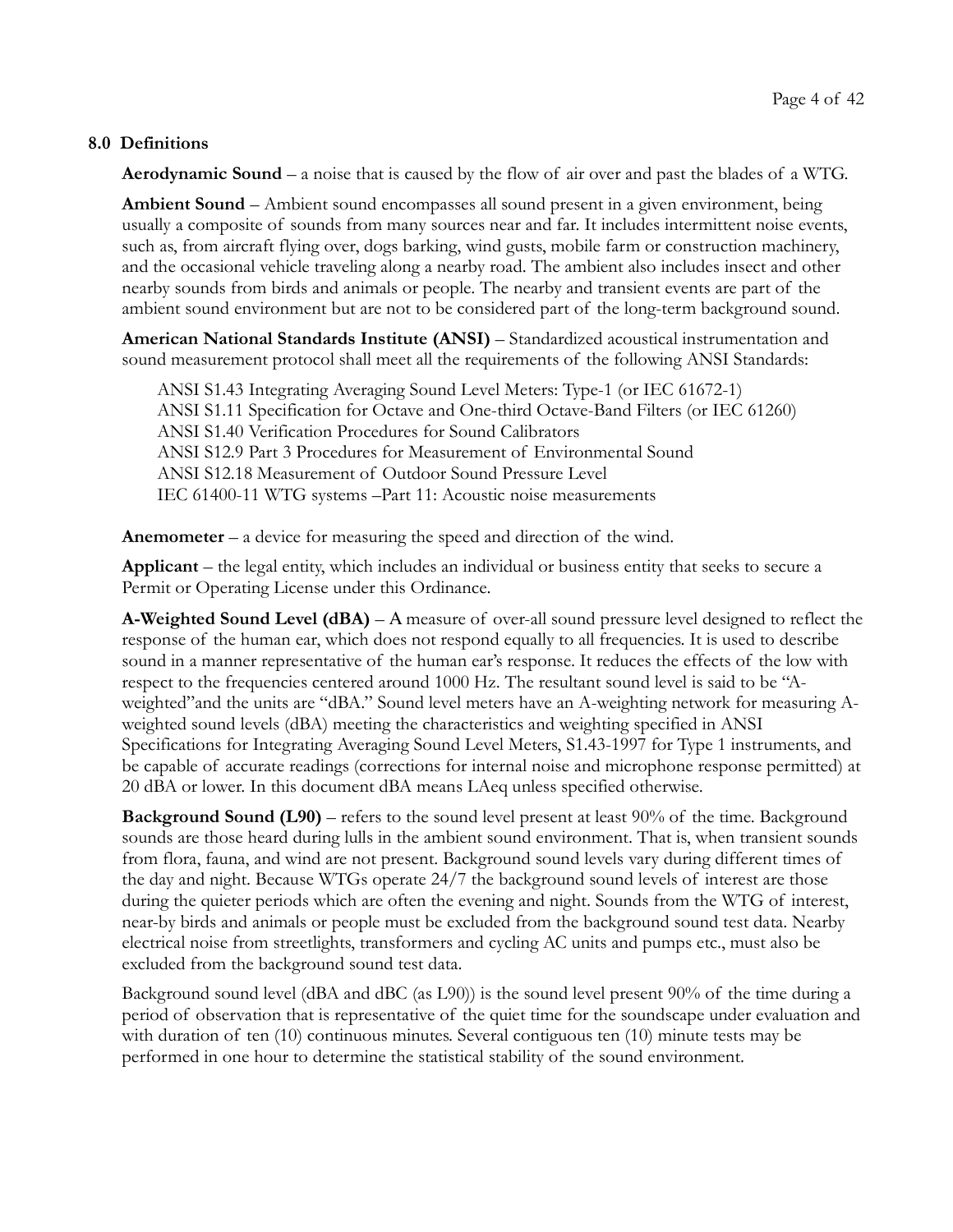Measurement periods such as at dusk when bird and insect activity is high or the early morning hours when the 'dawn chorus' is present are not acceptable measurement times. Longer term sound level averaging tests, such as 24 hours or multiple days are not at all appropriate since the purpose is to define the quiet time background sound level. It is defined by the LA90 and LC90 descriptors. It may be considered as the quietest one (1) minute during a ten (10) minute test. LA90 results are valid only when LA10 results are no more than 10 dB above LA90 for the same period. LC10 less LC90 are not to exceed 10 dB to be valid.

The background noise environment consists of a multitude of distant sources of sound. When a new nearby source is introduced the new background noise level would be increased. The addition of a new source with a noise level 10 dB below the existing background would increase the new background 0.4 dB. If the new source has the same noise level as the existing background then the new background is increased 3.0 dB. Lastly, if the new source is 3.3 dB above the existing background then the new background would have increased 5 dB. For example, to meet the requirement of L90A  $+ 5 dB = 31 dB$  and the existing quiet nighttime background sound level is 26 dBA, the maximum wind turbine noise immission contribution independent of the background cannot exceed 29.3 dBA Leq at a dwelling. When adding decibels, a 26 dBA background combined with 29.3 dBA from the turbines (without background) results in 31 dBA.

Further, background L90 sound levels documenting the pre-construction baseline conditions should be determined when the ten (10) minute maximum wind speed is less than 2 m/s (4.5 mph) near ground level/microphone location 1.5 m height.

**Blade Passage Frequency (BPF)** – the frequency at which the blades of a turbine pass a particular point during each revolution (e.g. lowest point or highest point in rotation) in terms of events per second. A three bladed turbine rotating at 28 rpm would have a BPF of 1.4 Hz. [E.g. ((3 blades times  $28$ rpm $/60$  seconds per minute = 1.4 Hz BPF $]$ 

Blade Reflection – the intermittent reflection of the sun off the surface of the blades of a Wind Turbine.

C-Weighted Sound Level (dBC) – Similar in concept to the A-Weighted sound Level (dBA) but Cweighting does not de-emphasize the frequencies below 1k Hz as A-weighting does. It is used for measurements that must include the contribution of low frequencies in a single number representing the entire frequency spectrum. Sound level meters have a C-weighting network for measuring Cweighted sound levels (dBC) meeting the characteristics and weighting specified in ANSI S1.43-1997 Specifications for Integrating Averaging Sound Level Meters for Type 1 instruments. In this document dBC means LCeq unless specified otherwise.

**Community Owned Wind** – a WTG planned with wide community participation that meets any one of the following criteria: 1) a municipality owning 51% or more of the project, 2) the majority of the direct financial benefits of the project accruing to all of the residents of the municipality, exclusive of any tax considerations. Community Owned Wind may include or incorporate consumer-owned transmission and distribution utilities, rural electric cooperatives, municipal electric districts, or other electrical generation and transmission models established by State law to facilitate and encourage local electrical generation. Community Owned Wind does not include partial or minority municipal ownership of WTGs without the municipality or municipalities being the managing partner, and does not include WTGs located in Montville having majority ownership or control by private individuals,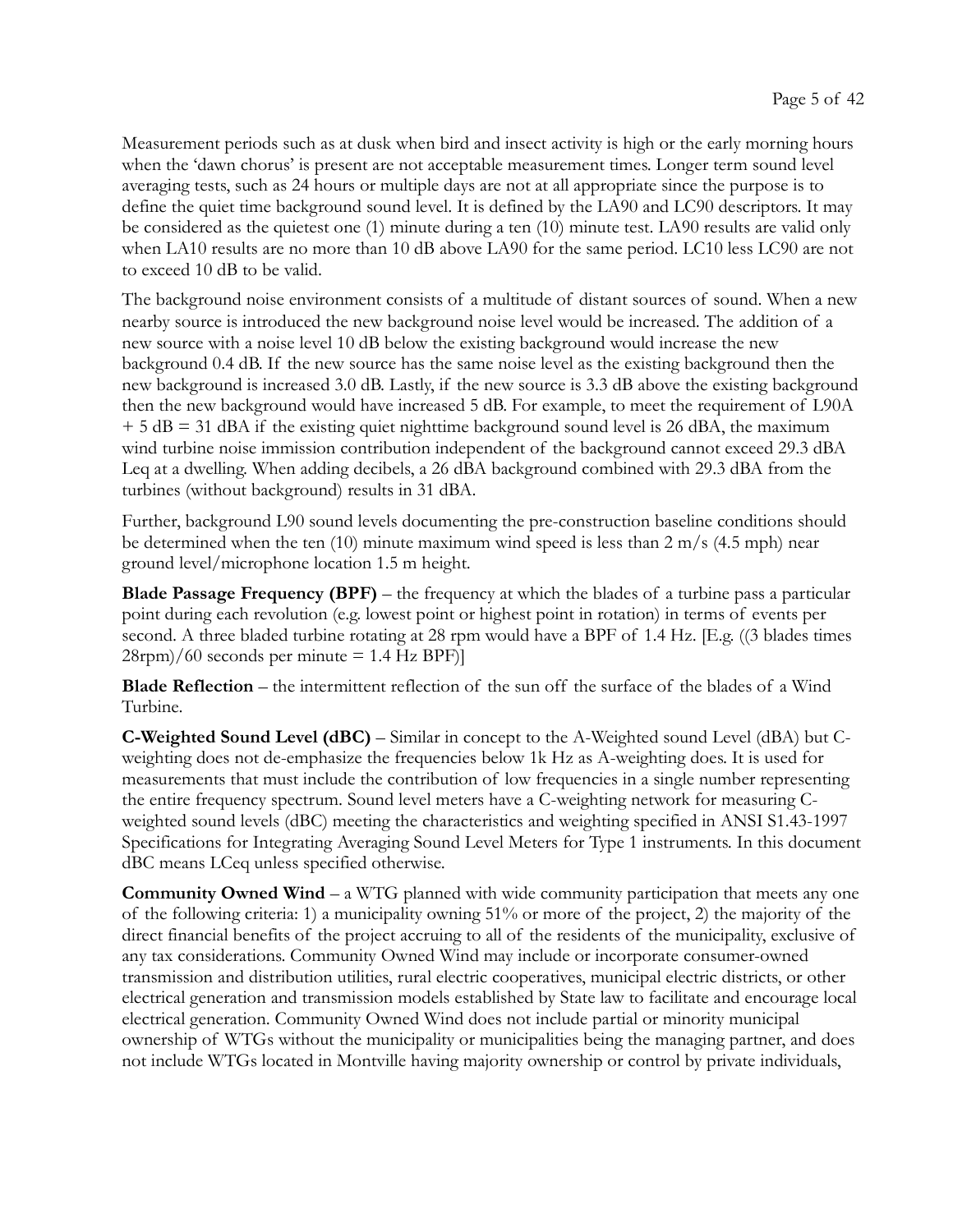private businesses, or non-profit organizations not under direct control of the municipality or municipalities.

**Decibel (dB)** – A dimensionless unit which denotes the ratio between two quantities that are proportional to power, energy or intensity. One of these quantities is a designated reference by which all other quantities of identical units are divided. The sound pressure level  $(L_p)$  in decibels is equal to 10 times the logarithm (to the base 10) of the ratio between the pressure squared divided by the reference pressure squared. The reference pressure used in acoustics is 20 MicroPascals.

**DEP Certification** – a certification issued by the Department of Environmental Protection pursuant to Title 35-A M.R.S.A. §3456 for a WTG that is subject to this Ordinance.

Emission – Sound energy that is emitted by a noise source (WTG) is transmitted to a receiver (dwelling) where it is immitted (see "immission).

Enforcing Authority – the Code Enforcement Officer (CEO) designated by the Town of Montville. The CEO is responsible for enforcing the standards of this Ordinance after a permit is granted to a WTG.

Frequency – The number of oscillations or cycles per unit of time. Acoustical frequency is usually expressed in units of Hertz (Hz) where one Hz is equal to one cycle per second.

Good Utility Practice – any of the practices, methods and acts with respect to the safe operation of the Wind Turbine or WTG engaged in or approved by a significant portion of the electric utility industry and, in particular, those portions of the industry with experience in the construction, operation, and maintenance of wind turbines during the relevant period; or any of the practices, methods and acts which, in the exercise of reasonable judgment in light of the facts known at the time the decision was made, could have been expected to accomplish the desired result at a reasonable cost consistent with good business practices, reliability and safety.

Height – the total distance measured from the grade of the property as existed prior to the construction of the wind energy system, facility, tower, turbine, or related facility at the base to its highest point. (See Turbine Height definition below)

Hertz (Hz) – Frequency of sound expressed by cycles per second.

Ice Throw – accumulated ice buildup on the blades of a Wind Turbine that is or can be thrown during normal spinning or rotation.

Immission – Noise immitted at a receiver (dwelling) is transmitted from noise source (WTG) that emitted sound energy (see "emission").

Immission spectra imbalance – The spectra are not in balance when the C-weighted sound level is more than 20 dB greater than the A-weighted sound level. For the purposes of this requirement, the A-weighted sound level is defined as the long-term background sound level (LA90) +5 dBA. The Cweighted sound level is defined as the LCeq measured during the operation of the wind turbine operated so as to result in its highest sound output. A Complaint Test provided later in this document is based on the immission spectra imbalance criteria.

Infra-Sound – sound with energy in the frequency range of 0-20 Hz is considered to be infra-sound. It is normally considered to not be audible for most people unless in relatively high amplitude. However, there is a wide range between the most sensitive and least sensitive people to perception of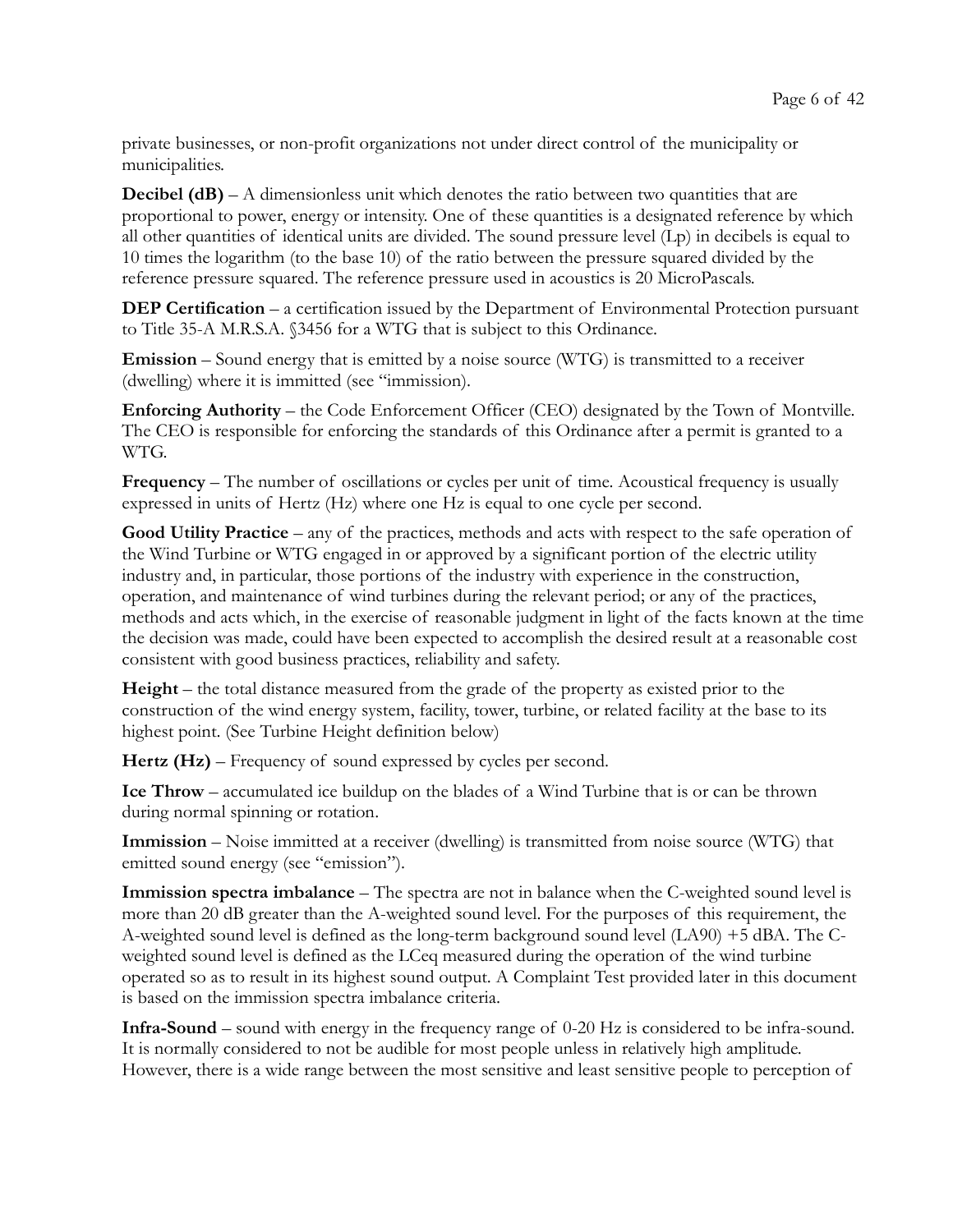sound and perception is not limited to stimulus of the auditory senses. The most significant exterior noise induced dwelling vibration occurs in the frequency range between 5 Hz and 50 Hz. Moreover, levels below the threshold of audibility can still cause measurable resonances inside dwelling interiors. Conditions that support or magnify resonance may also exist in human body cavities and organs under certain conditions. Although no specific test for infrasound is provided in this document, the test for immission spectra imbalance will limit low frequency sound and thus, indirectly limit infrasound. See low-frequency noise (LFN) for more information.

Low Frequency Noise (LFN) – refers to sounds with energy in the lower frequency range of 20 to 200 Hz. LFN is deemed to be excessive when the difference between a C-weighted sound level and an A-weighted sound level is greater than 20 decibels at any measurement point outside a residence or other occupied structure.

**Measurement Point (MP)** – location where sound measurements are taken such that no significant obstruction blocks sound from the site. The Measurement Point should be located so as to not be near large objects such as buildings and in the line-of-sight to the nearest turbines. Proximity to large buildings or other structures should be twice the largest dimension of the structure, if possible. Measurement Points should be at quiet locations remote from street lights, transformers, street traffic, flowing water and other local noise sources.

Measurement Wind Speed – For measurements conducted to establish the background noise levels (LA90 10 min, LC90 10 min, and etc.) the maximum wind speed, sampled within 5m of the microphone and at its height, shall be less than 2 m/s (4.5 mph) for valid background measurements. For valid WTG noise measurements conducted to establish the post-construction sound level the maximum wind speed, sampled within 5m of the microphone and at its height, shall be less than 4m/s (9mph). The wind speed at the WTG blade height shall be at or above the nominal rated wind speed and operating in its highest sound output mode. For purposes of enforcement, the wind speed and direction at the WTG blade height shall be selected to reproduce the conditions leading to the enforcement action while also restricting maximum wind speeds at the microphone to less than 4 m/s (9 mph).

For purposes of models used to predict the sound levels and sound pressure levels of the WTG to be submitted with the Application, the wind speed shall be the speed that will result in the worst-case LAeq and LCeq sound levels at the nearest non-participating properties to the WTG. If there may be more than one set of nearby sensitive receptors, models for each such condition shall be evaluated and the results shall be included in the Application.

Mechanical Noise – sound produced as a byproduct of the operation of the mechanical components of a  $WTG(s)$  such as the gearbox, generator and transformers.

Meteorological Tower (MET Tower) – a meteorological tower used for the measurement of wind speed.

**Mitigation Waiver** – a legally enforceable, written agreement between the Applicant and a Nonparticipating Landowner in which the landowner waives certain setback, noise or other protections afforded in the Ordinance.

Nacelle – the frame and housing at the top of the tower that encloses the gearbox and generator.

Nameplate Capacity – the electrical power rating of an individual wind turbine as certified by the manufacturer and normally expressed in watts, kilowatts (kW), or megawatts (MW).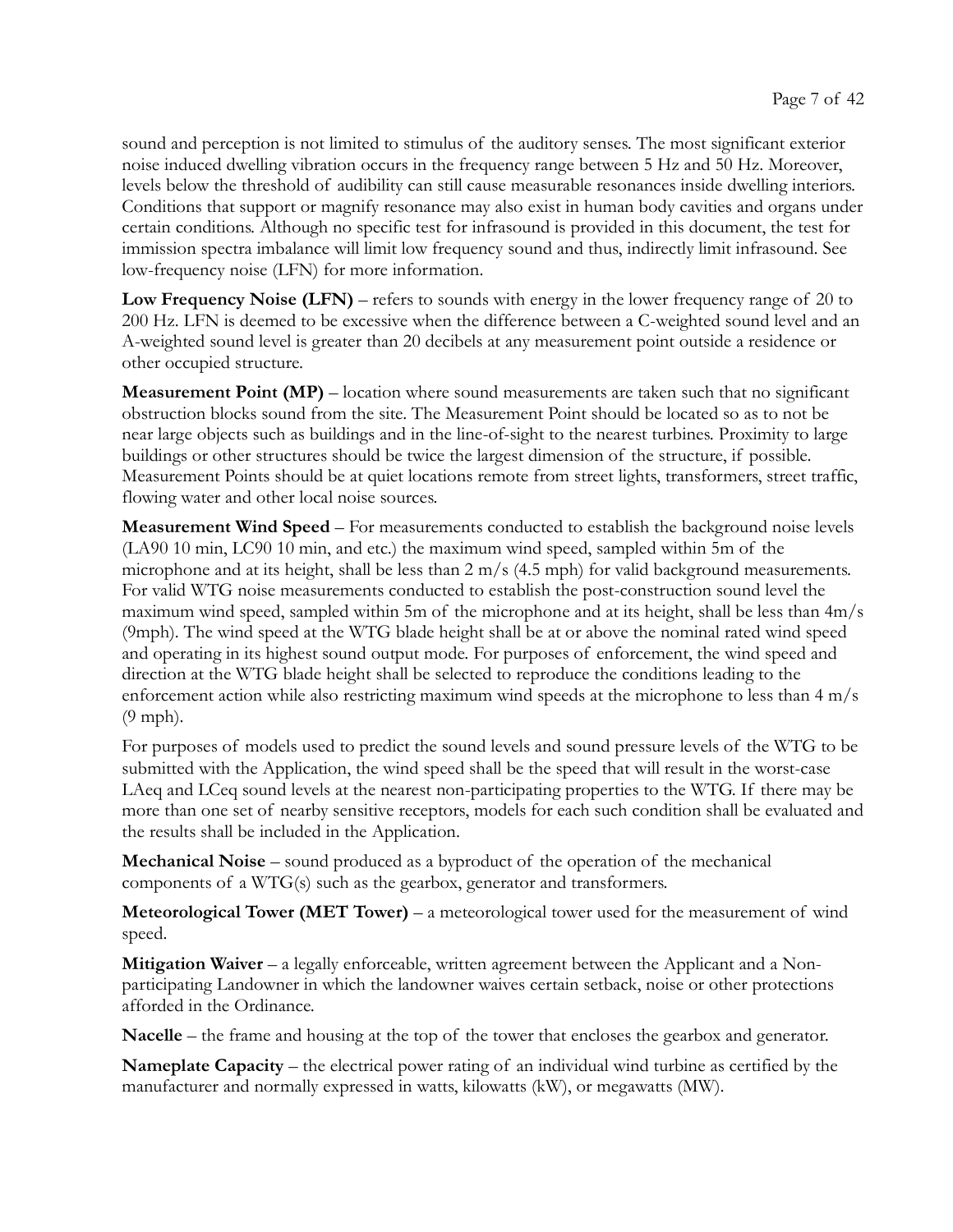Noise – any unwanted sound. Not all noise needs to be excessively loud to represent an annoyance or interference.

Non-participating Landowner – any landowner other than a Participating Landowner.

Notification Area – the entire land base within two (2) miles, measured horizontally from the Project Boundary. All landowners with any part of their property within the notification area, or residents living within the notification area must be notified as specified in the Ordinance.

Occupied Building – any structure that is, or is likely to be, occupied by persons or livestock. This includes, but is not limited to dwellings, places of business, places of worship, schools, and barns.

Operational License – a license or a license renewal issued by the Planning Board to operate a WTG in accordance with this Ordinance.

Owner/operator – the person or entity with legal ownership of the WTG, including successors and assigns, that has the authority and responsibility to operate the WTG on a day-to-day basis. An Owner/operator must have the legal authority to represent and bind.

Participating Landowner – one or more persons that hold title in fee to the property on which the WTG is proposed to be located pursuant to an agreement with the development Owner/operator.

Permitting Authority – the Planning Board, designated as responsible for conducting the review of WTG applications.

Person – an individual, corporation, partnership, firm, organization or other legal entity.

Project Boundary – the external property boundaries of parcels owned by or leased by the WTG developers. It is represented on a plot plan view by a continuous line encompassing all WTG(s) and related equipment associated with the WTG project.

Property Line – the recognized and mapped property parcel boundary line.

Qualified Independent Acoustical Consultant – Qualifications for persons conducting baseline and other measurements and reviews related to the application for a WTG or for enforcement actions against an operating WTG include, at a minimum, demonstration of competence in the specialty of community noise testing. An example is a person with Full Membership in the Institute of Noise Control Engineers (INCE). There are scientists and engineers in other professional fields that have been called upon by their local community for help in the development of a WTG Noise Ordinance. Many of these scientists and engineers have recently spent hundreds of hours learning many important aspects of noise related to the introduction of WTG into their communities. Then with field measurement experience with background data and wind turbine noise emission, they have become qualified independent acoustical consultants for WTG siting. Certifications such as Professional Engineer (P.E.) do not test for competence in acoustical principles and measurement and are thus not, without further qualification, appropriate for work under this document. The Independent Qualified Acoustical Consultant can have no financial or other connection to a WTG developer or related company.

Scenic or Special Resource – a scenic resource of state or national significance, as defined in Title 35-A M.R.S.A. §3451(9), any site registered in the National Registry of Historic Places, or a scenic or special resource of local significance identified as such.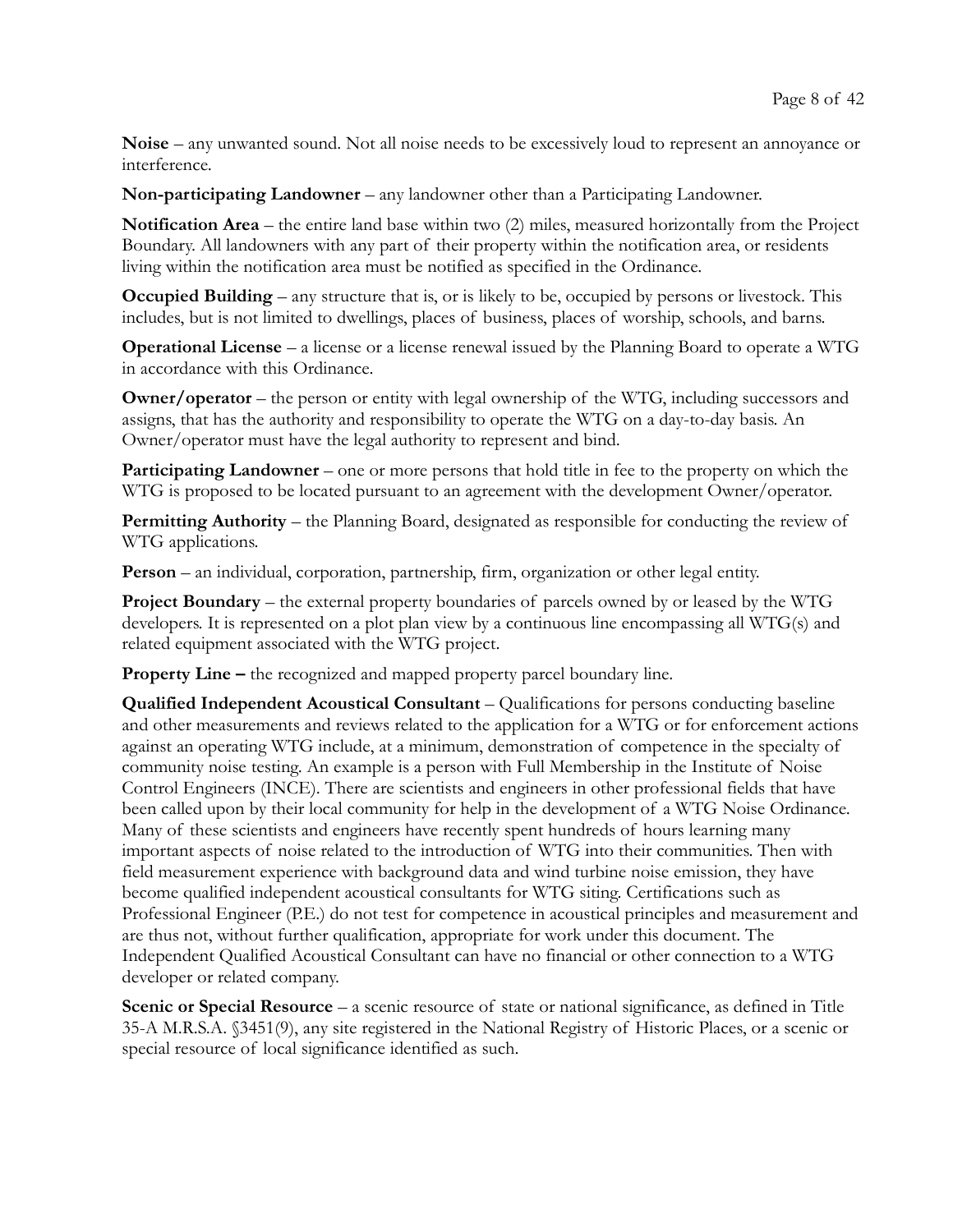Sensitive Receptor – places or structures intended for human habitation, whether inhabited or not, public parks, state and federal wildlife areas, the manicured areas of recreational establishments designed for public use, including but not limited to golf courses, campgrounds and other nonagricultural state or federal licensed businesses. These areas are more likely to be sensitive to the exposure of the noise, shadow or flicker, etc. generated by a WTG or WTG Facilities. These areas include, but are not limited to: schools, daycare centers, elder care facilities, hospitals, places of seated assemblage, non-agricultural businesses and residences.

Setback – the minimal allowable horizontal distance as measured from the Project Boundary to a defined point (e.g. a property line or a road).

Setback Area – the entire land base that falls within a specified setback.

Setback Distance – the larger of one mile or 13 times the Turbine Height, measured horizontally from the Project Boundary to the nearest property line.

Shadow Flicker – alternating changes in light intensity caused by the movement of wind turbine blades casting shadows on the ground or a stationary object.

Shadow Flicker Receptor – any Occupied Building on a Non-participating Landowner's property plus an additional 100 foot boundary surrounding the exterior of the Occupied Building, the entire outdoor public area surrounding schools, churches and public buildings, and public roads with a posted speed limit greater than 25 mph.

Sight Line Representation – a line depicted in profile extending from an observer's eye to the lowest point of a viewed tower.

Sound – A fluctuation of air pressure which is propagated as a wave through air

Sound Power – The total sound energy radiated by a source per unit time. The unit of measurement is the watt. Abbreviated as Lw. This information is determined for the WTG manufacturer under laboratory conditions specified by IEC 61400-11 and provided to the local developer for use in computer model construction. There is known measurement error in this test procedure that must be disclosed and accounted for in the computer models. Even with the measurement error correction it cannot be assumed that the reported Lw values represent the highest sound output for all operating conditions. They reflect the operating conditions required to meet the IEC 61400-11 requirements. The lowest frequency is 50 Hz for acoustic power (Lw) requirement (at present) in IEC 61400-11. This Ordinance requires wind turbine certified acoustic power (Lw) levels at rated load for the total frequency range from 6.3 Hz to 10k Hz in one-third octave frequency bands tabulated to the nearest 1 dB. The frequency range of 6.3 Hz to 10k Hz shall be used throughout this Ordinance for all sound level modeling, measuring and reporting.

Sound Pressure – The instantaneous difference between the actual pressure produced by a sound wave and the average or barometric pressure at a given point in space.

**Sound Pressure Level (SPL)** – 20 times the logarithm, to the base 10, of the ratio of the pressure of the sound measured to the reference pressure, which is 20 micronewtons per square meter. In equation form, sound pressure level in units of decibels is expressed as SPL (dB) = 20 log  $p/pr$ .

Spectrum – The description of a sound wave's resolution into its components of frequency and amplitude. The WTG manufacturer is required to supply a one-third octave band frequency spectrum of the wind turbine sound emission at 90% of rated power. The published sound spectrum is often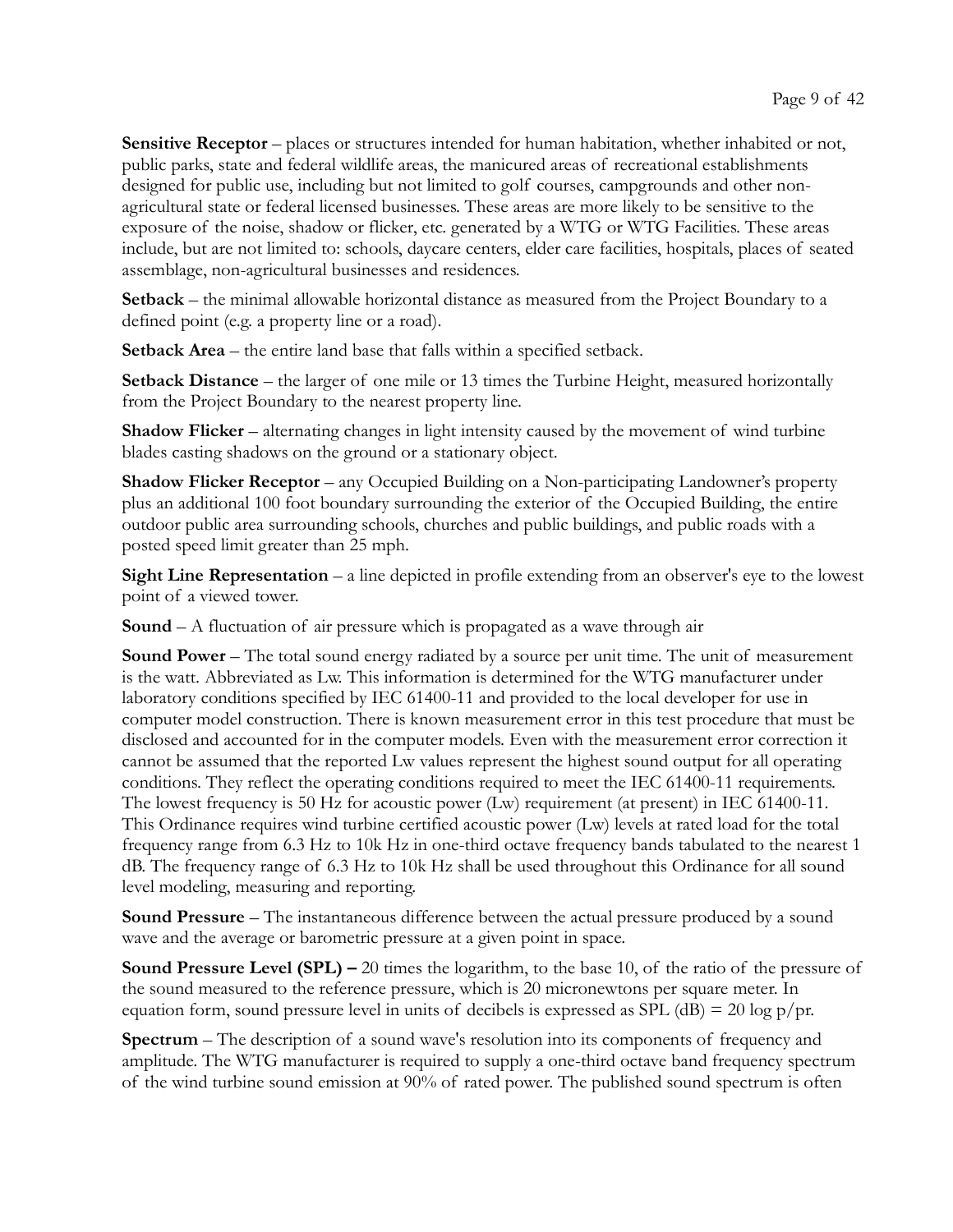presented as A-weighted values but C-weighted values are preferred. This information is used to construct a model of the wind farm's sound immission levels at locations of interest in and around the WTG. The frequency range of interest for wind turbine noise is approximately 6 Hz to 10k Hz.

Statistical Noise Levels – Sounds that vary in level over time, such as road traffic noise and most community noise, are commonly described in terms of the statistical exceedance levels LNA, where LNA is the A-weighted sound level exceeded for  $N\%$  of a given measurement period. For example, L10 is the noise level exceeded for 10% of the time. Of particular relevance, are: LA10 and LC10 the noise level exceeded for 10% of the ten (10) minute interval. This is commonly referred to as the average maximum noise level. LA90 and LC90 are the A-weighted and C-weighted sound levels exceeded for 90% of the ten (10) minute sample period. The L90 noise level is defined by ANSI as the long-term background sound level (i.e. the sounds one hears in the absence of the noise source under consideration and without short term or near-by sounds from other sources), or simply the "background level." Leq is the A or C-weighted equivalent noise level (the "average" noise level). It is defined as the steady sound level that contains the same amount of acoustical energy as the corresponding time-varying sound.

Structure – the total footprint of all of the physical attributes of the entire WTG as defined in Title 38 M.R.S.A. § 482.

Tonal sound or tonality – Tonal audibility. A sound for which the sound pressure is a simple sinusoidal function of the time, and characterized by its singleness of pitch. Tonal sound can be simple or complex.

Tower – the freestanding structure on which the wind measuring or energy conversion system is mounted.

Turbine Height – the distance measured from the surface of the tower foundation to the highest point of any turbine rotor blade measured at the highest arc of the blade.

Wind Turbine Generators (WTG) – equipment that converts and then transfers energy from the wind into usable forms of electrical energy. and includes all related and supporting items including but not limited to all buildings, structures, electrical equipment, substations, transmission lines, access roads, parking lots, areas to be stripped or graded, and areas to be landscaped or screened.

Wind Turbine – a wind energy conversion system that converts wind energy into electricity through the use of a WTG, and includes the nacelle, rotor, tower and pad transformer if any.

#### 9.0 Classification of Wind Turbines and Meteorological Towers

For the purpose of clarification, all WTGs are classified according to the following definitions:

- 9.1 Wind Turbine Classifications:
	- 9.1.1 Type 1 Small Wind Turbine means a single wind turbine with a nameplate capacity less than 10 kW, and a turbine height less than 100 feet. This ordinance does not apply to these.
	- 9.1.2 Type 2 Intermediate Wind Turbine means a single wind turbine with a nameplate capacity less than 100 kW, and a turbine height less than 150 feet, and not requiring a Site Location of Development permit from the Maine Department of Environmental Protection (DEP) pursuant to Title 35-A M.R.S.A. §3456. This ordinance does not apply to these.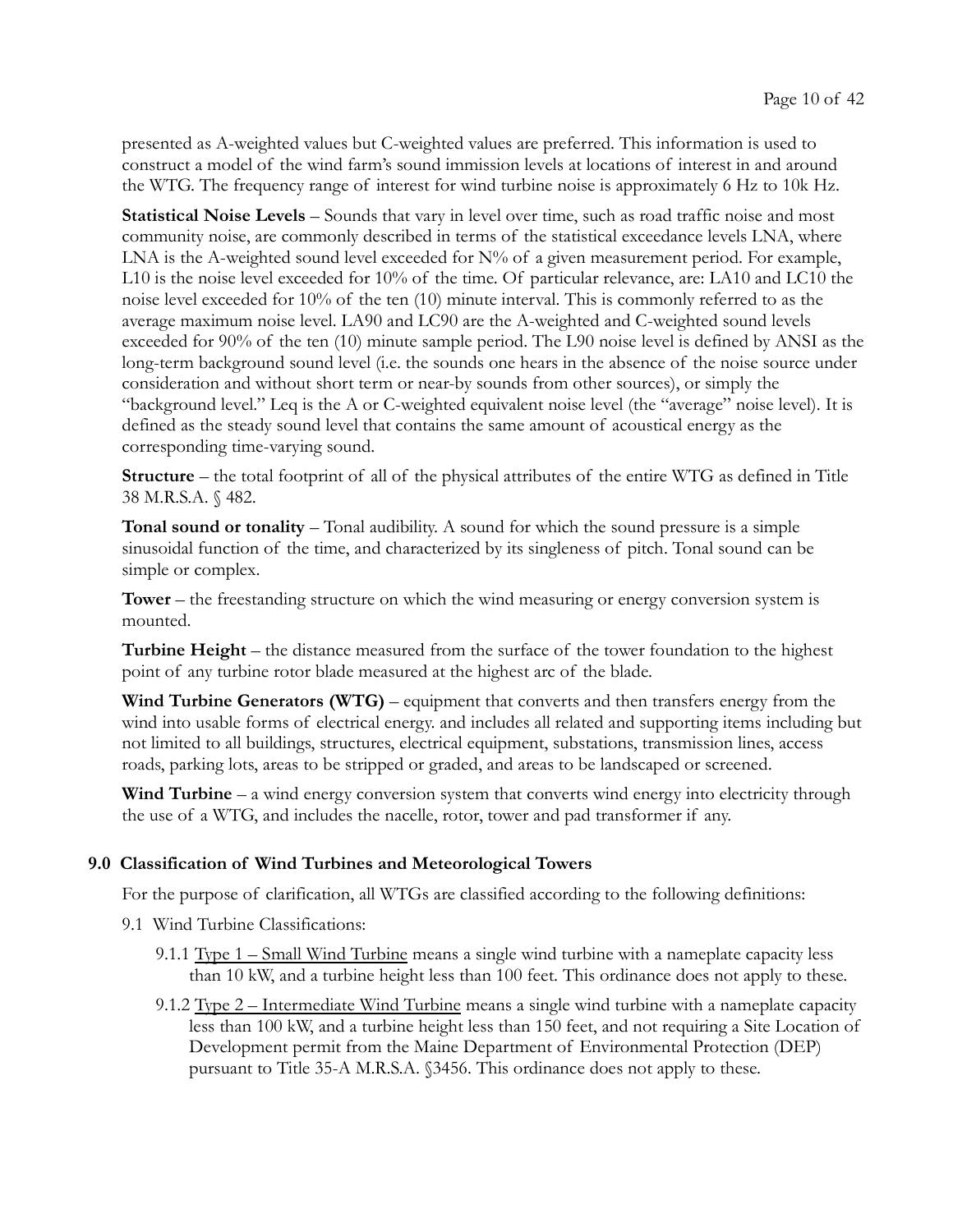9.1.3 Type 3 – Large Wind Turbine means up to three wind turbines with a nameplate capacity less than 1 MW, and a turbine height less than 300'. A Location of Development permit from the Maine Department of Environmental Protection (DEP) pursuant to Title 35-A M.R.S.A. §3451, Title 35-A M.R.S.A. § 3456 and Title 38 M.R.S.A § 482 is normally required unless the Wind Turbine: 1) does not sell or convert electricity for off site use including net metering; and, 2) does not qualify as a Structure with a total land area in excess of 3 acres for the entire WTG.

For the purposes of this Ordinance, included in the Type 3 - Large Wind Turbine shall be any turbine(s) of nameplate capacity equal to or greater than 100 kW and a turbine height greater than 150 feet if the energy generated is for sale or use by a Person other than the generator.

- 9.1.4 Type 4 Industrial Wind Turbine means one or more wind turbines each with a nameplate capacity of greater than or equal to 1 MW, or a turbine height greater than or equal to 300'; or more than three Type 3 Wind Turbines. A Location of Development permit from the Maine Department of Environmental Protection (DEP) pursuant to Title 35-A M.R.S.A. §3451, Title 35-A M.R.S.A. § 3456 and Title 38 M.R.S.A § 482 is normally required unless the Wind Turbine: 1) does not sell or convert electricity for off site use including net metering; and, 2) does not qualify as a Structure with a total land area in excess of 3 acres for the entire WTG.
- 9.2 Meteorological Towers (MET Towers)

MET towers shall be permitted under the Montville Site Plan Review Ordinance or the Personal Wireless Service Facilities Siting Ordinance, whichever best applies and at the discretion of the Planning Board, with no height limitations, other than those imposed under State or Federal law. A permit for a temporary MET tower shall be valid for a maximum of one year after which a single extension of up to one year may be granted. The site shall be restored to its original condition within 30 days following removal of the tower.

#### 10.0 Permit and Operational License Requirement

- 10.1 Permit Requirement
	- 10.1.1 A permit is required for each WTG built in the Town of Montville after the effective date of this Ordinance. However, single phase WTGs of under 150 feet and less than 100 kW name plate capacity are not regulated under this Ordinance.
	- 10.1.2 The Planning Board will aggregate, to the fullest and most practical extent possible, and pursuant to Section 26.0 , all Wind Turbines held under common or related ownership into a single WTG. With the exception of Projects owned by the Town of Montville, separate corporate legal structures under common or joint ownership or under common or joint control will be deemed to be a single project for purposes of permit and licensing notwithstanding separate corporate legal ownership.
	- 10.1.3 Receipt of a permit under this Ordinance does not relieve the Owner/operator from the responsibility to obtain any other such permits or approvals as required under the Town of Montville Site Plan Review Ordinance or pursuant to other State or Federal jurisdiction.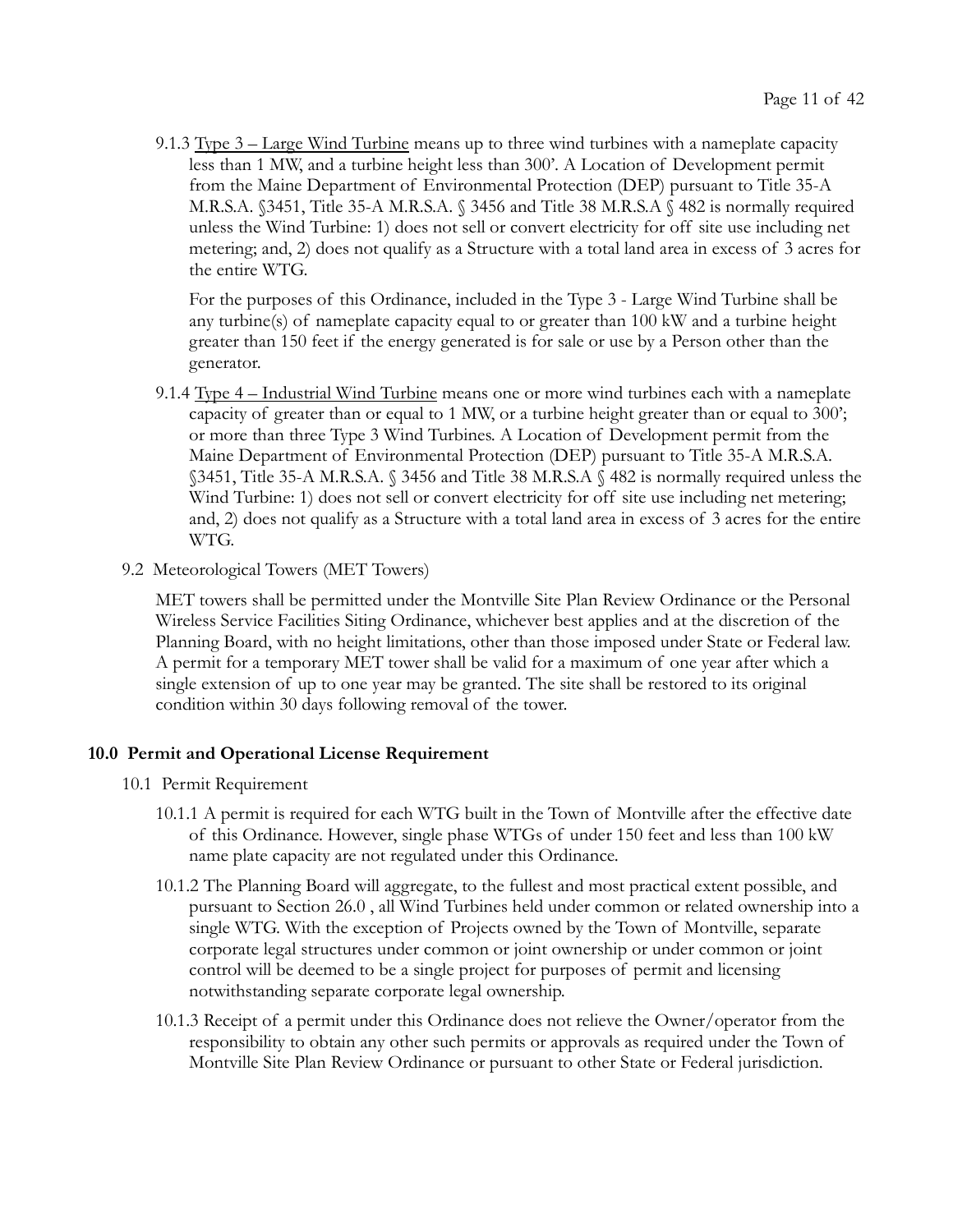#### 10.2 Operational License

An Operational License is required for the operation of all WTG. Applications for a WTG Operational License shall be submitted to the Planning Board.

- 10.2.1 Where an Applicant is applying for a new or amended WTG Permit, the application for a WTG Operating License, or amended license, shall be submitted to the Planning Board in conjunction with the Permit application, and shall include the application form and the separate fee specified in Section 10.2.10.
- 10.2.2 Where an Applicant is applying for a WTG Operational License renewal, a new License as the result of transfer of ownership or operation, or reinstatement or modification of an Operational License, the Applicant shall submit an application form, a copy of the existing WTG Permit and the fee specified in Section 10.2.10.
- 10.2.3 An Operational License shall be valid for five years.
- 10.2.4 The granting of an Operational License is conditional upon the following criteria:
	- 10.2.4.1 Demonstration by the Applicant of compliance with performance standards of the Ordinance.
	- 10.2.4.2 For the initial Operational License, the Wind Turbine Project must successfully pass an inspection for structural and operational integrity conducted by a Maine licensed professional engineer chosen by the Permitting Authority. The inspection shall be conducted after construction is completed but before operations begin. Success will be demonstrated by submission of a copy of the engineer's inspection report to the Planning Board. If the report specifies that repairs, maintenance or changes to safety procedures are necessary, the owner shall provide the Enforcing Authority with proof that the repairs have been completed, a written schedule for any recommended maintenance, and documentation of any updated safety procedures.
	- 10.2.4.3 For a renewal of an Operational License, where there is no change of Ownership or operator, the inspection procedure and criteria specified in Section 10.2.4.2 shall be completed six months prior to the expiration of the current Operational License.
- 10.2.5 Applications for Operational License renewals where there is no change of ownership of operator shall be submitted to the Planning Board 6 months prior to their expiration.
- 10.2.6 An Operational License shall automatically terminate upon transfer of ownership or operation of the WTG. The proposed new owner or operator shall be required to obtain a new Operational License, which must be in place prior to the transfer of ownership or operation of the WTG. The application for renewal of the Operational License in the case of transfer of ownership or operation shall include the following items:
	- 10.2.6.1 The Applicant's name, address and phone number, and the name, address and phone number of the Owner/operator, if different
	- 10.2.6.2 An emergency directory for the Owner/operator sufficient to allow the Town to contact the Owner/operator at any time
	- 10.2.6.3 Evidence of the Applicant's technical and financial ability to operate the WTG in accordance with this Ordinance, the Site Permit, and the Operational License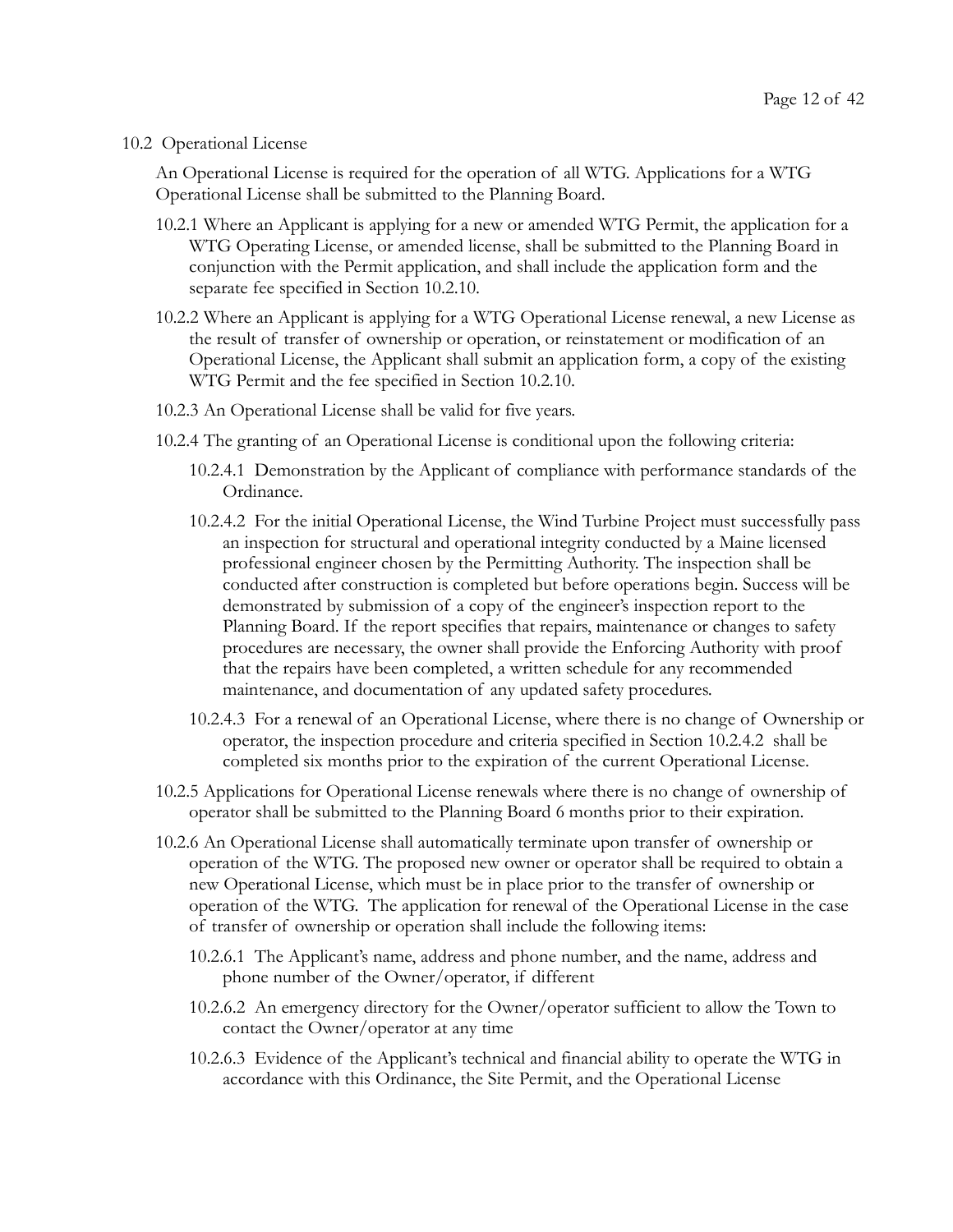- 10.2.6.4 For any Project Parcel that is not owned by the Applicant, a copy of any agreement(s) between the owner of the Project Parcel and the Applicant
- 10.2.6.5 An updated safety plan in accordance the requirements of Section 14.2 .
- 10.2.6.6 An updated fire prevention and emergency response plan in accordance with the requirements of Section 15.6.1;
- 10.2.6.7 An updated emergency shutdown plan in accordance with the requirements of Section 21.4 ;
- 10.2.6.8 An updated decommissioning and site restoration plan in accordance with the requirements of Section 22.0 ;
- 10.2.6.9 Updated liability insurance information in accordance with the requirements of Section 14.4;
- 10.2.6.10 Updated Real Estate Property Value Assurance Plan in accordance with the requirements of Section 23.0 ;
- 10.2.6.11 A signed statement from the Applicant that the Applicant agrees to assume full responsibility for complying with the provisions of this Ordinance and the Site Permit, including agreeing to continue or complete any duties and obligations of the former Operational License holder under this Ordinance or former Operational License, including, but not limited to, the requirement for post-construction sound measurements, post-construction stray voltage testing, wind turbine inspections, and submission to inspections.
- 10.2.7 An Operational License shall automatically terminate upon any amendment to a permit.
- 10.2.8 Failure to comply with the provisions of this Ordinance may result in the suspension or revocation of the Operational License pursuant to Section 21.0 .
- 10.2.9 An Operational License shall be deemed abandoned if the WTG's operation has ceased for twelve consecutive months. An Operational License expires immediately upon abandonment.
- 10.2.10 Fees.

10.2.10.1 The application fee for an Operational License is \$1,000.00.

10.2.10.2 The annual fee for an existing Operational License is \$250.00.

#### 11.0 Permitting Authority

- 11.1 The Town of Montville Planning Board is authorized to review all WTG applications and may approve, reject or conditionally approve such applications in accordance with the standards of the Ordinance.
- 11.2 The Maine Department of Environmental Protection (DEP) may be required to review WTG applications. The Planning Board shall consider, at a minimum and to the extent applicable, pertinent findings in the DEP certification when making its determination.
- 11.3 The following types of permits require final approval by a vote of the residents of the Town of Montville: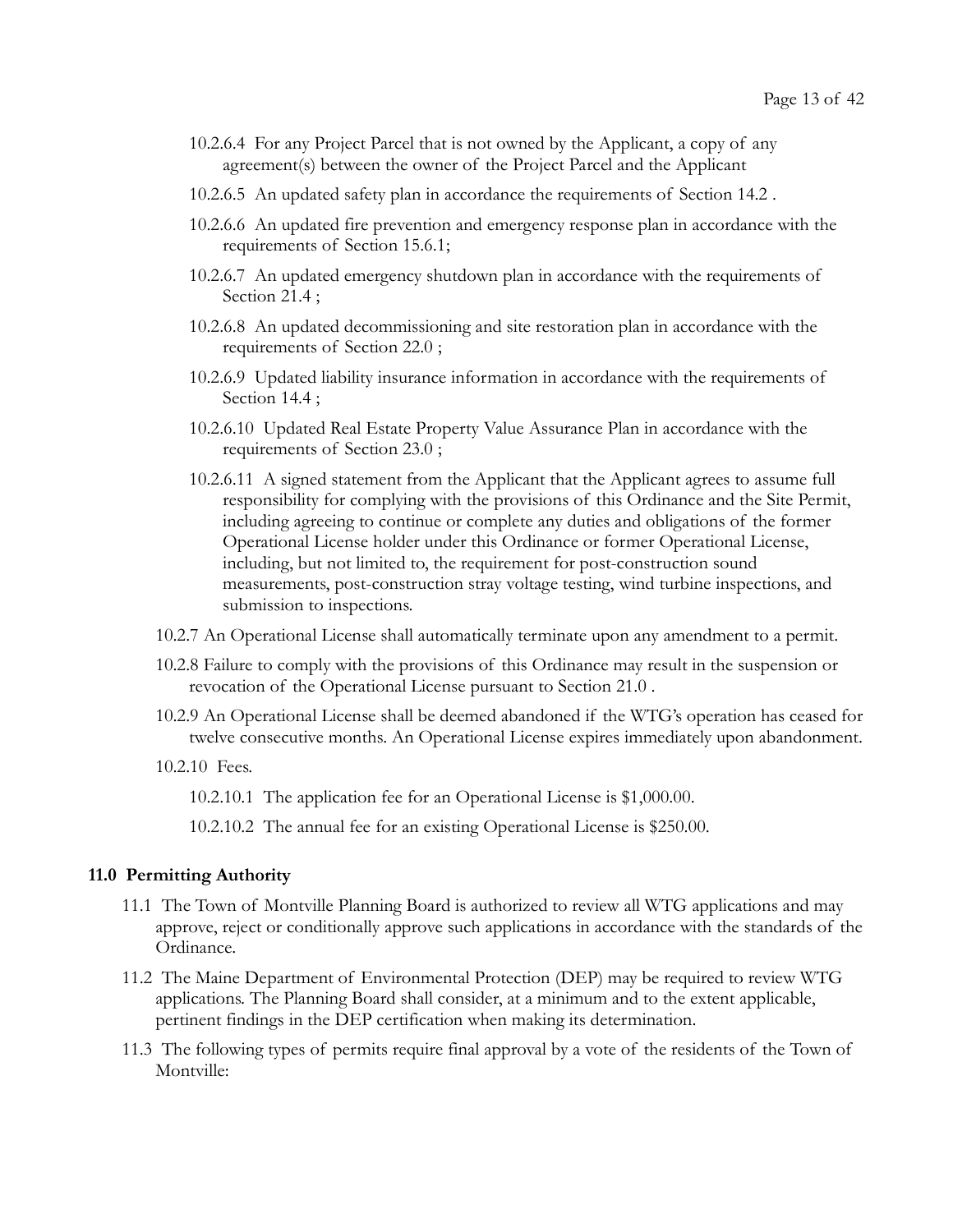11.3.1 Any WTG to be built on property owned by the Town

11.3.2 Any WTG partially or totally owned by the Town.

# 12.0 Standards for Setbacks, Noise, Shadow Flicker, and Mitigation Waivers

This section addresses the interrelated standards of setbacks, noise, shadow flicker and mitigation waivers and applies to all WTGs.

Setbacks provide a number of important Ordinance functions, including but not limited to: 1) working in conjunction with noise standards as a primary means of mitigating potential and unforeseen noise complaints; 2) providing for public safety in the event of a catastrophic turbine failure or ice throw; 3) mitigating the effects of shadow flicker from larger turbines

In general, the taller the turbine, and the greater the number of turbines in a WTG, the greater the setback needed to mitigate noise, debris hazards, and shadow flicker. However, setbacks for noise must also be implemented in conjunction with specific wind turbine noise limits (see Section 12.2 ). Although larger wind turbines appear to generate the highest proportion of published noise complaints, poorly designed smaller turbines can also cause serious noise.

Setbacks to property lines are a minimum buffer of one mile from the Project Boundary. This is assuming a 1.5 MW industrial wind turbine, which has a Turbine Height of approximately 400 feet. However, larger wind turbines are louder, so a varying setback basis is required. A one mile setback is approximately equal to 13 times the turbine height for a 400 foot turbine. Therefore, the Setback Distance is defined as the larger of one mile or 13 times the Turbine Height, measured horizontally from the Project Boundary to the nearest property line.

Setbacks for public roads are based on an approximation of an 1800-foot debris field for ice throw. Four times the turbine height for a 440 foot Wind Turbine is equal to 1760 feet.

#### 12.1 Setback Standards

- 12.1.1 Setback to Non-participating Landowner Property Lines Given the abundant evidence that wind turbines sited too close to humans has deleterious effects on them, and given that the most effective means of preventing negative health effects is proper setbacks, WTGs must be located no closer than the Setback Distance from non-participating property lines. Property owners may waive this setback with a written Mitigation Waiver. (See Section 12.4 ).
- 12.1.2 Setback to Public Roads Wind Turbines will be set back from any public road a distance no less than 4 times the turbine height, measured horizontally.

#### 12.2 Noise Standards

For all wind turbines, the primary guiding principle is that their operation must not be disruptive at any time of day or night. Current sound limitations in the state of Maine regulating noise from WTG reflect sound limits applicable to urban residential and urban mixed neighborhoods instead of the deep quiet of rural areas such as Montville to which this Ordinance pertains.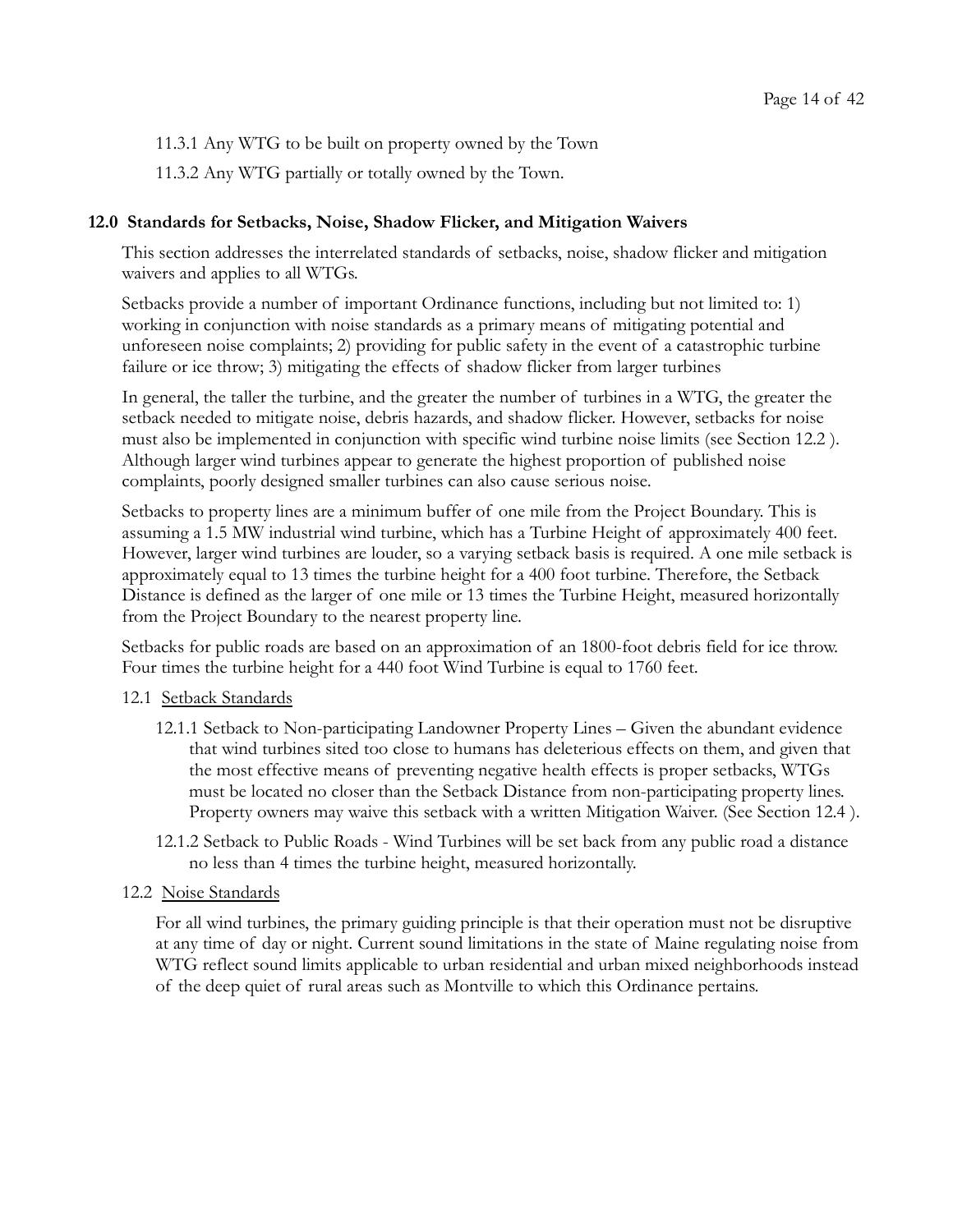- 12.2.1 Principles Governing Sound Measurements
	- 12.2.1.1 Section 27.0 applies in addition to relevant paragraphs of Section 28.0 . Procedures in Section 27.0 and Section 28.0 are mandatory and additional to the relevant application procedures.
	- 12.2.1.2 Sound measurements must be made to all non-participating property lines within and up to two (2) miles measured horizontally from the Project Boundary.
	- 12.2.1.3 All sound measurements will be filtered for both dBA and dBC.
	- 12.2.1.4 All sound measurements before construction, and after will be made by a Professional Engineer who is a Full Member of the Institute of Noise Control Engineering (INCE).
	- 12.2.1.5 This engineer must be an independent contractor to the Town of Montville, and have no ties to wind developers or related conflicts of interest.
- 12.2.2 Noise Limits at Non-participating Property Lines

No WTG turbine shall be located so as to cause an exceedence of the preconstruction/operation background sound levels by more than 5 dBA or dBC. The background sound levels shall be the L90 dB sound levels sound descriptor (both A and C weighing) measured during a pre-construction noise study during the quietest time of evening or night. Measurements shall be for ten (10) minutes or more. L90 results are valid when L10 results are no more than 15 dB above L90 for the same time period. Noise sensitive sites are to be selected based on the WTG's predicted sound emissions (in dBA, dBC and 1/3 octaves to blade passage frequency), which are to be provided by the Applicant.

- 12.2.2.1 Audible noise levels (dBA) due to wind turbine operation will not exceed the preconstruction ambient noise level by more than 5 dBA as measured at any property line. Property owners may waive this noise restriction with a written Mitigation Waiver. (See Section 12.4 .)
- 12.2.2.2 Low frequency noise levels (dBC) due to wind turbine operation as measured inside or at any Property Line will not exceed:
	- 1. 20 decibels (measured as dBC) above the pre-development ambient noise level (measured as dBA).
	- 2. A maximum not-to-exceed level of 50 dBC.

Property owners may waive this noise restriction with a written Mitigation Waiver. (See Section 12.4 .)

12.2.2.3 Noise measurement standards and procedures are described in Section 27.0 .

#### 12.2.3 Violations and Enforcement

12.2.3.1 Sound Regulations Compliance . A WTG shall be considered in violation of the conditional use permit unless the applicant demonstrates that the project complies with all sound level limits using the procedures specified in this ordinance. Sound levels in excess of the limits established in this ordinance shall be grounds for the Town of Montville to order immediate shut down of all non-compliant Wind Turbine units.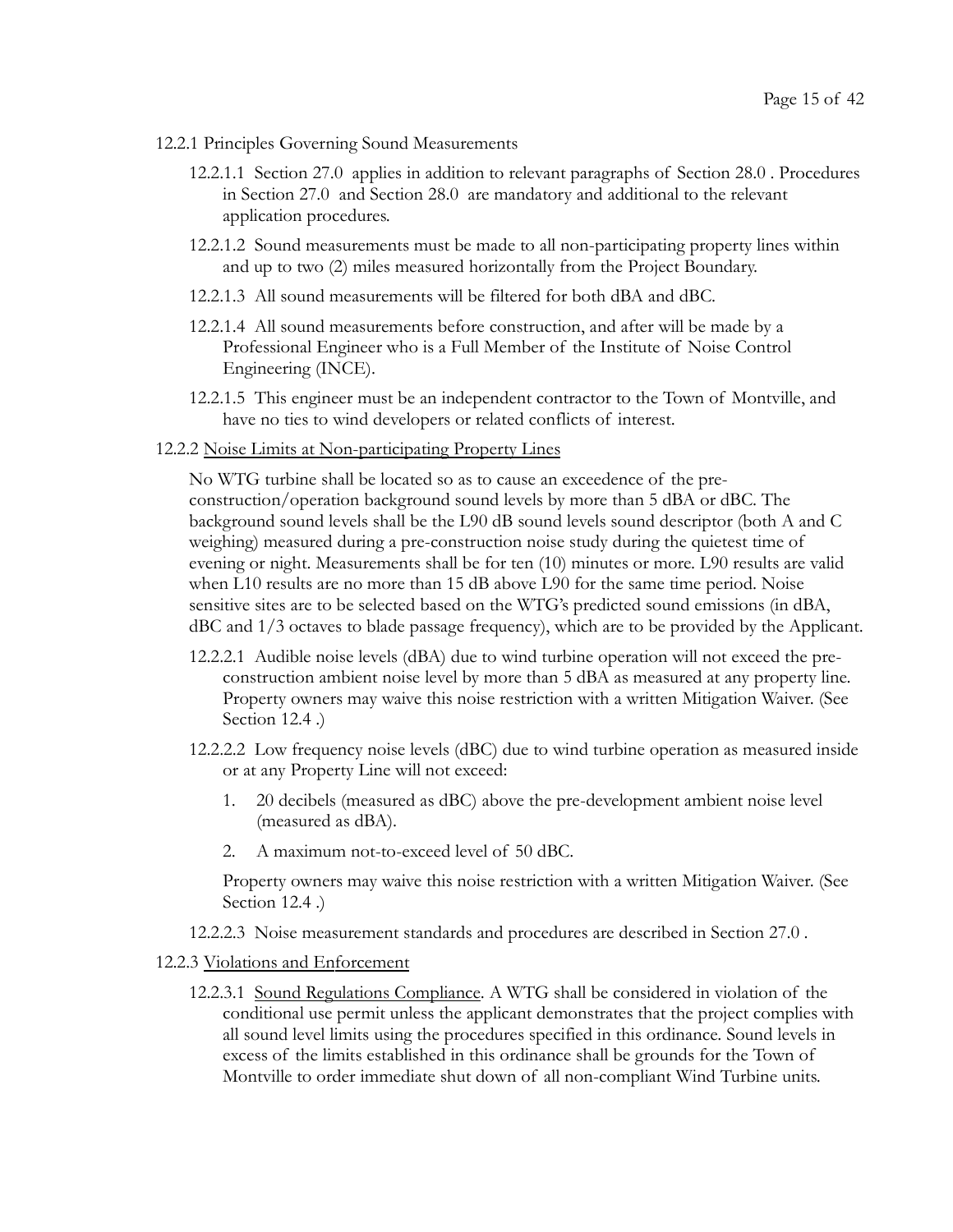- 12.2.3.2 A serious noise violation is defined as three (3) verified noise complaints attributed to the operation of a Wind Turbine within a period of one month or less with a measurable noise level greater than 10 dBA above pre-construction ambient noise levels or 50 dBC inside or at an Occupied Building. For serious violations the Owner/operator will respond within five (5) days of the complaint. Testing, if necessary, will be paid for by the Owner/operator and hired independently by the Town, and will commence within ten working days of the complaint. Testing will be conducted for a minimum of a one-month period according to the measurement standards and procedures in Section 27.0 . The Owner/operator is responsible for mitigating the problem within ten (10) days from a final determination of any cause attributed to the operation of the Wind Turbine. Failure to mitigate the problem will result in the Wind Turbine being declared unsafe and emergency shutdown procedures will be implemented per Section 21.4 .
- 12.2.3.3 Noise violations not determined to be an emergency pursuant to Sections 12.2.3.1 and 21.4 , or not determined to be a serious violation pursuant to Section 12.2.3.2 , shall be managed pursuant to Section 21.6 . Testing, if necessary, will be paid for by the Owner/operator and hired independently by the Town. Testing will be conducted for an appropriate period of time and conducted according to the measurement standards and procedures set forth in Section 27.0 . The Owner/operator is responsible for mitigating the problem within 30 days from a final determination of any cause attributed to the operation of the WTG. Mitigation involving significant construction or physical modification may have up to 90 days to be completed pursuant to Section 15.4.1.
- 12.3 Shadow Flicker and Blade Reflection
	- 12.3.1 WTGs shall be designed and sited so that shadow flicker and/or blade reflection will not fall on a receptor as defined in Section 8.0 . Exceptions to this standard may be made based on the following condition only if the flicker or reflection does not exceed 10 hours per year for any given receptor. Property owners may waive the Shadow Flicker and Blade Reflection restriction with a written Mitigation Waiver. (See Section 12.4 .)
	- 12.3.2 Violations and Enforcement
		- 12.3.2.1 A serious shadow flicker or blade reflection violation is defined as: 1) three (3) days of significant nuisance shadow flicker or blade reflection, in any one month falling on a receptor that, if annualized, will be estimated to be more than 10 hours per year; or 2) any complaint of shadow flicker or blade reflection from vehicles on Route 220. The predictive annualized calculation shall assume clear weather, but take into account seasonal tracking of the sun. For serious violations the Owner/operator will respond within five (5) days of the complaint. The Owner/operator is responsible for mitigating the problem within ten (10) days from a final determination of any cause attributed to the operation of the WTG. Failure to mitigate the problem will result in the WTG being declared unsafe and emergency shutdown procedures will be implemented per Section 21.4 .
		- 12.3.2.2 Shadow flicker and blade reflection not determined to be a serious violation pursuant to Section 12.3.2.1 , shall be managed pursuant to Section 21.6 . Field verification and modeling, if necessary, will be paid for by the Owner/operator and hired independently by the Town. The Owner/operator is responsible for mitigating the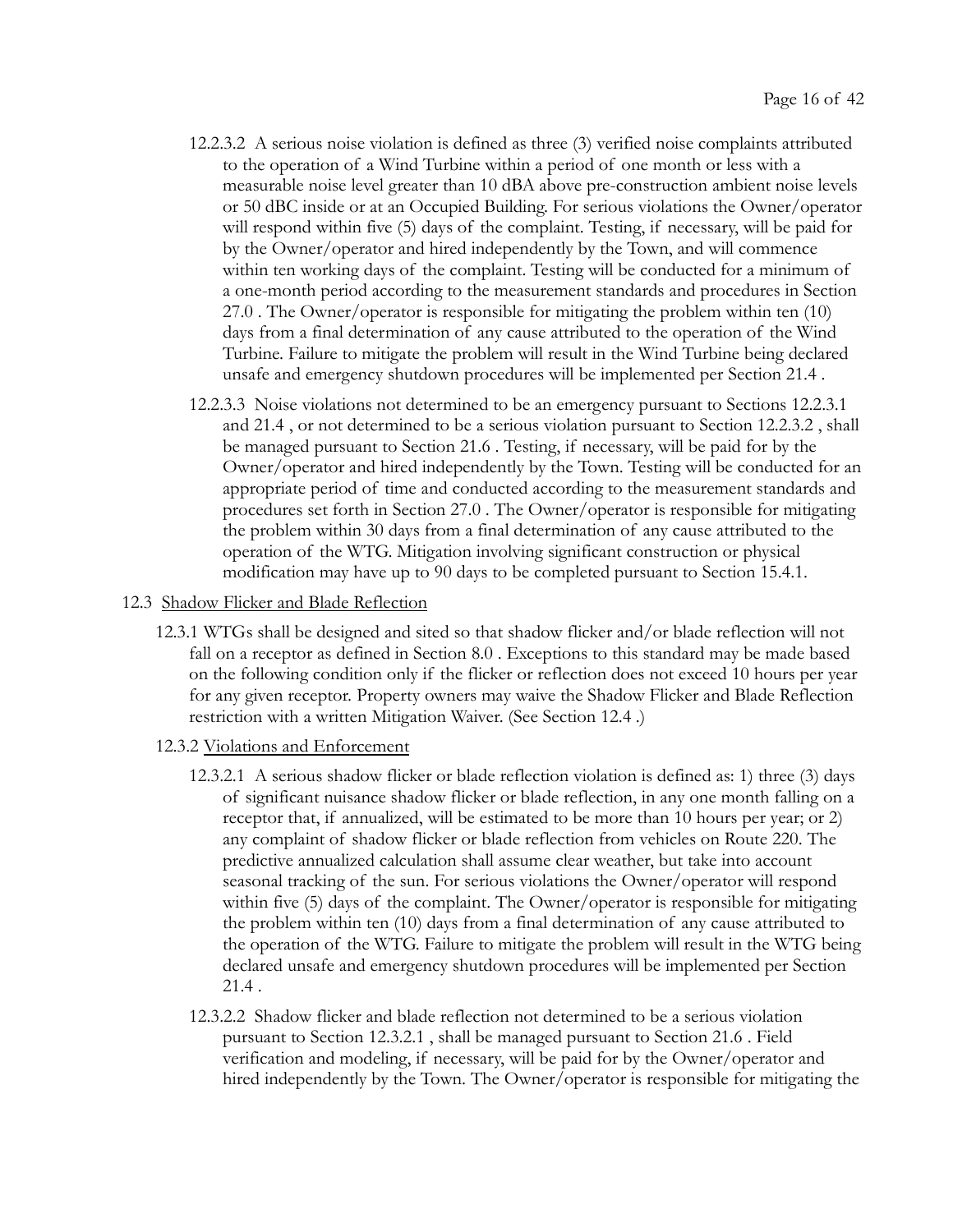problem within 30 days from a final determination of any cause attributed to the operation of the WTG. Mitigation involving significant construction or physical modification may have up to 90 days to be completed pursuant to Section 15.4.1.

12.4 Mitigation Waivers

Non-participating Landowners may modify or waive certain specified protections in this Ordinance using a written, legally enforceable Mitigation Waiver negotiated between the Applicant and the Non-participating Landowner. Copies of executed Mitigation Waivers must be included with the application. The Mitigation Waiver must be recorded in the Register of Deeds office appropriate for the affected property. The deed must advise all subsequent owners of the burdened property.

12.4.1 The requirements permitted in Mitigation Waivers are:

- 12.4.1.1 Property line setbacks Section 12.1.1.
- 12.4.1.2 Audible noise levels Section 12.2.2.1 .
- 12.4.1.3 Low frequency noise levels Section 12.2.2.2 .
- 12.4.1.4 Shadow Flicker and Blade Reflection Section 12.3.1.
- 12.4.1.5 No Mitigation Waivers on other requirements set forth in this Ordinance are permitted.
- 12.4.2 The Mitigation Waiver must contain a separate paragraph for each specific requirement being modified or waived. Each paragraph must specify:
	- 12.4.2.1 The requirement as set forth in this ordinance.
	- 12.4.2.2 The modified requirement to which the affected property owner is now agreeing.

#### 13.0 General Standards

All WTGs shall comply with the appropriate Standards of this Ordinance. No WTG shall cause unreasonable health or safety conditions.

- 13.1 Building Codes . All components of the WTG shall conform to local, state and national building codes.
- 13.2 Electrical Components and Interconnections. All electrical components of the Wind Turbine and WTG shall conform to relevant and applicable local, state, and national codes.
- 13.3 Controls and Brakes. Each Wind Turbine shall be equipped with a redundant braking system that includes both aerodynamic over-speed controls (including variable pitch, tip, and other similar systems) and mechanical brakes. Mechanical brakes shall operate in fail-safe mode. Stall regulation shall not be considered a sufficient braking system for over-speed protection.
- 13.4 Blade Clearance . The minimum distance between the ground and all blades of a Wind Turbine shall be 100 feet as measured at the lowest arc of the blades.
- 13.5 Signal Interference . WTGs will be designed and sited to prevent the disruption or loss of radio, telephone, television, or similar signals. (See Section 15.7 .)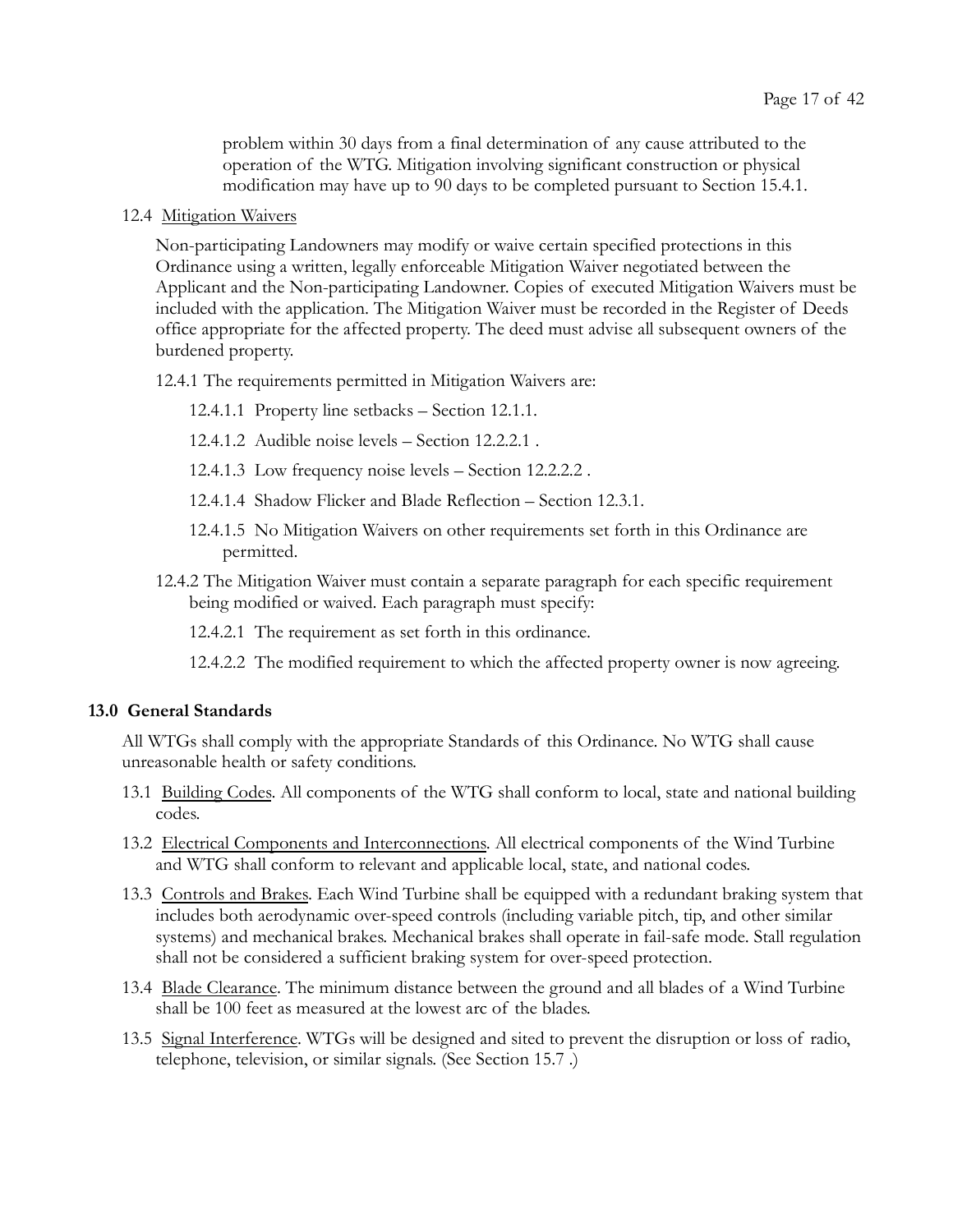13.6 Guy Wires, Blade Feathering and Bird Sensing Radar. Monopole towers with no guy wires are preferred to minimize bat and migratory bird fatalities, and bird fatalities in general.. To further minimize such fatalities, Wind Turbines will be equipped with bird sensing radar, and the Wind turbine blades will be feathered. Bird flight diverters must be installed on any tower with guy wires.

# 14.0 Appearance and Safety Standards

- 14.1 Appearance and Visibility Standards
	- 14.1.1 Wind Turbines shall be a non-obtrusive color such as white, off-white or gray, or as may otherwise be required by another governmental agency with jurisdiction over the WTG.
	- 14.1.2 The design of the buildings and related structures shall, to the extent possible, use materials, colors, textures, screening and landscaping that will blend the site to the natural setting and existing environment.
	- 14.1.3 Wind Turbines shall not be artificially lighted, except to the extent consistent with Federal Aviation Administration recommendations or other applicable authority that regulates air safety or as is otherwise required by another governmental agency with jurisdiction over the WTG. Additional lighting standards must be met for Wind Turbines (see Section 15.2.7).
	- 14.1.4 Wind Turbines shall not be used to support signs and shall not display advertising except for reasonable and incidental identification of the turbine manufacturer, facility owner and operator, emergency contact information, and for any appropriate warnings.
	- 14.1.5 Each Wind Turbine shall be located to reasonably maximize the effectiveness of existing vegetation, structures and topographic features to screen views of the Wind Turbine(s) from Occupied Buildings of Non-participating Land Owners, Scenic Resources and public roads.
	- 14.1.6 When existing features do not screen views of a Wind Turbine from Occupied Buildings of Non-participating Landowners, Scenic Resources and public roads, screening shall be provided, where feasible and effective, through the planting of trees and/or shrubs. Generally, such plantings should be of native varieties. In order to maximize the screening effect and minimize wind turbulence near the Wind Turbine, plantings should be situated as near as possible to the Occupied Buildings, Scenic Resources and/or public roads.
- 14.2 Safety Standards
	- 14.2.1 Design. The design of the Wind Turbines and WTG shall conform to applicable industry standards, including those of the American National Standards Institute, (ANSI) and shall comply with standards promulgated by Underwriters Laboratories, Det Norske Veritas, Germanischer Lloyd Wind Energies or other similar certifying organizations appropriate for the turbines' size and classification.
	- 14.2.2 Access. All ground-mounted electrical and control equipment and all access doors to a Wind Turbine shall be labeled and secured to prevent unauthorized access. A Wind Tower shall not be climbable up to fifteen (15) feet above ground surface.
	- 14.2.3 Warnings . A clearly visible warning sign concerning voltage must be placed at the base of all pad-mounted transformers and substations.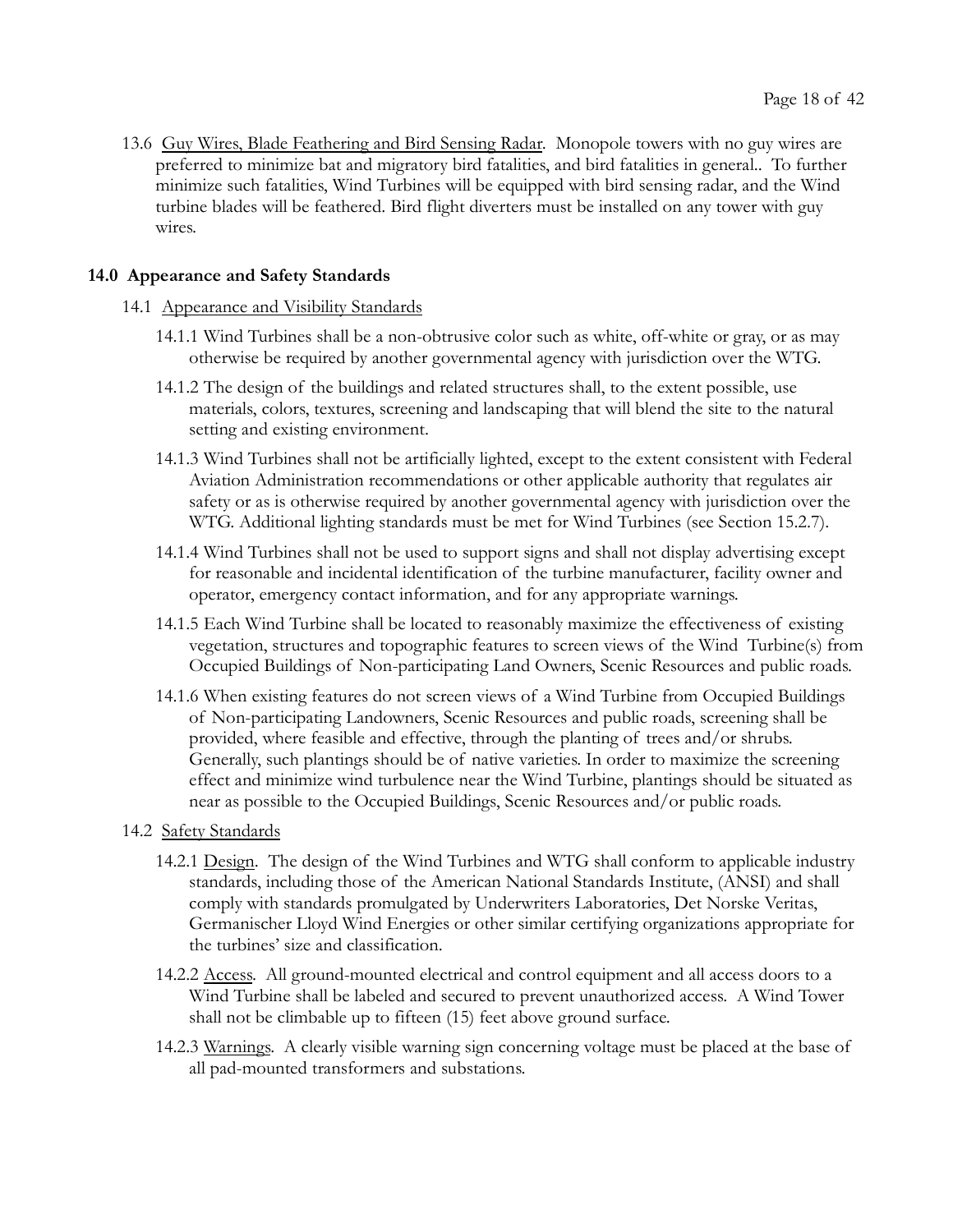# 14.3 Inspections

Wind Turbines shall be inspected after construction is completed but before becoming operational, and at least every year thereafter, for structural and operational integrity by a Maine licensed professional engineer chosen by the Permitting Authority, and the Owner/operator shall submit a copy of the inspection report to the Enforcing Authority. If such report recommends that repairs or maintenance are to be conducted, the owner shall provide the Enforcing Authority a written schedule for the repairs or maintenance. Failure to complete the repairs or maintenance in accordance with the schedule shall be deemed a violation of this Ordinance.

#### 14.4 **Liability Insurance**

The Applicant shall maintain a current general liability policy for the WTG that covers bodily injury and property damage in an amount commensurate with the scope and scale of the Turbine or Project. The Applicant or its designee shall provide certificates of insurance to the Planning Board, and provide a copy of each annual renewal to the Planning Board. (See Section 28.2.35.)

# 15.0 Financial, Environmental and Operational Standards

# 15.1 Financial Performance Standards

The Applicant must demonstrate that the WTG is financially viable and that the Owner/operator has the financial ability to complete the project.

#### 15.2 Environmental Impact Standards

- 15.2.1 Montville Site Plan Review Ordinance . Proposed WTGs shall meet the applicable standards of the Montville Site Plan Review Ordinance
- 15.2.2 Environmentally Sensitive Area. The plan for the WTG will reflect the natural capabilities of the site to support development. Environmentally sensitive areas, including but not limited to wetlands, steep slopes, watersheds, floodplains, significant wildlife habitats, fisheries, habitat for rare or endangered plants and animals, unique natural communities and natural areas, sand and gravel aquifers will be maintained and preserved to the maximum extent. The Applicant shall demonstrate appropriate measures for protecting these resources, including both during construction and post construction.

Given that areas within the Town of Montville are wildlife management areas and that protected bird species and migratory birds are regularly observed within the boundaries of the Town, the applicant must comply with the "Guidelines for Wind Project Ecological Study" by the Maine Department of Environmental Protection and Maine Department of Inland Fisheries and Wildlife.

# 15.2.3 Wildlife Protection

15.2.3.1 The Applicant will demonstrate that the WTG will not have a significant adverse effect on area wildlife and wildlife habitat. Such analysis shall include but not be limited to adverse effects to birds, bats, game animals, and habitat fragmentation. In addition, the Applicant must demonstrate that the WTG will have no significant adverse effect on rare, threatened or endangered wildlife. The wildlife and habitat analysis must include appropriate pre-construction field studies and at least three sets of corresponding post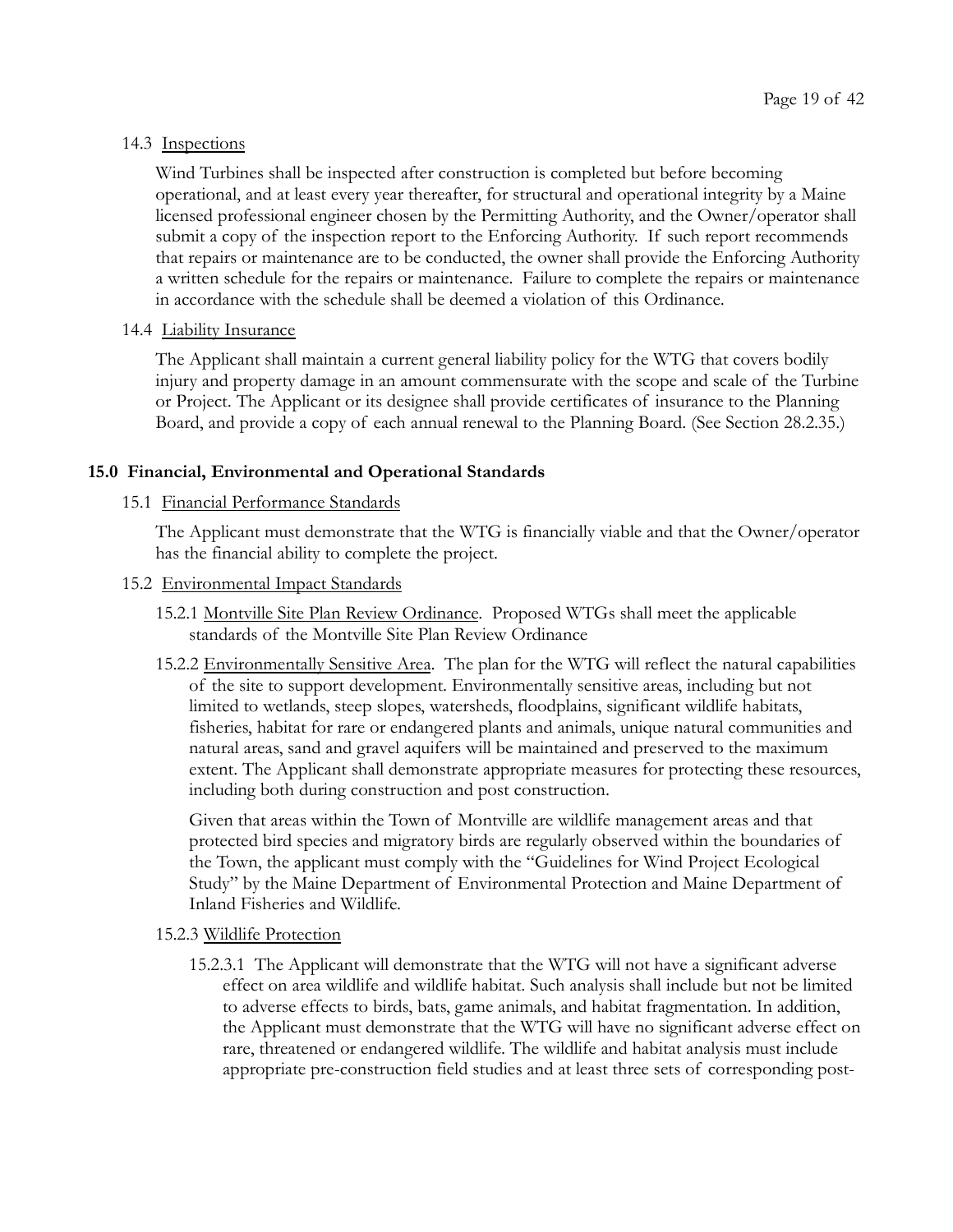construction field studies conducted at periodic intervals within 3 years after the Wind Turbines become operational. These studies will be conducted by a qualified wildlife biologist hired by the Town of Montville and paid for by the Applicant.

- 15.2.3.2 If the post-construction field studies demonstrate significant adverse effect to birds, bats, game animals or habitat fragmentation, the Town, the Owner/operator and the Maine Department of Inland Fisheries and Wildlife (MDIFW) shall develop an appropriate mitigation plan. The Owner/operator will be responsible for the full cost of implementing the mitigation plan under the supervision of MDIFW.
- 15.2.4 Raptor Habitat . To the extent practicable, the creation of artificial habitat for raptors or raptor prey shall be minimized. In making its determination under this subsection the Planning Board shall consider comments and recommendations, if any, provided by the Maine Department of Inland Fisheries and Wildlife.
- 15.2.5 Erosion Control. The WTG will be designed, constructed and maintained in accordance with accepted erosion and sedimentation control methods. The acceptability of the proposed methods will be judged utilizing the "Maine Erosion Control Handbook for Construction: Best Management Practices", March 2003. Whenever sedimentation is caused by stripping vegetation or grading it shall be the responsibility of the Owner/operator to remove it from all adjoining surfaces, drainage systems and watercourses and to repair any damage at the Owner/operator's expense as quickly as possible.
- 15.2.6 Groundwater Protection . The WTG will not adversely affect the quality or quantity of groundwater. The Applicant shall have to demonstrate to the Planning Board's satisfaction that there are no unusual risks to the groundwater, including underground rivers, created by the project. The Board may require as a condition of permit approval, that spill prevention and control measures be installed, and that all activities involving potentially permeable pollutants, including at delivery and transfer points, be conducted under cover and over an impervious surface surrounded by dikes. If a Wind Turbine foundation is proposed in a bedrock area, a baseline of all wells, springs and certified public water sources within a twomile radius of the foundation shall be established. If degradation or contamination occurs, permanent remedies shall be the responsibility of the Owner/operator.
- 15.2.7 Light Pollution. The WTG shall be designed to minimize the amount of nighttime light pollution. The Applicant shall provide a plan showing lighting on and around all Wind Turbines and associated facilities. Lighting on Wind Turbines shall be illuminated to Federal Aviation Administration (FAA) minimal standards using only red rather than white lights, if possible. The minimum number of Wind Turbines will be illuminated, per FAA rules. Lighting shall be shielded from ground view to FAA maximum standards.
- 15.2.8 Relation to DEP Certification and Permitting. If DEP has issued a Site Location of Development Act permit for a WTG there is a rebuttable presumption that the development meets the requirements of Sections 15.2.2 and 15.2.3. If a DEP Site Location of Development permit is required, the Planning Board will require the permit to be issued before the application is deemed complete and may take the recommendations under advisement to determine compliance with Sections 15.2.2 and 15.2.3.
- 15.3 Scenic or Special Resource Standards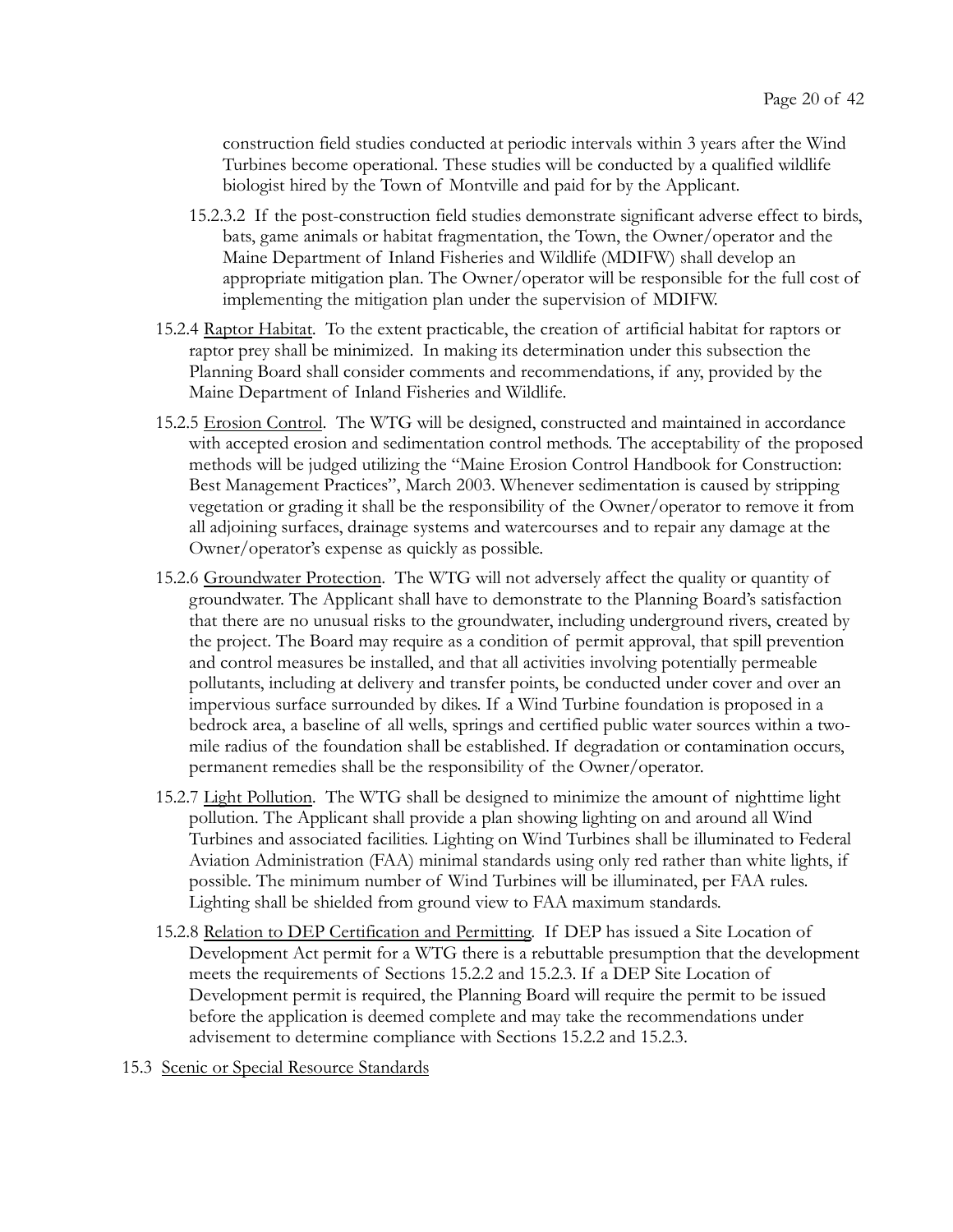- 15.3.1 Except as otherwise provided in this subsection, if a WTG is proposed for a location in, or is visible from, a Scenic or Special Resource, the Applicant shall provide the Planning Board with a visual impact assessment that addresses the evaluation criteria in subsection 15.3.3. There is a rebuttable presumption that a visual impact assessment is not required for those portions of a WTG that are located more than 3 miles, measured horizontally, from a Scenic or Special Resource. The Planning Board may require a visual impact assessment for portions of the WTG located more than 3 miles and up to 8 miles from a Scenic Resource if it finds that a visual impact assessment is needed to determine if there is the potential for significant adverse effects on the Scenic or Special Resource. Any interested Person must submit information intended to rebut the presumption to the Planning Board within 30 days of acceptance of the application as complete. The Planning Board shall determine if the presumption is rebutted based on a preponderance of evidence in the record.
- 15.3.2 The Planning Board shall determine, based on consideration of the evaluation criteria in subsection 15.3.3, whether the WTG significantly compromises views from or of a designated Scenic or Special Resource such that the proposed facility has an unreasonable adverse effect on the scenic character or existing uses related to scenic character of that Scenic or Special Resource.
- 15.3.3 In making its determination pursuant to subsection 15.3.2, and in determining whether an Applicant for a WTG located more than 3 miles from a Scenic Resource must provide a visual impact assessment in accordance the Montville Site Plan Review Ordinance, the Planning Board shall consider:
	- 15.3.3.1 The significance of the potentially affected Scenic or Special Resource;
	- 15.3.3.2 The existing character of the surrounding area;
	- 15.3.3.3 The expectations of the typical viewer;
	- 15.3.3.4 The WTG Project's purpose and the context of the proposed activity;
	- 15.3.3.5 The extent, nature and duration of potentially affected public uses of the Scenic or Special Resource and the potential effect on the public's continued use and enjoyment of the Scenic or Special Resource; and
	- 15.3.3.6 The scope and scale of the potential effect of views of the WTG on the Scenic or Special Resource, including but not limited to issues related to the number and extent of Wind Turbines visible from the Scenic or Special Resource, the distance from the Scenic or Special Resource and the effect of prominent features of the WTG Project on the landscape.
- 15.4 Construction/Design Standards
	- 15.4.1 General Construction Standards . All Wind Turbines shall be constructed in compliance with Good Utility Practice for Wind Turbines. In the event that, after inspection by a qualified expert in Good Utility Practice, the Town concludes that any of the Wind Turbines were not constructed in compliance with Good Utility Practice or constitutes a danger to persons or property, then upon notice being provided, the Owner/operator shall have 90 days to bring the non-compliant Wind Turbine(s) into compliance with such standards. If 90 days is insufficient time to cure the non-compliance, the Owner/operator shall present a plan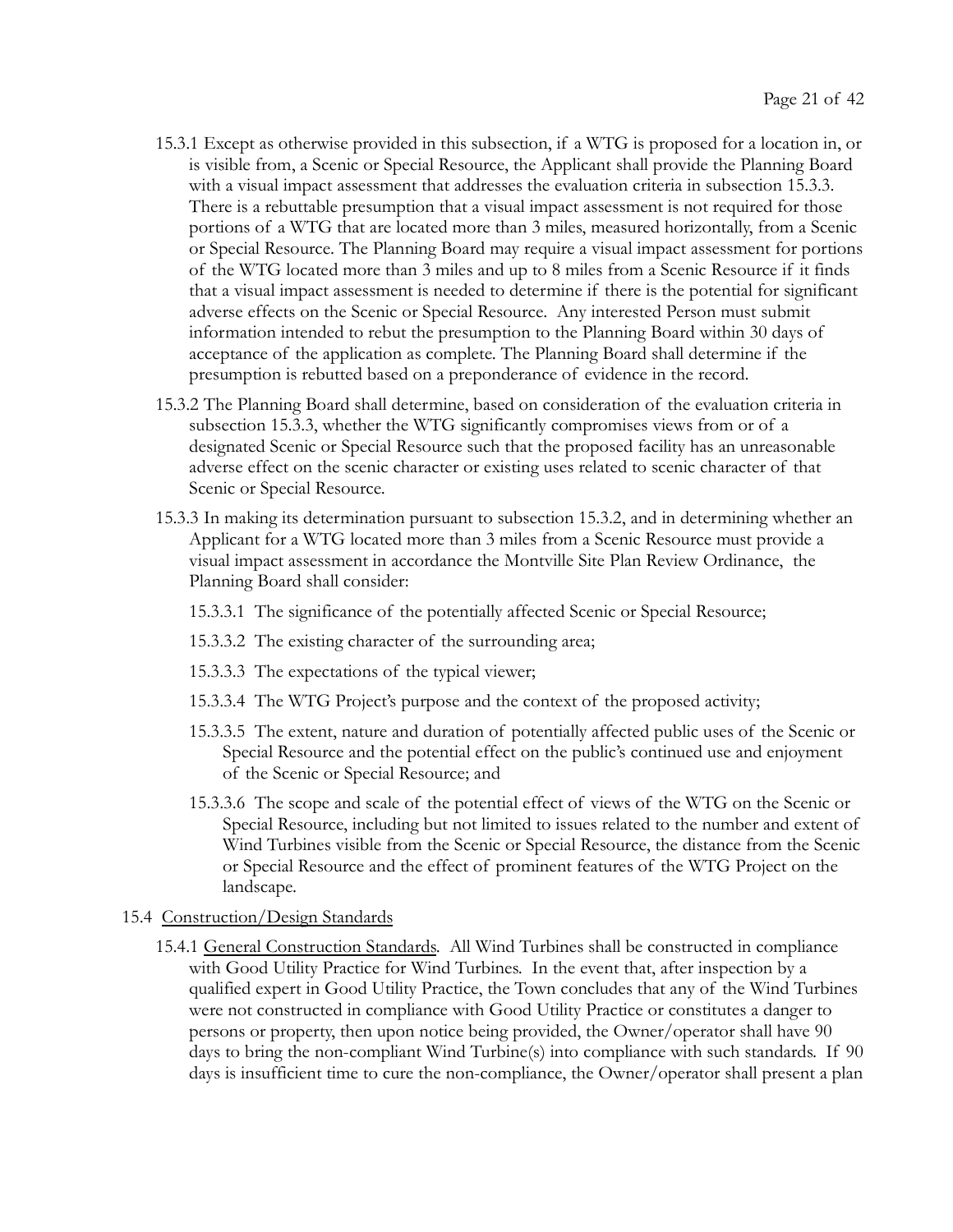to the Town describing the reason for the delay and the time frame for the cure to be put in place.

- 15.4.2 Electrical Design Standard. On-site power and transmission lines shall be placed underground to a depth consistent with Good Utility Practice. Wind Turbines shall be engineered according to Good Utility Practice to prevent transient ground currents and stray voltage. The Applicant shall demonstrate that there will be no significant adverse effect upon the environment or individuals from transient ground currents and stray voltage.
- 15.4.3 Transmission Line Standards . The Applicant must, in conjunction with the Maine Public Utility Commission (PUC), prepare a written report documenting all anticipated changes, modifications or upgrades to the public utility grid within the Town of Montville due to the WTG. The written report must include necessary approvals from the PUC, proof of leases or required right of ways for transmission lines, and any alternatives to the final plan considered. The report must document the residual capacity remaining in the local utility grid that is available for use by other local electrical generating projects.
- 15.4.4 Geological Stability . Wind Turbines shall not be constructed on areas of geological instability. The Applicant shall demonstrate that this standard is met.
- 15.5 Operational Performance Standards
	- 15.5.1 General Performance Standards . All Wind Turbines shall be operated and maintained consistent with Good Utility Practice for comparable facilities.
	- 15.5.2 Repairs and Maintenance. The Owner/operator shall be required to repair and replace the WTG and associated equipment consistent with Good Utility Practice as needed to keep the Wind Turbine and Associated Facilities in good repair and operating condition.

#### 15.6 Public Safety and Health Standards

- 15.6.1 Fire Protection. The Applicant shall prepare a plan in consultation with the Town of Montville fire department as part of the permitting process. The plan shall address all activities at the WTG from the start of construction through the end of power generation and the final removal and restoration of the site, and shall describe a response plan to address all identified potential fire, rescue and hazardous materials scenarios. The Owner/operator shall ensure that the WTG complies with the following control and prevention measures and assumes responsibility for all associated incremental costs:
	- 15.6.1.1 Use of fireproof or fire resistant building materials and buffers or fire retardant landscaping around WTGs as appropriate.
	- 15.6.1.2 Incorporation of a self-contained fire protection system to address nacelle fires including but not limited to redundant fire quenching systems in the nacelle..
	- 15.6.1.3 Maintenance of firebreak areas as appropriate, cleared of vegetation and maintained as a fire/fuel break as long as the Wind Turbine is in operation.
	- 15.6.1.4 Provision for any additional fire fighting or rescue personnel, services, training, materials, or vehicles as may be required to address any emergency related to the WTG that is beyond the current capabilities and duties of the local fire department.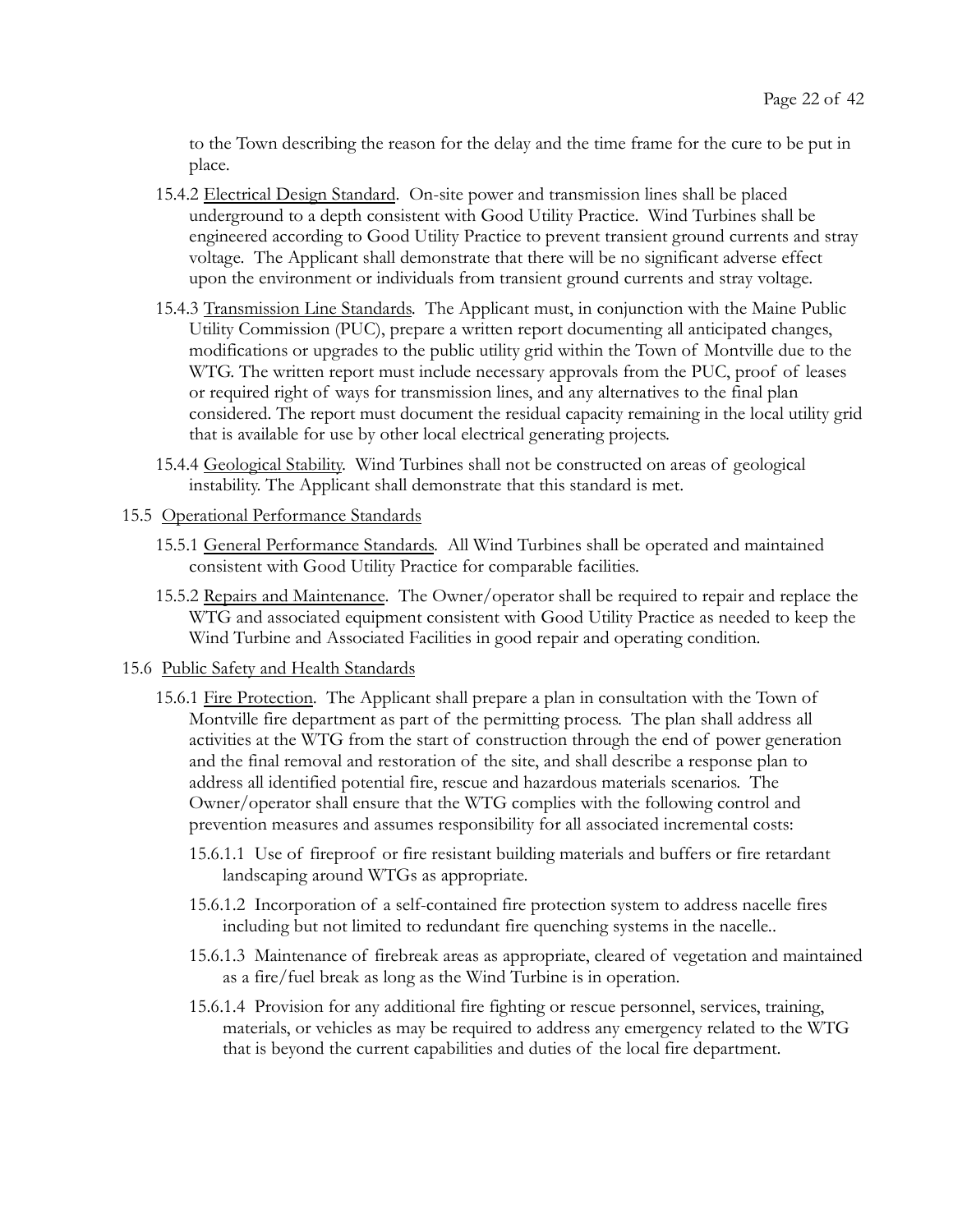- 15.6.2 Hazardous Wastes . The Owner/operator shall be responsible for compliance with all ordinances, state regulations and laws applicable to the generation, storage, cleanup, and disposal of hazardous wastes generated during any phase of the project's life. The Town of Montville may require that a plan be submitted by the Applicant demonstrating the ability and intent to meet such compliance.
- 15.6.3 Blasting . Owner/operator shall not undertake any blasting in connection with the construction of the WTG unless Applicant has notified the Town and submitted a blasting plan consistent with applicable laws and regulations. The plan must be reviewed and approved by the Planning Board before any blasting may take place. No blasting shall be undertaken without 48 hour notification to all residents within a two mile radius, measured horizontally, from the blasting area. All blasting operations will cover the blasting area with mattresses to prevent debris from falling on nearby properties.

#### 15.7 Communications and Electromagnetic Interference Standards

- 15.7.1 WTGs shall be sited and operated so that they do not interfere with emergency (fire, police/sheriff, ambulance) radio two-way communications (base stations, mobile, and hand held radios, including digital) and/or paging, television, telephone (including cellular and digital), microwave, satellite (dish), navigational, internet or radio reception to neighboring areas. The Owner/operator of the project shall be responsible for the full cost of any remediation necessary to provide equivalent alternate service or correct any problems, including relocation or removal of the Wind Turbine, and any and all related transmission lines, transformers, and other components related to the interference.
- 15.7.2 The Owner/operator of the WTG shall respond within one day to any request for communications interference investigation by any emergency agency (fire, police/sheriff, ambulance). Testing will commence within two days of the request. The Owner/operator is responsible for mitigating within two days from the determination of interference attributed to the operation of the Wind Turbine.
- 15.7.3 The Owner/operator of the WTG shall respond within five business days to any request for communications interference investigation by a property owner or resident within a three-mile radius, measured horizontally, of the WTG. Testing will commence within five business days of the request. The owner/operator is responsible for mitigating within ten business days from the determination of interference attributed to the operation of the Wind Turbine.

#### 15.8 Ground Transportation Standards

- 15.8.1 The Applicant shall identify all public ways to be used within the Town of Montville to transport equipment and parts for construction, operation or maintenance of the Wind Turbines.
- 15.8.2 A qualified third party engineer, hired by the Planning Board and paid for by the Applicant, shall document road conditions prior to construction. The engineer shall document road conditions again thirty (30) days after construction is complete or as weather permits.
- 15.8.3 The Town of Montville may bond the road(s) in compliance within state regulations.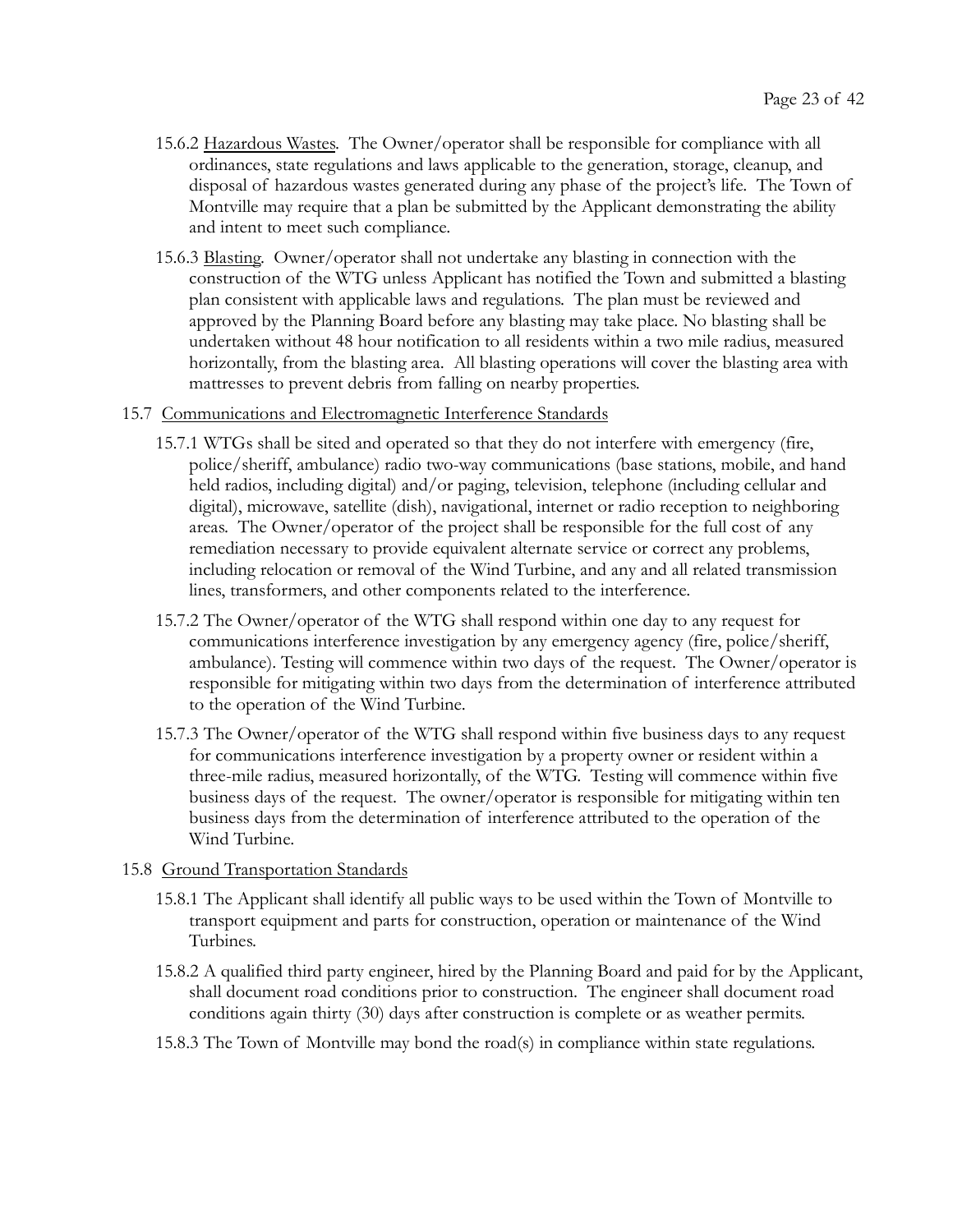- 15.8.4 Any road damage caused by the Applicant or its contractors shall be promptly repaired at the Owner/operators expense.
- 15.8.5 The Applicant shall demonstrate that it has appropriate financial insurance to ensure the prompt repair of damaged roads.

#### 15.9 Plan and Risk Assessment for Road and Property Use

- 15.9.1 An Application for a WTG Site Permit shall include a road and property use and risk assessment plan containing the following information and meeting the following requirements.
	- 15.9.1.1 A description and map of all public ways, and other property, in the Town to be used or affected in connection with the construction of the WTG, including a description of how and when such ways and property will be used or affected.
	- 15.9.1.2 A description of the type and length of vehicles and type, weight and length of loads to be conveyed on all public ways in the Town.
	- 15.9.1.3 A complete assessment of the proposed use of public ways in the Town in connection with the construction of the WTG, including: the adequacy of turning radii; the ability of the public ways to sustain loads without damage; the need to remove or modify (permanently or temporarily) signs, trees, utilities, or anything else; any reasonably foreseeable damage to public ways or other property, public or private; any reasonably foreseeable costs that the Town may incur in connection with the use of property in the Town, including but not limited to costs relating to traffic control, public safety, or damage to public ways, or to other public or private property.
	- 15.9.1.4 A traffic control and safety plan relating to the use of public ways in the Town in connection with the construction of the WTG.
	- 15.9.1.5 Any additional relevant information that the Planning Board may request relating to the use of public ways or other effects on public and private property that may occur in connection with the construction and operation of the WTG.
- 15.9.2 The Planning Board will evaluate the risk assessment plan with assistance from such consultants that it deems appropriate, including without limitation a third-party engineer chosen by the Planning Board, the cost to be solely borne by the Applicant. The Planning Board may document the condition of public ways and other property to be used in connection with the construction of the WTG in such manner as it deems appropriate. The Planning Board may require changes to the risk assessment plan that it deems to be appropriate to protect public safety, to protect public and private property, and to address anticipated costs to the Town associated with construction of the WTG.
- 15.9.3 If the Applicant requires the temporary closure of any public way, the Planning Board may require the Applicant to enter into an agreement relating to the use of the public way.
- 15.9.4 The Applicant shall be responsible for paying for any damage to any public way. If the risk assessment anticipates damage to any public way, the Planning Board may require the Applicant to provide a surety in an amount that the Planning Board determines appropriate to secure any obligation under the agreement, including but not limited to any obligation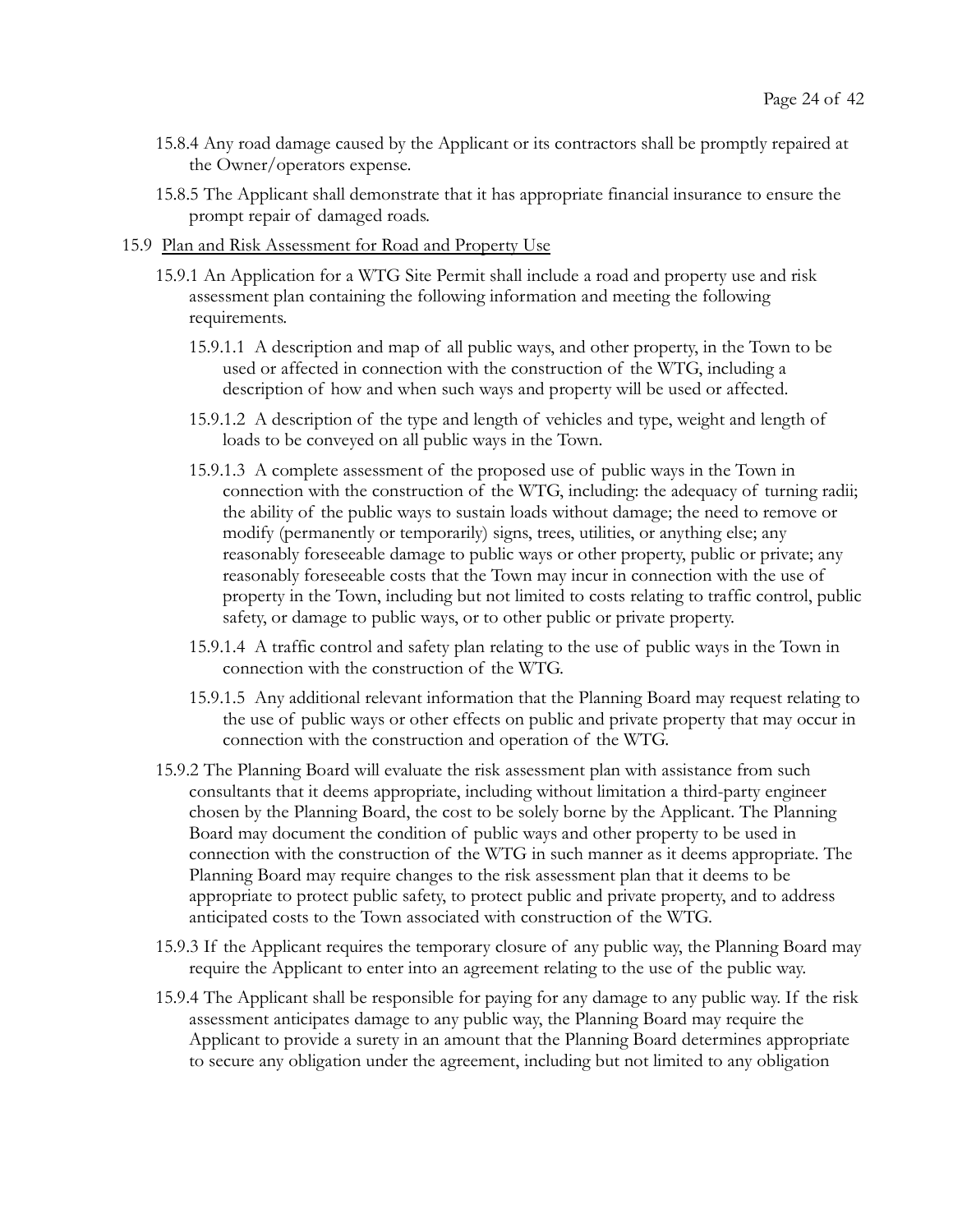relating to alterations or modifications to public ways made in connection with the Applicant's activities.

# 15.10 Reporting Requirements:

15.10.1 Extraordinary Events. . The Owner/operator shall notify the Town of any extraordinary event within 24 hours of that event,. "Extraordinary events" shall include but not be limited to tower collapse, catastrophic turbine failure, fires, leakage of hazardous materials, unauthorized entry to the tower base, thrown blade or hub, any injury to a Facility worker or other person that requires emergency medical treatment, or other event that impacts the public health and safety of the Town or its residents.

Additionally, the Owner/Operator will provide the Town and its residents with a hotline phone number for reporting of any such extraordinary events to a manned facility on call 24 hours a day, 365 days a year.

15.10.2 Change of Owner/operator . The Owner/operator will notify the Town of Montville of a pending change of ownership in writing 30 days before the effective change. New owners will apply for a transfer of permits to be reviewed by the Town Of Montville and will assume all the obligations of the selling Owner/operator.

15.10.3 Reports from annual safety inspections pursuant to Section 14.3 .

15.10.4 Annual proof of liability insurance pursuant to Section 14.4 .

# 16.0 Application Submission Requirements and Procedural Time Frames

#### 16.1 Pre-application Meeting

A pre-application meeting with the Planning Board will be scheduled at a regularly scheduled public Planning Board meeting. At the meeting the Applicant will review the type and scope of the project and the Planning Board will review Ordinance Standards and submission requirements. The Planning Board will establish an application file at this time.

#### 16.2 Site Inspection

The Planning Board reserves the right to establish a time for a site inspection at any time during the application process. Planning Board and Applicant will set a mutually agreeable time for the Planning Board to inspect the site. Site visits will normally be postponed if there is more than one foot of snow on the ground. The site inspection will be treated as a public meeting of the Planning Board with appropriate notices given to the community. While the Planning Board may set additional requirements for the site inspection at the pre-application meeting, the Applicant shall, at minimum, flag the location of the proposed WTG and relevant property boundaries. The Applicant or a representative will accompany the Planning Board to describe the project and answer any questions.

#### 16.3 First Public Hearing

The Planning Board will schedule a public hearing to be held within 60 days of the preapplication meeting process for the WTG.

# 16.4 Notice to Abutters and residents within the Notification Area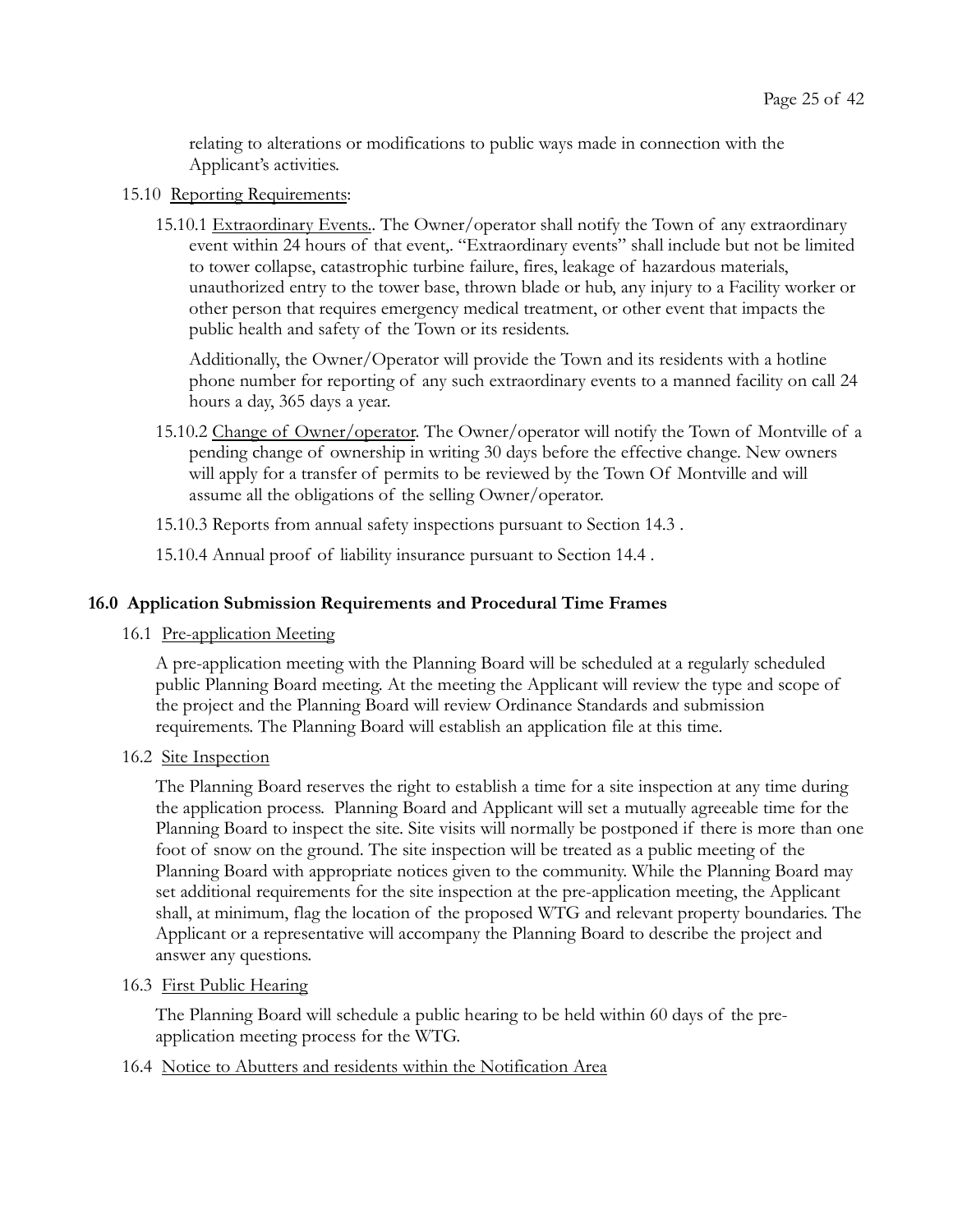In addition to any required public notices for the site inspection and first public hearing, the Planning Board will prepare a notice to property owners and residents within the Notification Area.. The notice will briefly describe the proposed WTG and notify the recipient of the dates, times and places of the site inspection and first public hearing. The notice will be sent by certified mail with mailing costs paid for by the Applicant. The town will give residents no less than 14 days' notice of such a meeting.

# 16.5 Determine Submission Requirements

Within 60 days of the pre-application meeting the Planning Board shall inform the Applicant in writing of the submission requirements for the application. The submission requirements for WTGs are listed in Section 28.0 . If the Applicant wishes to have any of the submission requirements waived, the Applicant must make the request in writing to the Planning Board. The Planning Board will notify property owners and residents within the Notification Area. The notice will be sent by certified mail with mailing costs paid for by the Applicant. The Planning Board will send the notice at least 14 days prior to the Planning Board meeting at which the Applicant's request will be considered.

# 16.6 Application Submission

The Applicant has up to 180 days after the determination of submission requirements to submit a completed application with the required fees to the Town clerk. The application shall be deemed abandoned unless the application has been received within 180 days of the determination of submission requirements. The Town Clerk will forward the application to the Planning Board.

#### 16.7 Completeness Review

The Planning Board will notify the Applicant within 90 days from the date of submission whether the application is complete. Specific studies may be required for a consideration of completeness including but not limited to noise studies, DEP certification and permitting, and environmental impact studies. If the application is deemed to be incomplete the Planning Board shall indicate the additional information needed. The application shall be deemed abandoned unless the Applicant provides the information requested, demonstrates that additional time is needed to complete required studies, or submits in writing the reason for any delay within 30 days from the date of notice indicating the application is incomplete.

#### 16.8 Second Public Hearing

The Planning Board will schedule a second public hearing to be held within 60 days of the determination of completeness of the Application for the WTG.

#### 16.9 Notice to Town of Montville

In addition to any required public notices for the second public hearing, the Planning Board will prepare a notice to all residents and property owners in the Town of Montville and to property owners and residents within the Notification Area. The notice will briefly describe the proposed WTG and notify the recipient of the date, time and place of the second public hearing. The notice will be sent by certified mail with mailing costs paid for by the Applicant. The town will give residents no less than 14 days' notice of such a meeting.

# 16.10 Final Planning Board Determination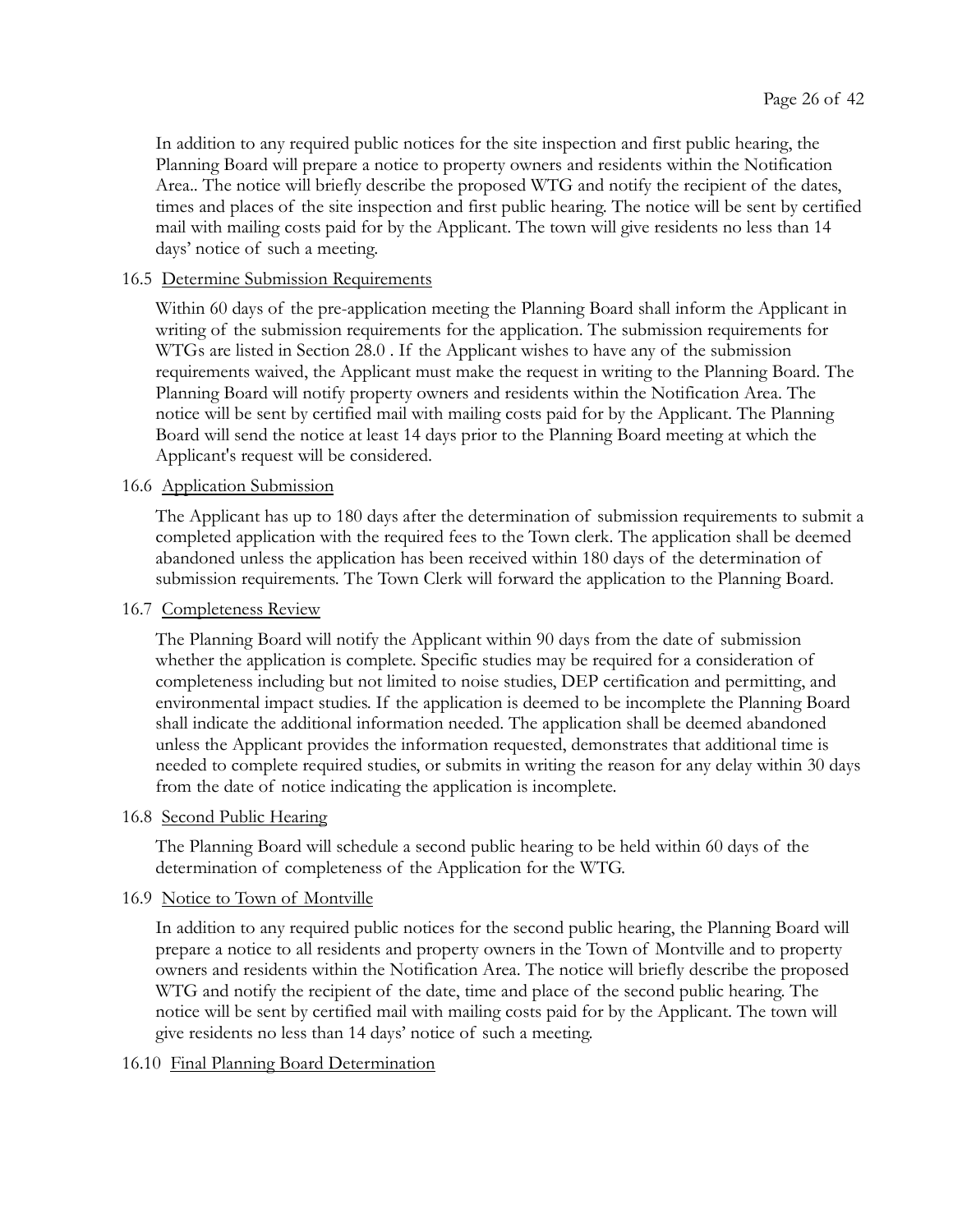A decision to approve or reject the application, or to approve the application with conditions, will be made by the Planning Board within 60 days from the date of the second public hearing.

16.11 Final Town Approval

Final Town approval is required if the WTG is located on Town property or if the WTG is wholly or partially owned by the Town.

#### 17.0 Professional Services

In reviewing an application for compliance with this Ordinance, the Permitting Authority may retain professional services as necessary to assist with its review, including but not limited to those of an attorney, engineer, biologist, or land use planner. Within fourteen (14) days of filing an application the Applicant shall deposit in a joint escrow account with the Town the sum of \$25,000 as partial payment for the appropriate Town expenses in hiring consultants and experts, as the Permitting Authority shall, at its discretion, deem necessary. If at any time the balance of the fund falls below \$5,000, the Applicant upon notice shall submit an additional \$25,000 so that the Town's full and actual expenses of examining and verifying the data presented by the Applicant can be paid in full by the Applicant. If at any time the balance of this fund falls below \$5000 for a period of 30 days after notification the application shall be considered to have been withdrawn. The balance of the escrow account shall be returned to the Owner/operator after all expenses have been paid, and after a permit is granted or the Applicant has withdrawn.

#### 18.0 Application Changes

- 18.1 Throughout the permit process, the Applicant shall promptly notify the Permitting Authority of any changes to the information contained in the permit application.
- 18.2 Material changes may not be made to a WTG after an application is determined to be complete, without initiating a new application process. Material changes include, but are not limited to, increasing the number of Wind Turbines, increasing the nameplate capacity of the Wind Turbines, increasing Turbine Height, changes to the location of Wind Turbines, or material changes to Associated Facilities. Non-material changes require a permit modification as determined by the Permitting Authority. The Permitting Authority shall have sole discretion for determining what is a material or non-material change.

#### 19.0 Cumulative Effect of Multiple Permits

The Town of Montville reserves the right to limit the total number of WTG permits that are under review for approval at any given time. The Permitting Authority will process no more than one application at any one time, or the deadline for submission and review may be modified correspondingly to reflect the increased workload of multiple permits.

#### 20.0 Appeals

20.1 The Board of Appeals shall have the power to hear and decide administrative appeals, on an appellate basis, where it is alleged by an aggrieved party that there is an error in any order, requirement, decision, or determination made by, or failure to act by, the Reviewing Authority.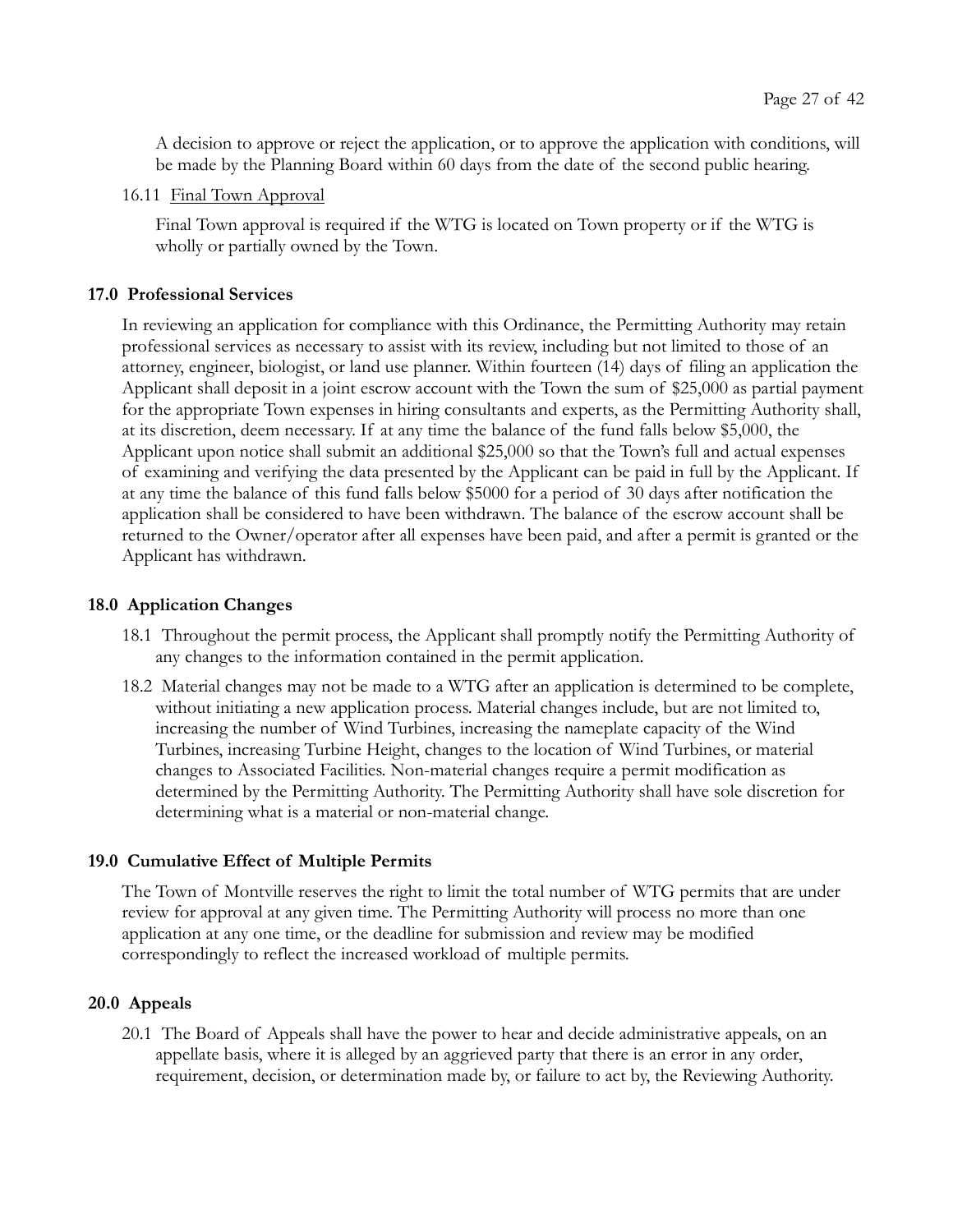Any order, requirement, decision or determination made, or failure to act, in the enforcement of this Ordinance is not appealable to the Board of Appeals.

- 20.2 The Board of Appeals may reverse the decision of the Permitting Authority only upon finding that the decision was contrary to specific provisions of the Ordinance or contrary to the facts presented to the Permitting Authority. The Board of Appeals may only review the record of the proceedings before the Permitting Authority. The Board of Appeals shall not receive or consider any evidence that was not presented to the Permitting Authority, but the Board of Appeals may receive and consider written or oral arguments. If the Board of Appeals determines that the record of the Permitting Authority's proceedings is inadequate, the Board of Appeals may remand the matter to the Permitting Authority for additional fact finding.
- 20.3 For the purposes of hearing appeals, at a minimum, all property owners and residents within the Notification Area shall be deemed to have interested party standing. The Appeals Board may grant other individuals interested party standing as special circumstances warrant. All interested parties must be sent notice by certified mail with mailing costs paid for by the Applicant. The Appeals Board will give interested parties a reasonable and appropriate amount of time to present information and rebuttals.
- 20.4 A final Town vote as outlined in Section 16.11 shall not be subject to Appeals Board review.

# 21.0 Complaints/ Violations/ Enforcement

- 21.1 General Standard . It shall be unlawful for any person, firm or corporation to violate or fail to comply with or take any action that is contrary to the terms of this Ordinance, or any permit or Operational License issued under this Ordinance, or cause another to violate or fail to comply or take any action which is contrary to the terms of this Ordinance or any permit or Operational License issued under this Ordinance.
- 21.2 Enforcing Authority . The CEO will serve as the Enforcing Authority for WTGs. The Enforcing Authority will:
	- 21.2.1 Have the authority to conduct investigations, resolve complaints, ensure compliance with and enforce standards, and levy penalties if required.
	- 21.2.2 Appoint qualified representatives to investigate complaints. The reasonable costs and fees for the qualified representative will be paid by the Owner/operator and may include engineers, consultants, and other professionals.
	- 21.2.3 Recommend to the Planning Board amendments to this Ordinance deemed necessary to address health or safety concerns not currently addressed in this Ordinance.
	- 21.2.4 Have access to Town legal counsel as required.
- 21.3 Enforcement . Standards in this Ordinance will be enforced through a series of enforcement options including but not limited to: 1) Emergency shutdown; 2) 5 day response to serious violations with a 10 day mitigation period; 3) 30 day complaint resolution with a 30 day mitigation period; 4) financial penalties; and 5) other remedies.
- 21.4 Emergencies and Emergency Shutdown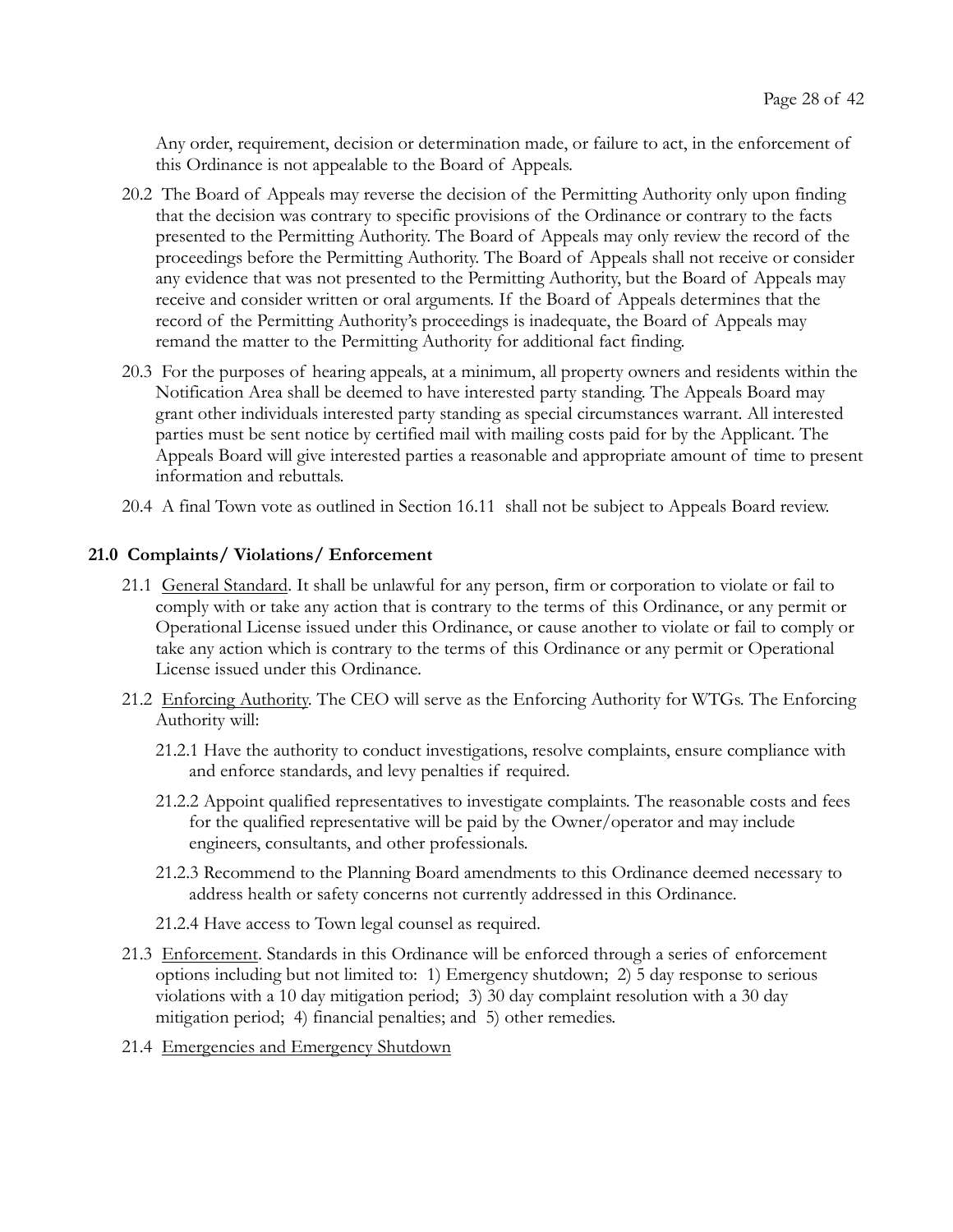The Owner/operator shall be required to immediately cease operations for the duration of any Emergency. Emergency shall mean a proven condition or situation caused by the WTG that presents an imminent physical threat of danger to life or significant threat to property. A WTG that is found to present an imminent physical threat of danger to life or significant threat of damage to property shall be immediately shut down and repaired or otherwise made safe and certified so by a professional engineer in good standing prior to resumption of operation. The Town shall have the right to access all Wind Turbines to verify conditions and/or repair progress with reasonable notice to the Wind Turbine owner/operator. Within 24 hours of an occurrence of a tower collapse, turbine failure, property damage or contamination, fires, thrown blade or hub, collector or feeder line failure, injured Wind Turbine worker or private person, the Owner/operator shall notify the Town of the occurrence and proposed remedial action.

# 21.5 Serious Violations of Standards

The Owner/operator of the WTG shall respond within five business days to any complaint or complaints deemed by the Enforcing Authority to have merit. Testing, paid for by the Owner/operator, will commence within ten working days of the complaint. Except as noted for interference with emergency communications, the Owner/operator is responsible for mitigating the problem within ten business days from the final determination of any cause attributed to the operation of the WTG. Pursuant to Section 15.7.2, interference with emergency communications must be responded to in one day and mitigated within 2 days.

#### 21.6 Other Violations

If the Enforcing Authority determines that a violation of the Ordinance or the permit has occurred, and the violation is determined neither to be an emergency pursuant to Section 21.4 , nor a serious violation pursuant to Section 21.5 , the Enforcing Authority shall provide written notice to the Owner/operator alleged to be in violation of this Ordinance or permit. The Enforcing Authority and the involved parties shall engage in good faith negotiations to resolve the alleged violation. Such negotiations shall be conducted within thirty (30) days of the written notice of violation. The Owner/operator shall pay for any necessary testing if the Owner/operator is subsequently determined to be in non-compliance. The Owner/operator is responsible for mitigating the problem within 30 days from the final determination of any cause attributed to the operation of the WTG. Mitigation involving significant construction or physical modification may have up to 90 days to be completed pursuant to Section 15.4.1.

#### 21.7 Penalties

Any Person or Applicant who fails to comply with any provision of this Ordinance by failing to reach agreement with the Enforcing Authority, or after the expiration of the mitigation periods defined in Section 21.5 and Section 21.6 , shall be fined at least five hundred dollars (\$500) but no more than one thousand dollars (\$1000) for each WTG. A separate offense shall be deemed to be committed on each day during which a violation occurs or continues to occur.

#### 21.8 Other Remedies

If the Owner/operator has not corrected the violation within the timeframes contained in Section 21.5 or Section 21.6 , the Enforcing Authority shall order the WTG to cease operation until the WTG can prove compliance with the standards of this Ordinance. At the discretion of the Enforcing Authority, penalties and fines may continue to accrue during this period. If after 6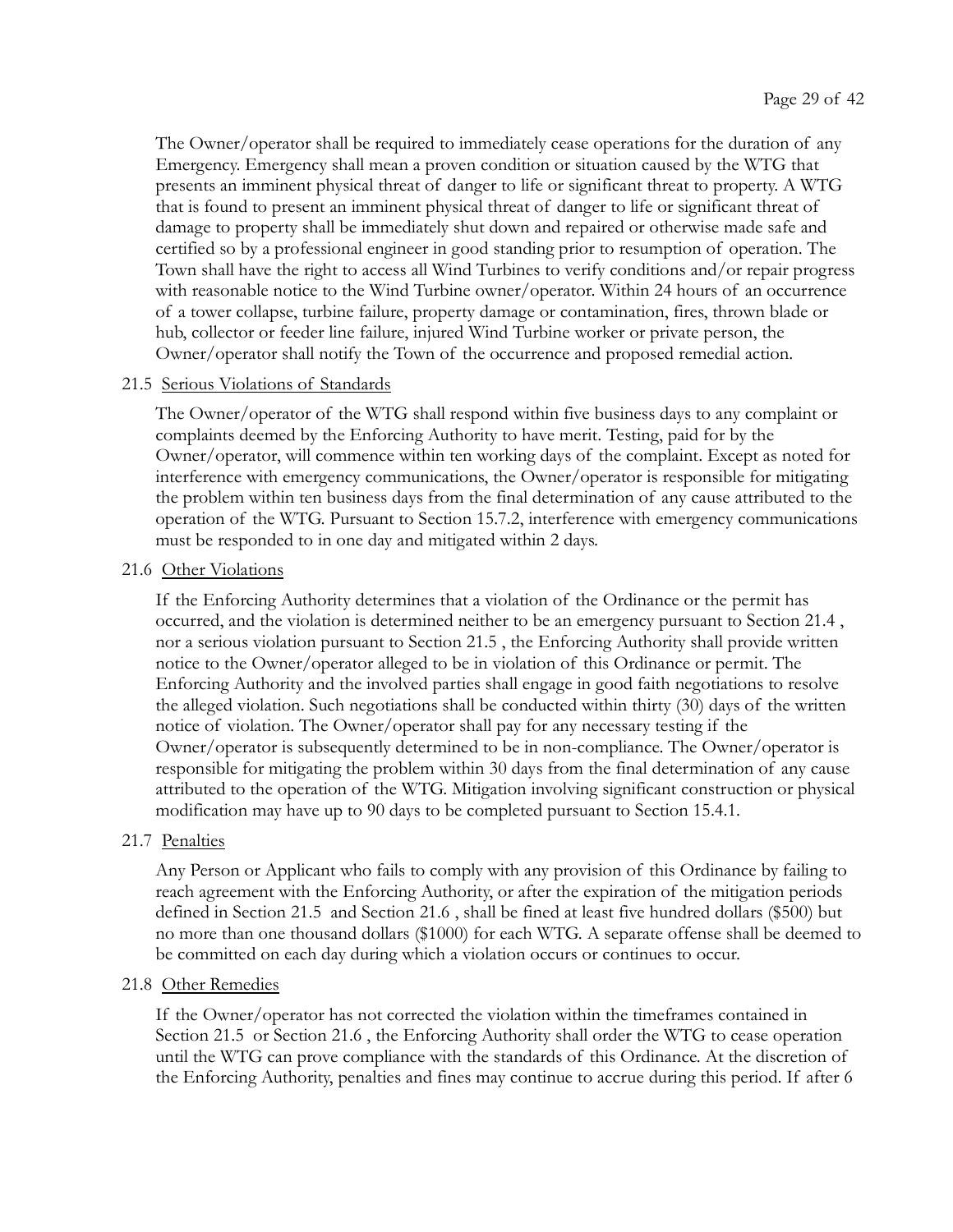months of being ordered to cease operations the Owner/operator has not demonstrated good faith and significant effort in resolving the issue, the Enforcing Authority shall initiate the decommissioning procedure pursuant to Section 22.0 .

- 21.9 Identifying Violations and Registering Complaints
	- 21.9.1 Pursuant to Section 15.10.1, the Owner/operator will report to the Town all extraordinary events within 24 hours of their occurrence.
	- 21.9.2 For Wind Turbines the Town will maintain, at the Owner/operator's expense, a system for recording and investigating all complaints related to the WTG. The system must be able to receive complaints 24 hours a day, 365 days a year. A permanent record of all complaints, investigations and outcomes will be maintained. The Owner/operator will designate a representative and method to receive and respond to complaints from the Town 24 hours a day, 365 days a year. Complaints for WTGs will be referred to the Enforcing Authority in a timely manner.

#### 22.0 Decommissioning Standards

- 22.1 The Owner/operator shall, at its expense, complete decommissioning of the WTG within: 1) twelve (12) months after the end of the useful life of the WTG, or; 2) as specified in the materials provided at the time of application or; 3) pursuant to remedies described in Section 21.8 . The WTG will be presumed to be at the end of its useful life if no electricity is generated for a continuous period of twelve (12) months.
- 22.2 Decommissioning shall include removal of wind turbines and foundations to a depth of 36 inches. All buildings, cabling, electrical components, roads, and any other associated facilities shall be removed unless, at the end of the Wind Turbine or WTG's useful life, as determined in accordance with Section 22.1 , the Applicant provides written evidence of plans for continued beneficial use of these components of the WTG, and this evidence is approved by the Planning Board.
- 22.3 Except as otherwise provided by Section 22.2 , disturbed earth shall be graded and re-seeded, unless the Participating Landowner of the affected land requests otherwise in writing.
- 22.4 An independent and certified Professional Engineer shall be retained to estimate the total cost of decommissioning without regard to salvage value of the equipment ("Decommissioning Costs"), and the cost of decommissioning including the salvage value of the equipment ("Net Decommissioning Costs"). Said estimates shall be submitted to the Town of Montville after the first year of operation and every other year thereafter.
- 22.5 The Owner /operator shall post and maintain decommissioning funds in an amount equal to Net Decommissioning Costs; provided that at no point shall decommissioning funds be less than one hundred percent (100%) of Decommissioning Costs. The decommissioning funds shall be posted and maintained with a bonding company or Federal or State-chartered lending institution chosen by the Owner/operator and Participating Landowners posting the financial security, provided that the bonding company or lending institution is authorized to conduct such business within the State and is approved by the Town of Montville. No work can begin on the WTG before the decommissioning bond is issued and approved.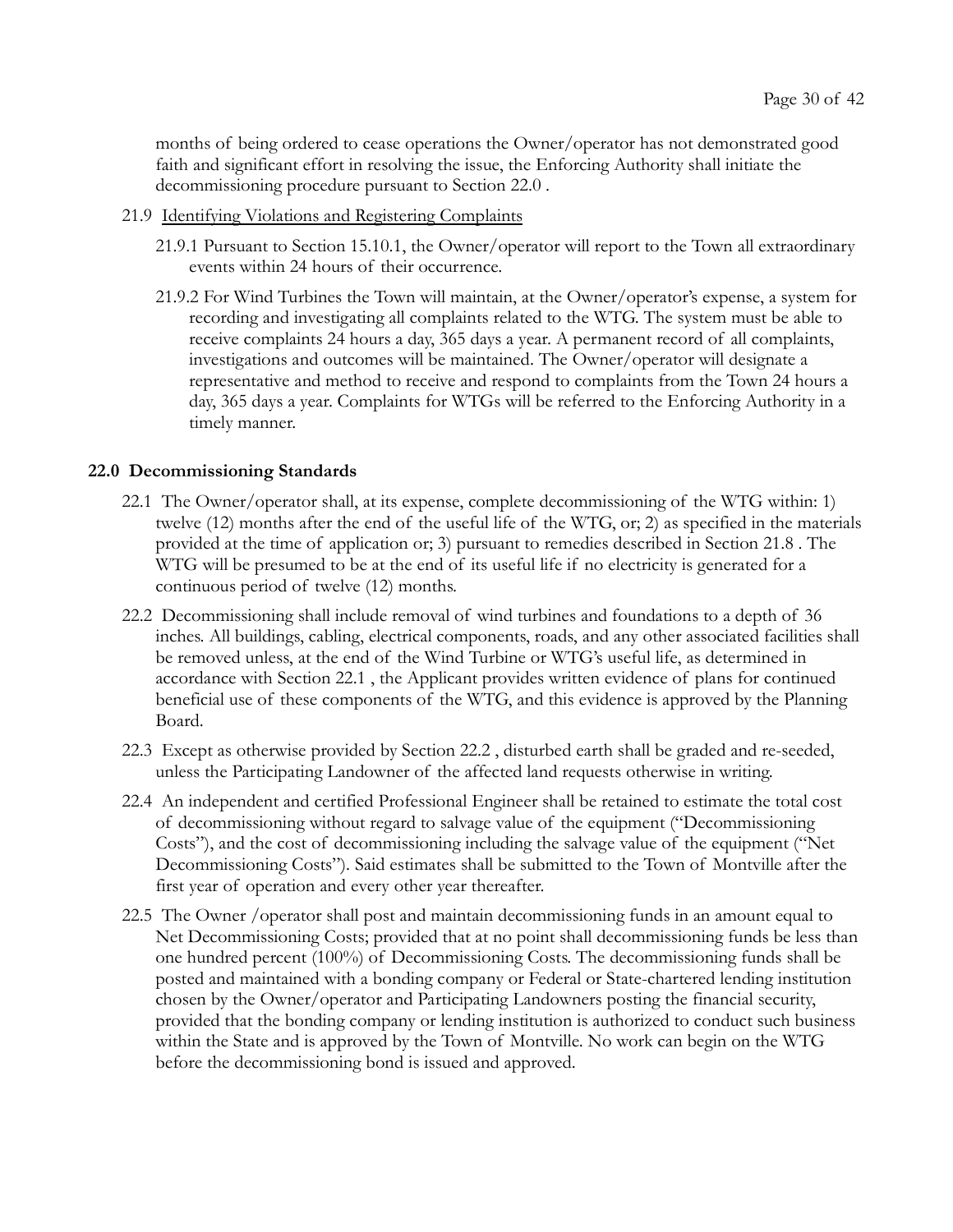- 22.6 Decommissioning funds may be in the form of a performance bond, surety bond, letter of credit, or other form of financial assurance as may be acceptable to the Town of Montville.
- 22.7 If the Owner/operator fails to complete decommissioning within the period prescribed by Section 22.1 , then the Participating Landowner shall have an additional six (6) months to complete decommissioning.
- 22.8 If neither the Owner/operator, nor the Participating Landowner completes decommissioning within the periods prescribed by Sections 22.1 and 22.7 the Wind Turbine or WTG shall be deemed to be in violation of this Ordinance and the Town of Montville may take such measures as necessary, including court action, to ensure the completion of decommissioning. The entry into and submission of evidence of a Participating Landowner agreement to the Town of Montville shall constitute agreement and consent of the Parties to the agreement, their respective heirs, successors and assigns that the Town of Montville may take such action as necessary to implement the decommissioning plan.
- 22.9 The escrow agent shall release the decommissioning funds when the Owner/operator has demonstrated and the Enforcement Authority concurs that the decommissioning has been satisfactorily completed, or upon written approval of the Town in order to implement the decommissioning plan.

#### 23.0 Real Estate Property Value Assurance Plan

The WTG Owner/operator must provide the Real Estate Property Value Assurance Plan (REPVAP)to all Non-Participating landowners who: 1) own property within one mile, measured horizontally, from the Project Boundary, and 2) have not signed any mitigation waivers. This is a legally binding contract with the Owner/operator and its successors and the landowners. Each one of these contracts must be submitted with the application.

The elements of the Real Estate Property Value Assurance Plan are as follows:

- 23.1 Establishing the Current Value of the Home
	- 23.1.1 Three neutral real estate agents will be selected from a list of agents licensed in the State of Maine and conducting business in the general project area.
	- 23.1.2 Each agent shall perform a Comparative Market Analysis (CMA) of the property in its current state – which will compare the property size and improvements to no less than three similar properties that are listed for sale, using generally accepted CMA methods.
	- 23.1.3 The two highest property valuations determined from each CMA will then be averaged to determine the "baseline" property value for REPVAP purposes only. The CMAs will be performed at the Applicant's expense. The property owner hereby agrees to permit access to the property as required to perform the CMA inspection. Furthermore, the property owner hereby agrees to provide full disclosure of known defects of the property as may be required under Maine State Law.
	- 23.1.4 The agents preparing the CMAs will provide a written copy of their report to both the property owner and the Applicant. Both the Applicant and the land owner reserve the right to reject CMA results only in the instance of a clear mistake by the agent.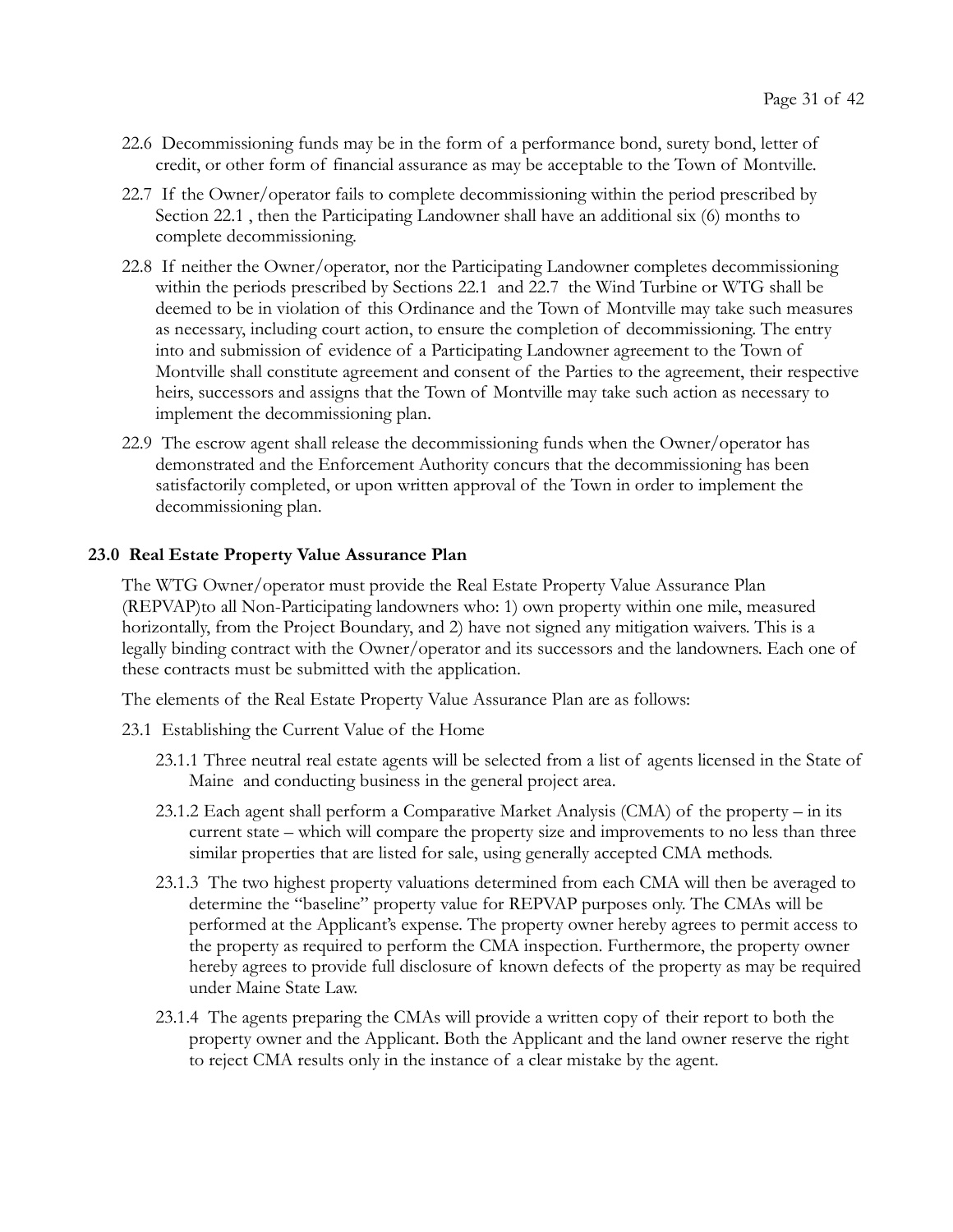- 23.2 Establishing the Future Value of the Home if Listed for Sale.
	- 23.2.1 If at any time during the three year period after a permit to erect the WTG, the property owner lists the property for sale with a qualified realtor from the Board of Realtors, then an "updated" Comparative Analysis will be prepared, again at the Applicant's expense, using the same procedure outlined above. The updated CMA will explicitly take into account any changes in local market conditions for comparable properties unaffected by the wind project, as well as any improvements to the home and/or lot.
	- 23.2.2 In the event that the property has been listed for at least 12 months and sells for less than the market value determined by the updated CMA average, the Applicant will pay the difference in value within 30 days after closing of the sale of the property. The 12 month listing requirement may be waived by Applicant if requested by the property owner at the Applicant's sole discretion.
- 23.3 Other stipulations
	- 23.3.1 The property owner hereby grants the Applicant the right to purchase the property at the greater amount of the updated CMA average market value or the highest bona fide offer.
	- 23.3.2 In the event the property was offered for sale and did not sell or generate any acceptable bona fide offers within 12 months, the Applicant will pay the difference in value between the updated CMA averaged market value and the highest bona fide offer, but only upon reasonable certification by the property owner's selling agent that the lack of an acceptable offer or sale was attributable solely to the close proximity of the property to the WTG, and not due to any other reason whatsoever including but not limited to market conditions or specific deficiencies related to the property that was otherwise assumed to be satisfactory.
	- 23.3.3 If the property does not sell within an 18 month period, the Applicant will have to purchase the property at the updated CMA average market value..
- 23.4 Subject to the Applicant's right to waive any or all these exclusions, the plan outlined herein does not cover a sale or transfer of the property under any of the following conditions.
	- 23.4.1 If the property owner does not have clear and marketable title.
	- 23.4.2 If the property has not been listed for sale for at least 12 months as a continuous period.
	- 23.4.3 If the property is gifted or assigned to another person.
	- 23.4.4 If the property is not listed for sale in accordance with Section 23.4.2 at some point.
	- 23.4.5 If the property is not reasonably maintained in its current condition, reasonable wear and tear excepted.
- 23.5 Additional Conditions:
	- 23.5.1 A property owner can participate voluntarily in this plan, under the terms and conditions established herein, but the benefit is not assignable to new or subsequent property owners.
	- 23.5.2 If the Applicant sells or transfers ownership of the WTG, it must assign, transfer, pledge, or otherwise dispose of its obligations and interests under this agreement in a form acceptable to the contracting landowners, unless released in writing by contracting landowners . If no agreement can be reached, then the Applicant shall, before sale of the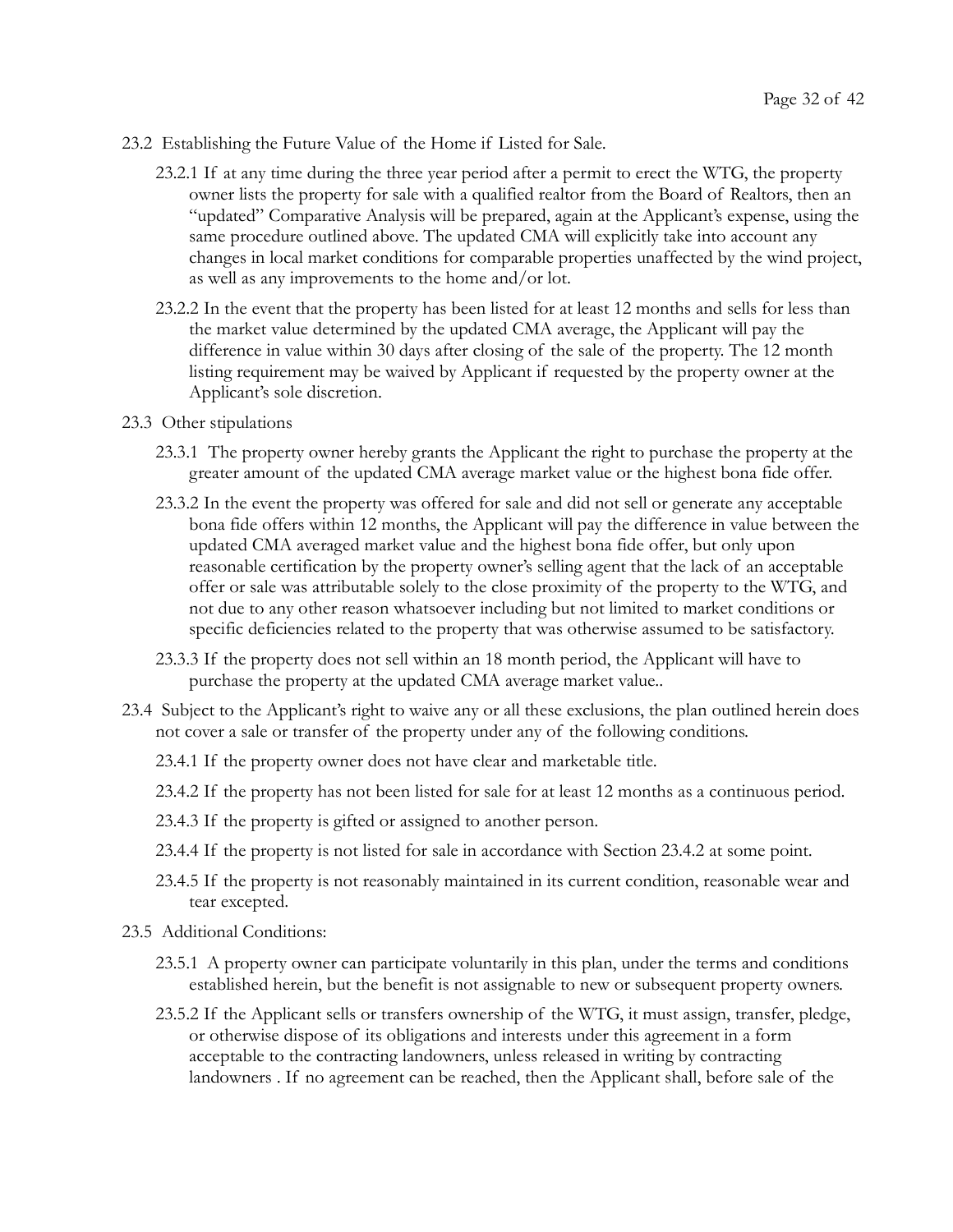WTG, place into an escrow account, in favor of the landowner(s) the full value of the property, to be accessed by the landowner(s) if no sale is finalized within the time allocated in Section 23.4.2.

23.5.3 In the event any landowner experiences health problems directly attributable to the operation of the WTG, such that the home is rendered uninhabitable, and unsellable, the listing period will be waived, and the Applicant will be responsible for all medical expenses incurred, including but not limited to doctor visits, hospital visits and stays, medical procedures, medication and cost of lodging away from the home, up until such time as the Applicant purchases the affected property at its full value before the approval and operation of the WTG reduced the property's worth.

#### 24.0 Tax Valuation Agreement and Tax Impact Statement

- 24.1 Tax Valuation Agreement
	- 24.1.1 WTGs that have a taxable property value of greater than \$10 million dollars; or, if the project will be qualified as a "designated business" for the purposes of state tax incremental financing as defined in Title 30-A M.R.S.A.§5241, are required to have a written agreement between the Town of Montville and the Owner/operator designating the financial methodology that will be used for tax valuation purposes ("Tax Valuation Agreement").
	- 24.1.2 The Tax Valuation Agreement must be in a format approved by the Town attorney and comply with all applicable state and federal tax codes and laws.
	- 24.1.3 The Tax Valuation Agreement must include a financial projection of the tax valuation for the useful life of the project and be prepared by a qualified CPA and reviewed by a qualified tax attorney selected by the Town and paid for by the Applicant.
- 24.2 Tax Impact Statement

A Tax Impact Statement must be prepared and presented to the Town. It will contain year-by-year for 10 years estimates of Montville resident's tax burden using the following data: 1) re-appraised values for all residents within 2 miles of the WTG, 2) State re-assessment for school tax amounts (assume constant school budget and constant contributions from Towns other than Montville), 3) other residents properties are presumed to stay at their same value. This Tax Impact Statement will be prepared by an Accountant hired by the Town at Owner/operator's expense. The Tax Impact Statement will be presented to the Town for information.

#### 25.0 Jurisdiction Across Multiple Municipalities

This section addresses issues unique to the geography of the Town of Montville and its neighboring towns with which it shares a common boundary. In the event that potential sites for WTGs share multiple municipal jurisdictions, project permits should be coordinated to the fullest extent possible across town boundaries, while at the same time maintaining each individual Town's right to individual Home Rule.

25.1 This Ordinance applies to WTGs located wholly or partially in the Town of Montville to the fullest extent allowable by municipal, state, and federal law.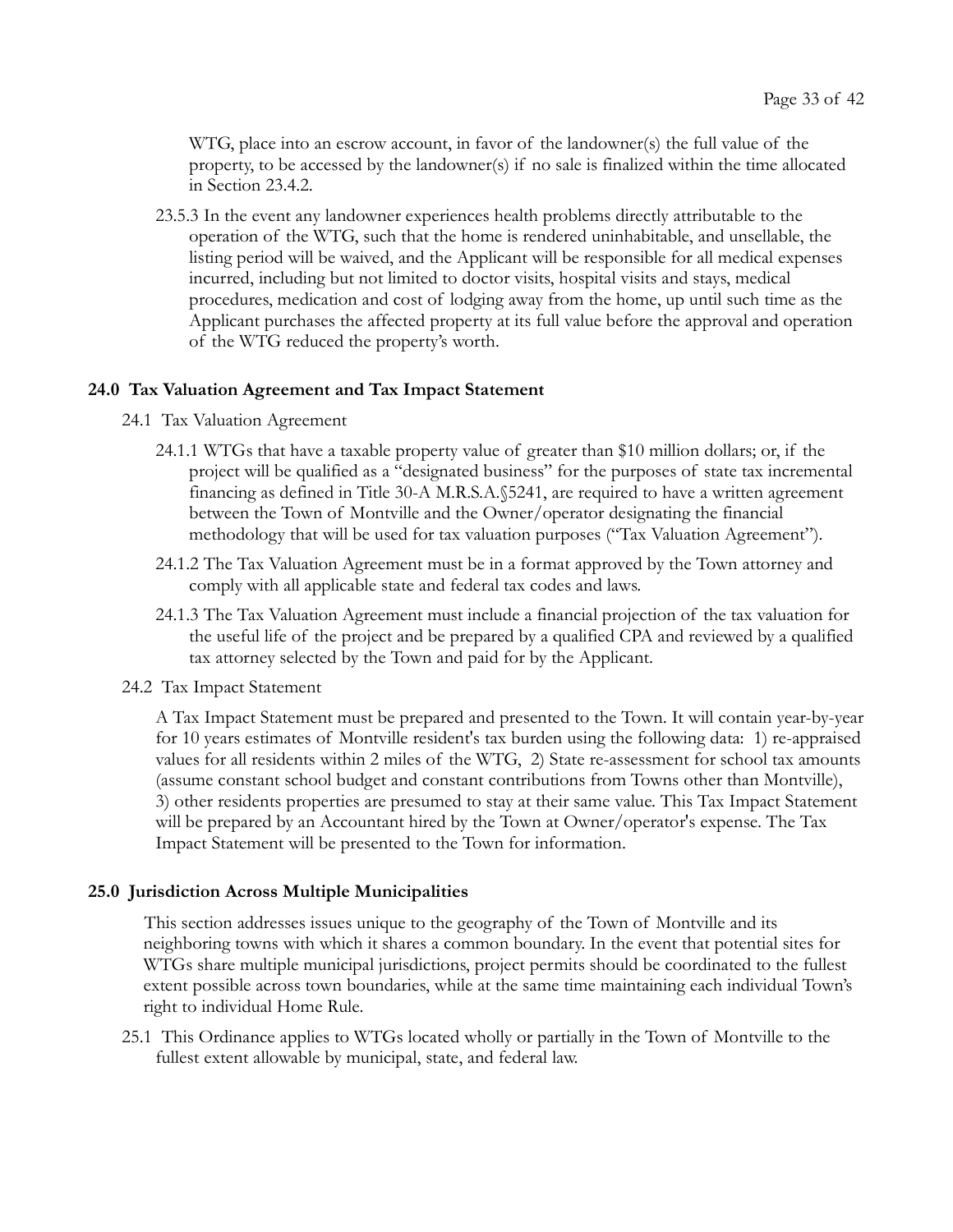- 25.2 Approval to build or operate a WTG applies only to that portion of the WTG located within the boundaries of the Town of Montville. However, the application must take into account the entire WTG across municipal boundaries, including but not limited to the total number of Wind Turbines, Turbine Height, Wind Turbine location and all other relevant facts and data that may directly or indirectly effect the operation and viability of that portion of the WTG located in the Town of Montville.
- 25.3 Setback, Noise, Shadow Flicker and Mitigation Waiver standards for WTGs located and operated in the Town of Montville shall apply to property lines and roads irrespective of Town boundaries. For the purpose of this section a resident of such abutting towns is afforded the same protections as a resident of Montville.
- 25.4 This subsection applies to WTGs that are located partially in Montville and partially in neighboring Towns. To receive a permit from the Town of Montville for that portion of the WTG located in the Town of Montville, the Owner/Operator shall agree in writing that the most protective setback and noise ordinance standard from any Town located within the WTG area shall control. The controlling ordinance must be in effect at the time the permit is granted.
- 25.5 The Town Clerk shall forward notice of WTG permit applications within 10 days of receipt, and notice of hearings and public meetings 14 days in advance, to the Selectmen and Planning Boards of adjacent communities for all WTGs if the neighboring community is located within a defined Setback of this Ordinance.

# 26.0 Ethical Standards

26.1 Transparency, Public Participation and Highest Ethical Standards

All public deliberations and decisions regarding WTGs and Community Owned Wind shall be conducted in an open, transparent manner that encourages the broadest public participation and adherence to the highest ethical standards.

26.2 Public Access

All deliberations concerning WTGs and Community Owned Wind, whether in writing or conducted verbally, by the Planning Board, Selectmen, Appeals Board, and any subcommittees or working groups of the aforementioned bodies shall fully comply with the letter and spirit of State law regarding Freedom of Access pursuant to Title 1; Chapter 13; Subchapter 1. Specifically, all deliberations regarding WTGs between members of the Planning Board, Selectmen, Appeals Boards and any subcommittees and working groups shall be conducted at public meetings, which have been duly posted. Exceptions will be made only for: 1)appropriately recorded and executed executive sessions, and 2)communicating the minimal information necessary to set up and facilitate public meetings. Detailed minutes of deliberations and decisions concerning WTGs and Community Owned Wind will be recorded and posted. Copies of all correspondence and e-mails will be made available to the public with the exception of those publicly identified and disclosed as being subject to "attorney-client privilege" by the Town attorney. All documents, correspondence and e-mails generated by consultants on behalf of the Planning Board, the Selectmen, Appeals Board, their subcommittees and working groups shall be part of the public record.

# 26.3 Conflicts of Interest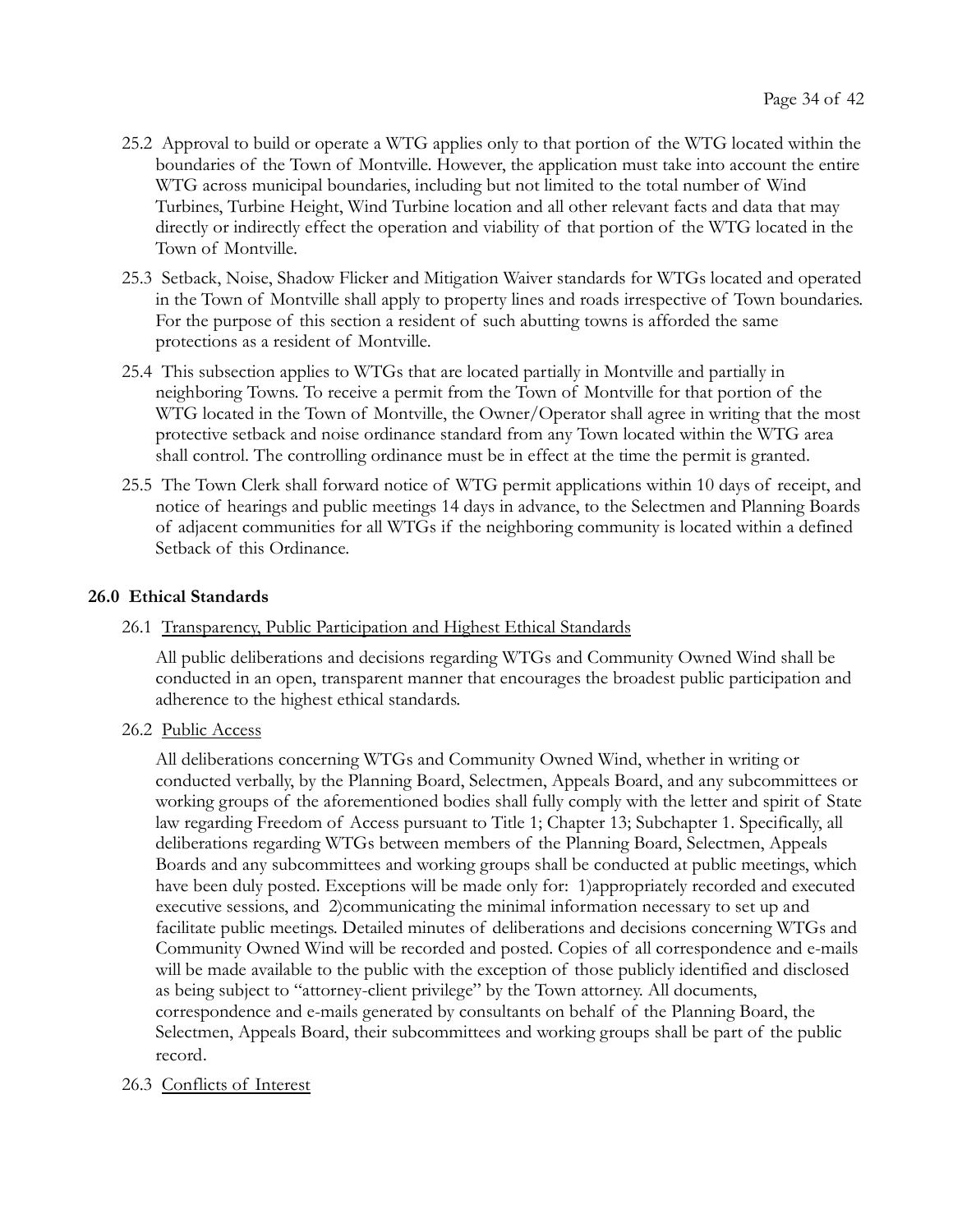The process to develop, permit and administer WTGs or Community Owned Wind shall be governed by a strict ethical code for conflicts of interest. No elected or appointed Town official or Town employee, their immediate family members, or their employees, who has a conflict of interest shall be directly or indirectly involved in the planning process or decision-making process for WTGs. Conflicts of interest include but are not limited to:

- 1. having a lease as a Participating Landowner for a Wind Turbine or a lease for a transmission right-of-way,
- 2. having an identified financial arrangement with a wind development company including a signed Mitigation Waiver with financial remuneration,
- 3. serving as a paid representative of a wind development company, or a written or verbal promise for future employment or contracts from a wind development company;
- 4. being directly or indirectly affiliated or related to an Applicant with a pending application for a WTG, and,
- 5. knowing there is a substantial opportunity to accept bids, receive remuneration, or employment valued at greater than \$10,000 on behalf of a wind development company or as a subcontractor or employee of the Community Owned Wind.

Individuals with a conflict of interest must identify the conflict of interest and recuse themselves from all direct and indirect planning and decision making regarding WTGs or Community Owned Wind, with the exception of voting and debating as a private citizen at any public meetings and public hearings.

#### 26.4 Bidding and Contracting

All bidding, contracts and employment for Community Owned Wind projects must be awarded through a process of public notice and competitive bidding. The Town of Montville reserves the right to design the bidding process to favor local contracts and local employment.

#### 26.5 Code of Ethics for Wind Companies and Municipal Employees

- 26.5.1 Wind companies will not hire municipal employees or their relatives, give gifts of more than \$10 during a one-year period, or provide any other form of compensation that is contingent on any action before a municipal agency
- 26.5.2 Wind companies will not solicit, use, or knowingly receive confidential information acquired by a municipal officer in the course of his or her official duties.
- 26.5.3 Wind companies will establish and maintain a public Website to disclose the names of all municipal officers or their relatives who have a financial stake in WTG development.
- 26.5.4 Wind companies will submit, in writing to the municipal clerk for public inspection, and additionally will publish in the local newspaper, the nature and scope of the municipal officer's financial interest.
- 26.5.5 All wind easements and leases will be in writing and filed with the County Clerk for public inspection.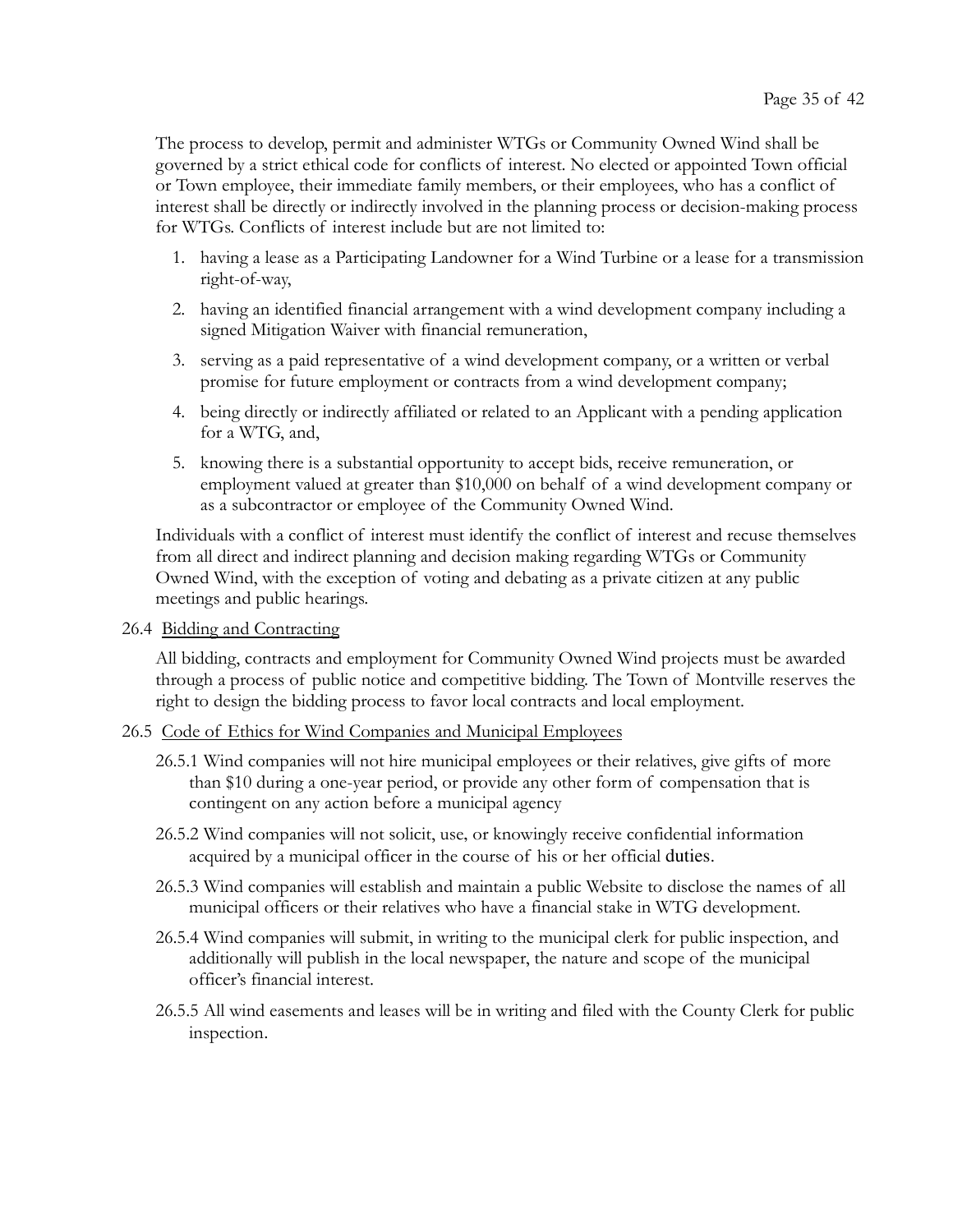#### 27.0 Noise Measurement Standards and Procedures

- 27.1 A qualified independent acoustical consultant who is a Full Member of the Institute of Noise Control Engineering (INCE) shall conduct all noise studies. The acoustical consultant shall be hired by and report to the Permitting Authority. The Applicant will pay for the studies.
- 27.2 The WTG Applicant/Licensee shall provide all technical information and wind farm data required by the qualified independent acoustical consultant before, during, and/or after any acoustical studies required by this document and for acoustical measurements.
- 27.3 Sound level meters and calibration equipment must comply with the latest version of the American National Standards Institute " American Standard Specifications for General Purpose Sound Level Meters" (ANSI Standard S1.4) and shall have been calibrated at a recognized laboratory within one month prior to the initiation of the study.
- 27.4 Except as specifically noted otherwise, measurements shall be conducted in compliance with ANSI Standard S12.18-1994 "Outdoor Measurements of Sound Pressure".
- 27.5 Along with information about the make, model, and name plate capacity of all turbine potentially used in the proposed WTG, the Applicant will also supply their sound power levels (Lw) for each 1/3 octave band from 6.3 Hz to 10k hz.
- 27.6 A sound propagation model predicting the sound levels immitted into the community computed using at minimum 1/1 octave band sound power levels to compute the LCeq and LAeq levels to generate LAeq and LCeq contours in 5 dB increments overlaying an aerial view and property survey map from the WTG property out to a distance to include all residential property lines within two (2) miles measured horizontally from the Project Boundary.
- 27.7 Prior to permit application approval, a pre-construction ambient noise level study shall be conducted at each property line within 2 miles measured horizontally from the Project Boundary.
- 27.8 The tests shall be conducted using both an A-weighting scale (dBA) and low frequency Cweighting scale (dBC).
- 27.9 Predictions shall be made at all property lines within and outward for two (2) miles measured horizontally from the Project Boundary for the wind speed, direction and operating mode that would result in the worst case WTG nighttime sound emissions.
- 27.10 Tests shall be reflective of seasonal changes to vegetation and atmospheric conditions. At a minimum one set of tests should be performed during each of the four (4) calendar seasons of the year.
- 27.11 All measuring points shall be located in consultation with the property owners and such that no significant obstruction blocks noise and vibration to the site.
- 27.12 Outdoor noise level measurements must be taken at 6 feet above the ground and at least 15 feet from any reflective surface.
- 27.13 Duration of measurements shall be a minimum of ten continuous minutes for each criteria at each location.
- 27.14 Measurements must be made when the wind levels are less than 4.5 mph and with appropriate wind screening for the recording device.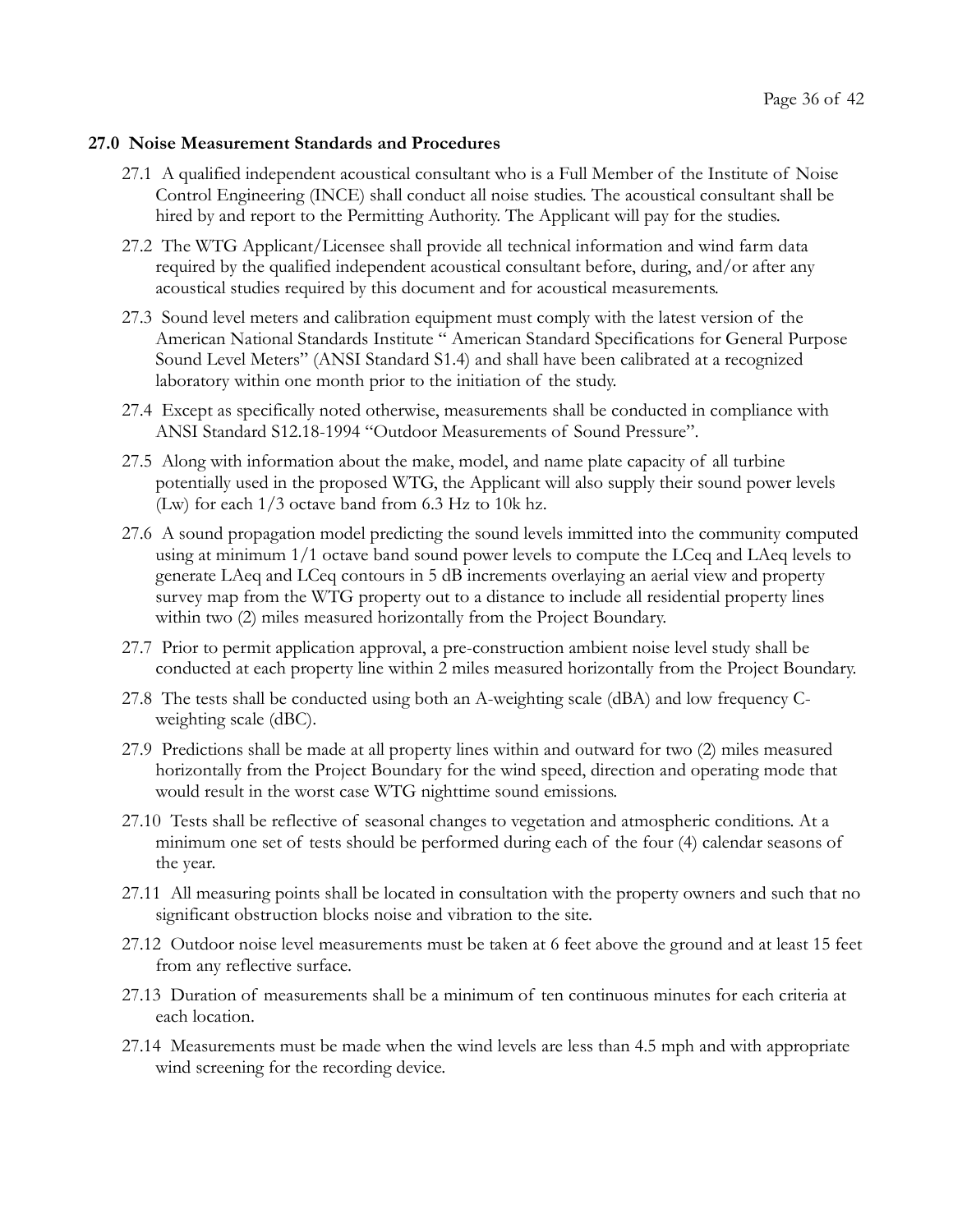- 27.15 When conducting their pre-construction noise prediction analysis, the Applicant shall make specific reference to: 1) the unique aspects of the mountainous contours and terrain of the area and its effect on noise predictability and; 2) line source noise predictions (emanating from a line of Wind Turbines) in addition to the traditional single point source predictions.
- 27.16 Measurements should be obtained during representative weather conditions when the Wind Turbine noise is most noticeable, including periods of temperature inversion most commonly occurring at night.
- 27.17 Measurements shall be taken at each of the following three time periods:
	- 27.17.1 Day (10 a.m. 2p.m.)

27.17.2 Evening (7p.m. -11 p.m.)

27.17.3 Night (12 midnight – 4 a.m.)

- 27.18 Each measurement shall be replicated during the same time period over three different days within the same season for a total of 9 measurements per location per season (e.g., three daytime measurements in the winter, three evening measurements in the winter, and three night time measurements in the winter). The lowest of the three measurements per time period, per season, will be used to determine the pre-construction ambient noise for that time period and season.
- 27.19 For each measurement the following minimum criteria will be recorded:

27.19.1 Lmax, Leq, L10 and L90 in dBA

27.19.2 Lmax, Leq, L10 and L90 in dBC

27.19.3 A narrative description of any intermittent noises registered during each measurement

27.19.4 Wind speed and direction at time of measurement

27.19.5 Description of weather conditions at time of measurement

27.19.6 Description of topography and contours relative to proposed or actual Wind Turbines

- 27.20 A comparison of the expected sound levels from the proposed WTG with the sound level limits of this regulation shall be submitted. Per Maine TA Bulletin #4, a written report comparing the expected sound levels with the pre-development ambient sound levels will help determine compliance with the standard.
- 27.21 A 5 dBA and/or a 5 dBC penalty shall be applied for short duration repetitive noise or repetitive impulse noise. This is a characteristic "thumping" or "whooshing" sometimes exhibited by larger Wind Turbines. Per Maine TA Bulletin #4, intermittent noise is a more serious nuisance than constant noise.
- 27.22 A 5 dBA penalty shall be applied for tonal noise. This is a single or limited frequency noise (vs. broadband noise) associated with mechanical noise artifacts (i.e. high pitched whining, screeching, buzzing). Per Maine TA Bulletin #4, noise over a narrow frequency is more serious nuisance than broadband noise.
- 27.23 For sites being measured with existing Wind Turbines two sets of measurements are required: 1) one set with the Wind Turbine(s) off and; 2) one set with the Wind Turbine(s) running.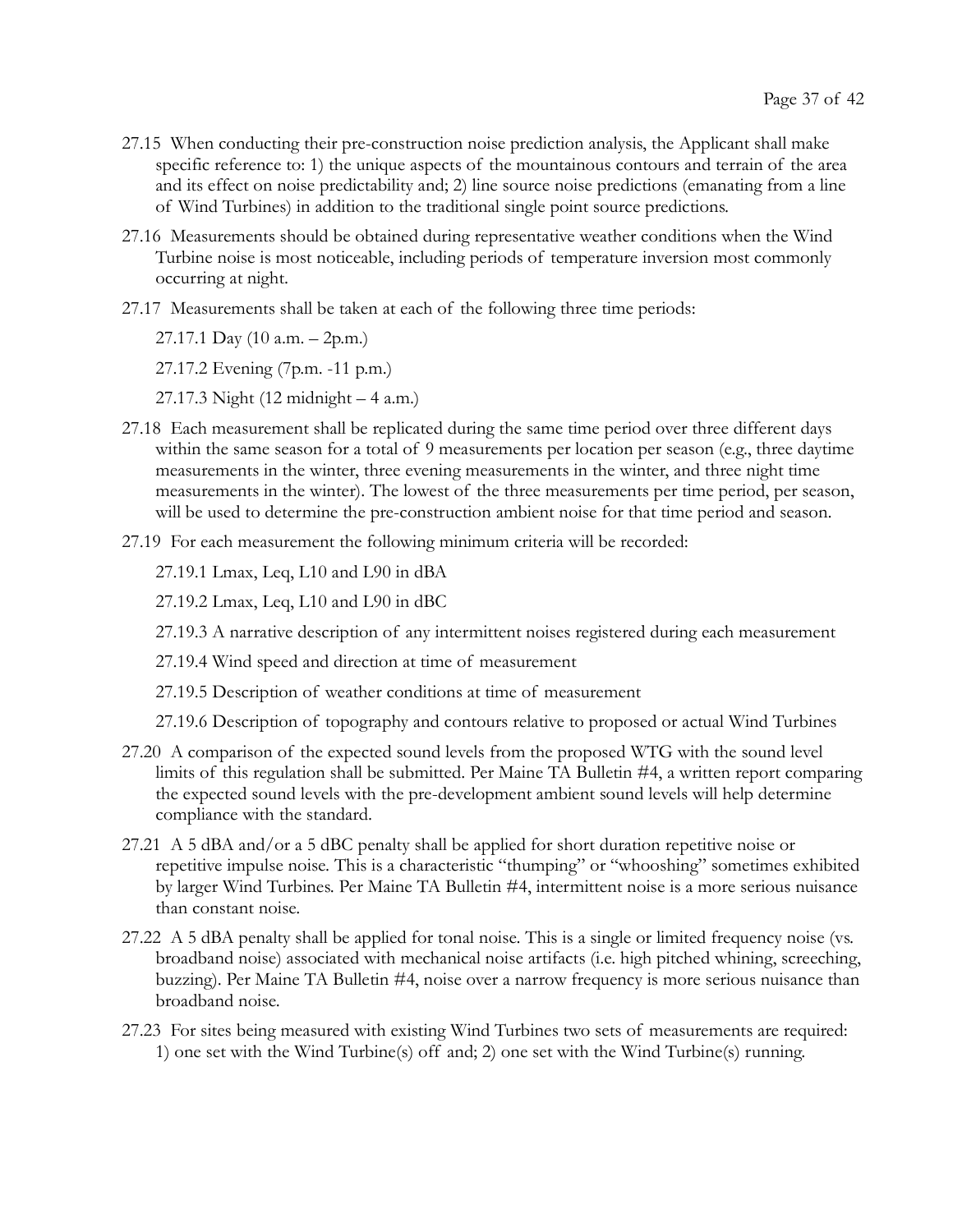- 27.24 For noise complaints after the Wind Turbines are operational, the measurement points, season, time, and duration of measurements shall be selected in consultation with the affected property owner. If requested by the property owner, continuous measurements may be taken for longer periods of time to capture intermittent nuisance noise patterns.
- 27.25 Within twelve months of the date when the project is fully operational, and within four weeks of the anniversary date of the pre-construction background noise measurements, repeat the existing sound environment measurements taken before the project approval. Post-construction sound level measurements shall be taken both with all WTG's running and with all WTG's off.
- 27.26 The post-construction measurements will be reported to the Town of Montville (available for public review) using the same format as used for the preconstruction sound studies. Postconstruction noise studies shall be conducted by a firm chosen and hired by the Town of Montville. Costs of these studies are to be paid by the Licensee.
- 27.27 Any noise level falling between two (2) whole decibels shall be deemed the higher of the two.
- 27.28 When testing for WTG noise compliance, all measurements at the test location must be the preturbine background noise measurement location nearest to the home of the complainant in line with the WTG and nearer to it. The time of day for the testing and the wind farm operating conditions plus wind speed and direction must replicate the conditions that generated the complaint. Procedures of ANSI S12.9-Part 3 apply. The effect of instrumentation limits for wind and other factors must be recognized and followed.

#### 28.0 WTG Submission Standards and Fees

- 28.1 Fees and Bonds.
	- 28.1.1 Application Fee: \$5000.00.
	- 28.1.2 Professional Fees Escrow: one half of one percent of the estimated cost of the project, minimum balance of \$25,000.00 at all times.
	- 28.1.3 Decommissioning Bond: See Section 22.0 .
	- 28.1.4 Road Damage Bond: See Section 15.9.4.
- 28.2 Submission standards.

All information in this application, unless specified, will become part of the public record. Information submitted by the Applicant must be continuously updated throughout the application process as changes are made or new information becomes available.

The Applicant shall include a written application, which shall include:

- 28.2.1 Applicant's name and contact information.
- 28.2.2 Legal Owner/operator and contact information.
- 28.2.3 Description of the legal structure of the WTG including a corporate organizational chart, ownership and equity structure, and all investors.
- 28.2.4 Description of the proposed WTG that includes the number of Wind Turbines, the nameplate capacity of each Wind Turbine, Turbine Height and manufacturer's specifications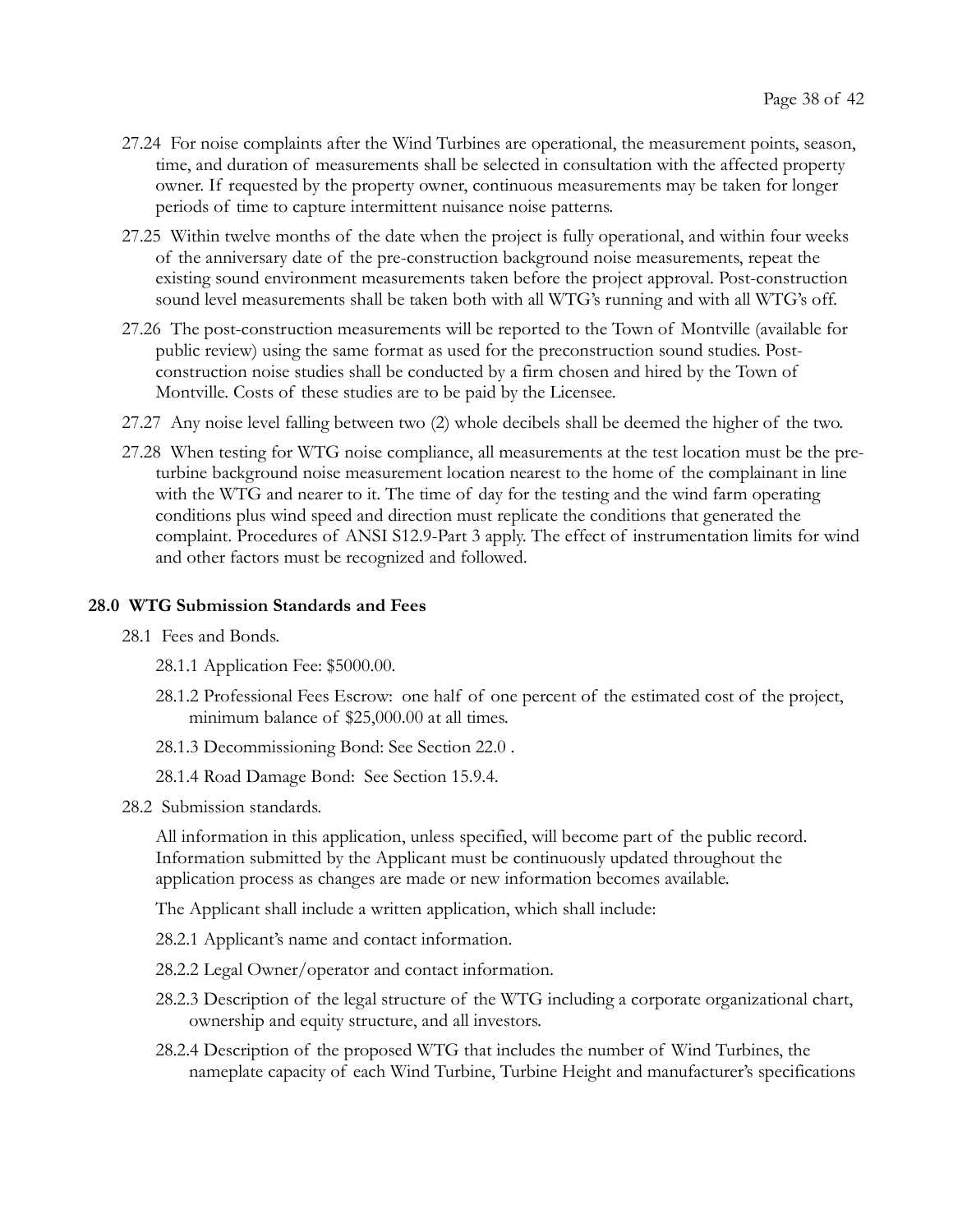for each Wind Turbine, the aggregate generating capacity of the entire project, and a description of associated facilities.

- 28.2.5 Location map of the project showing the location of the each Wind Turbine, associated facilities, all property under partial or total control of the Applicant including easements and those under lease with Participating Landowners, roads, municipal boundaries, proximity to all Scenic or Special Resource features in the Town of Montville and major geographical features.
- 28.2.6 Detailed site plan showing the location of each Wind Turbine and Associated Facility and any of the following features located within 1.5 times the required setback: property boundaries, required setbacks, topographic contour lines (maximum 20-foot interval), buildings (identify use), roads, driveways, right-of-ways, overhead utility lines, Scenic or Special Resources, tree cover, wetlands, streams, water bodies, areas proposed to be cleared of vegetation or re-graded, and areas proposed to be significantly excavated or blasted.
- 28.2.7 Copies of all Participating Landowner agreements and easement agreements. Dollar amounts may not remain confidential.
- 28.2.8 Copies of any deeds or purchase agreements for land owned or under option by the Owner/operator.
- 28.2.9 Receipt showing payment of application fees and escrow for professional and public hearing fees.
- 28.2.10 A copy of the most current business plan for the WTG.
- 28.2.11 A copy of all collected and available relevant wind data for the WTG. This information is a critical indicator of the long-term financial viability of the project.
- 28.2.12 Proof of financing.
- 28.2.13 Reference list of all previous WTGs with which the Owner/operator has been affiliated.
- 28.2.14 Proof of compliance with all required setbacks. The Applicant shall work with the Permitting Authority to complete a pre-construction noise study per Section 27.0 . This study must be completed before the permit can be approved.
- 28.2.15 A detailed noise prediction model for worst-case noise scenarios based on wind speed and wind direction for the WTGs. The study shall be projected onto a contour map for a minimum of two miles from each Wind Turbine. Worst-case scenarios for each property line within the 2-mile radius, measured horizontally from the Project Boundary, shall be reported in table form. The model will address the unique mountainous terrain of the area. Noise predictions will include both single source and line source origination. All underlying assumptions and algorithms in the model will be documented.
- 28.2.16 As part of the review process, the Applicant will, per Maine TA Bulletin #4, provide written demonstration that the noise standards in this Ordinance will be met.
- 28.2.17 The Wind Turbine manufacturer's noise emission specifications for each Wind Turbine model.
- 28.2.18 A shadow flicker and blade reflection model for the proposed WTG. The model will provide a worst-case scenario (100%) seasonal representation for each Occupied Building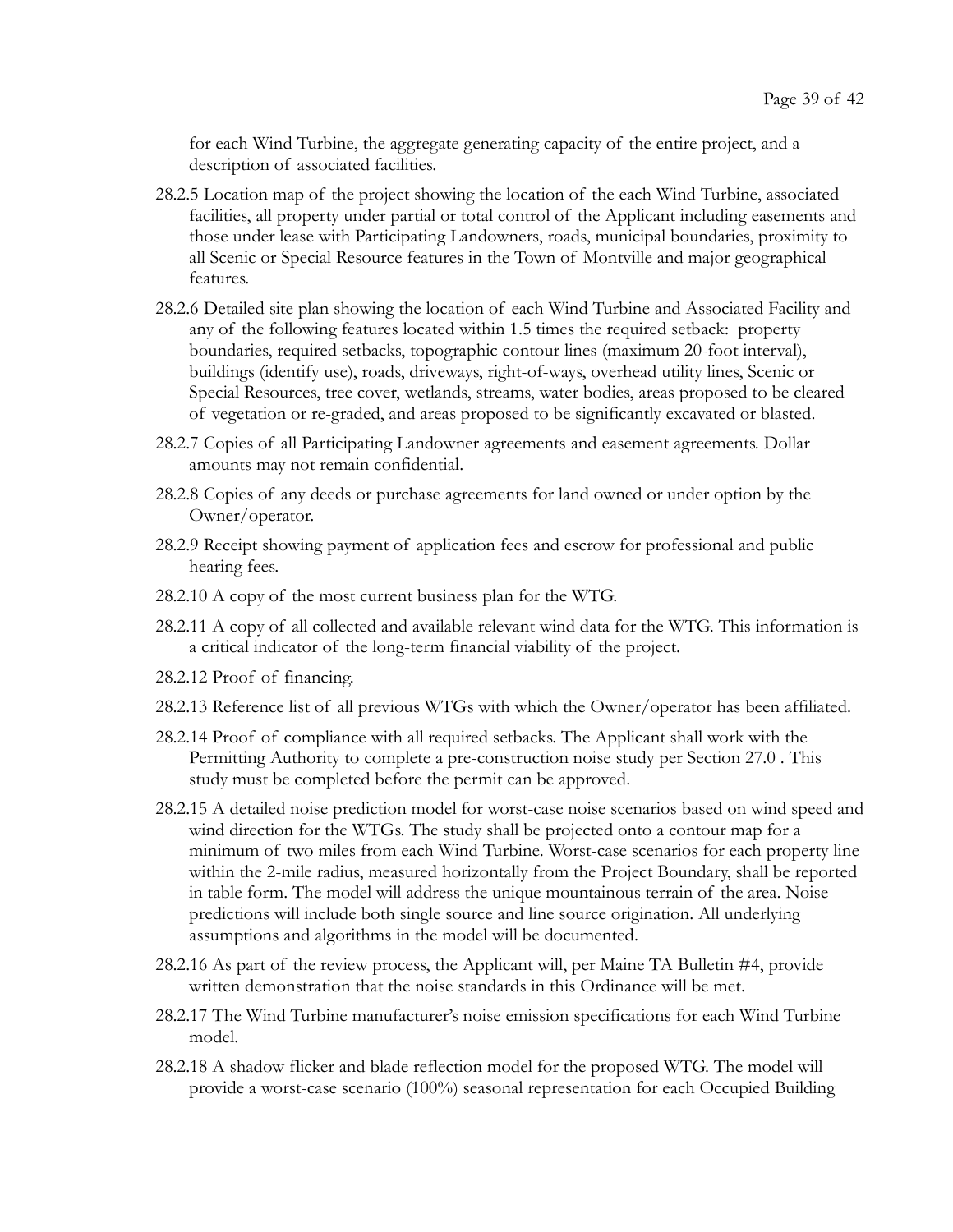within two miles of any Wind Turbine. The model will calculate maximum hours of shadow flicker and blade reflection in table form for each Occupied Building. A worst-case scenario shall also be constructed for vehicle traffic on Route 220.

- 28.2.19 Copies of all executed Mitigation Waiver agreements concerning Setbacks, Noise and Shadow Flicker/Blade Reflection. Dollar amounts may not remain confidential.
- 28.2.20 Written demonstration that the Wind Turbine Plan is consistent with the Montville Site Plan Review Ordinance.
- 28.2.21 Documentation showing compliance with Section 15.2.2, both during construction and post construction.
- 28.2.22 Documentation showing compliance with Section 15.2.3 and with Section 15.2.4.
- 28.2.23 Documentation showing compliance with Section 15.2.5. Documentation must include a construction site erosion plan and storm water runoff control plan that minimizes potential adverse impacts on streams and wetlands.
- 28.2.24 Documentation showing compliance with Section 15.2.6.
- 28.2.25 Documentation showing compliance with Section 15.2.7.
- 28.2.26 Written evidence that the Environmental Coordinator of the Maine Department of Inland Fisheries and Wildlife and the Maine Natural Areas Program have both been notified of the pending application and the location and Turbine Height of all proposed Wind Turbines.
- 28.2.27 A Location of Development permit from the Maine Department of Environmental Protection (DEP) pursuant to Title 35-A M.R.S.A. §3451, Title 35-A M.R.S.A. § 3456 and Title 38 M.R.S.A § 482 is required unless the Wind Turbine: 1) does not sell or convert electricity for off site use including net metering; and, 2) does not qualify as a Structure with a total land area in excess of 3 acres for the entire WTG.
- 28.2.28 A visual impact assessment pursuant to Section 15.3 .
- 28.2.29 Photographs of existing conditions of each Wind Turbine and associated facility site.
- 28.2.30 Sight line, photographic, and elevation information shall be provided from: 1) each Occupied Building within the Setback; 2) from any Scenic or Special Resource location and other locations as the Permitting Authority deems necessary.
	- 28.2.30.1 A Sight Line Representation shall be drawn that shows the lowest point to the Wind Turbine visible from each location. Each sight line shall be depicted in profile, drawn at one-inch equals 40 feet. The profiles shall show all intervening trees and physical structures.
	- 28.2.30.2 Each Sight Line shall be illustrated by one four-inch by six-inch color photograph of the current view.
	- 28.2.30.3 Each of the existing condition photographs shall have the proposed Wind Turbines superimposed on it to accurately simulate the WTG when built.
	- 28.2.30.4 Elevations of the tops of any structures on the subject property relative to the elevation of the Wind Turbines(s)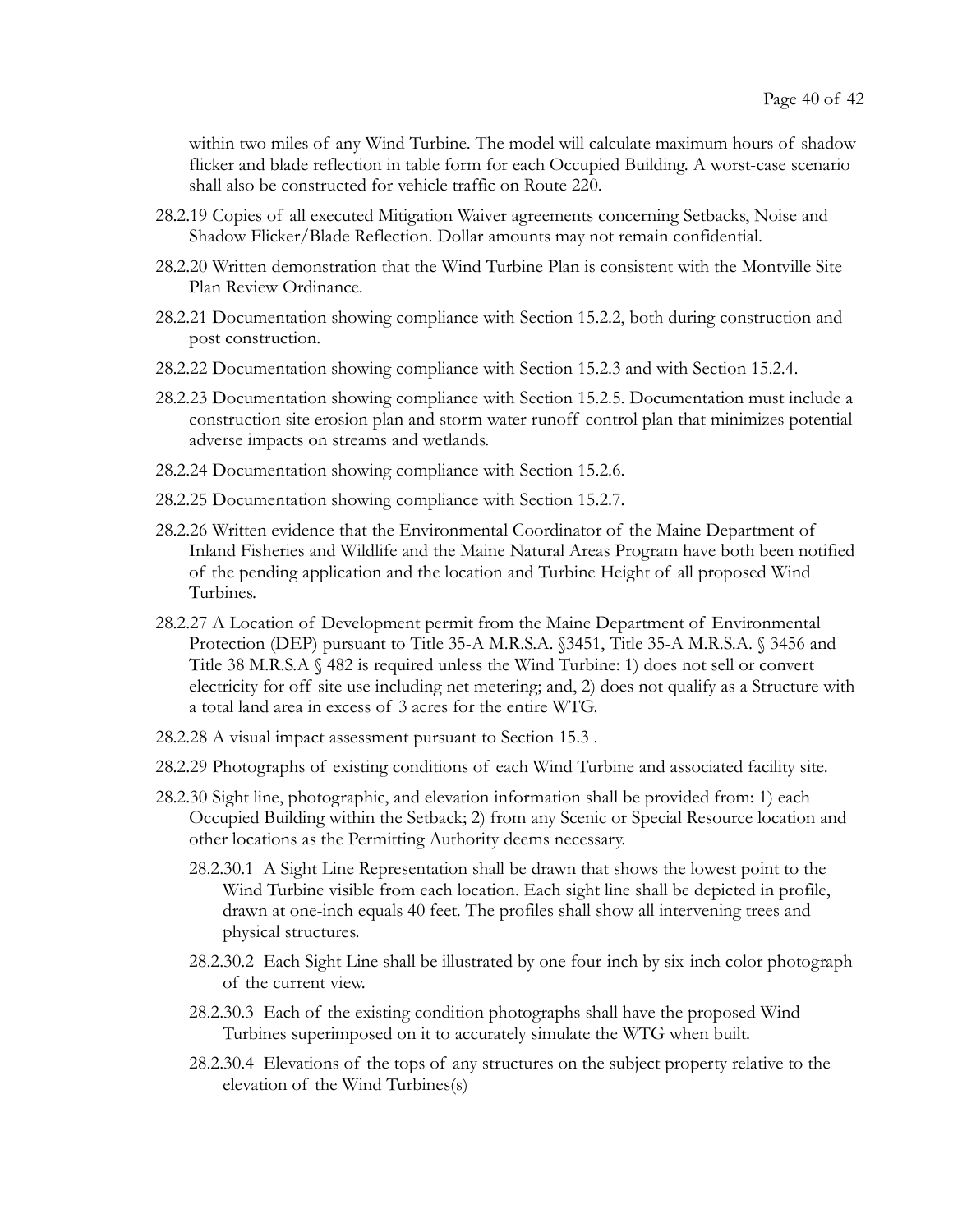- 28.2.30.5 The height and elevation relative to the Wind Turbine(s) of trees, both existing and proposed, that are to provide visual buffering. In the case of trees to be planted, the proposed height at the time of planting as well as the projected mature height is to be provided.
- 28.2.31 Demonstrate compliance with Section 13.3 . Provide a written description of emergency and normal shutdown operations.
- 28.2.32 Demonstrate compliance with Section 14.1 . Submit required permits from the Federal Aviation Administration.
- 28.2.33 Demonstrates compliance with Section 14.2 .
- 28.2.34 Submit contract with Maine licensed professional engineer to conduct post construction structural and operational inspection and written agreement by Applicant to submit proof of successful inspection as a condition of permitting before operating WTG
- 28.2.35 Proof of Liability Insurance in the amount of five million dollars (\$5,000,000.00) per occurrence.
- 28.2.36 Time-line showing all aspects of the construction.
- 28.2.37 Photographs and detailed drawings of each Wind Turbine, including foundation design. Details must be provided of all significant excavation and blasting.
- 28.2.38 Demonstrate compliance with Section 15.4.3. A map shall be provided showing all transmission lines and rights-of-way that will need to be built or upgraded to accommodate the WTG. Applicant shall submit copies of signed letters of intent to grant easements, longterm leases or other property rights from involved landowners and any governmental unit responsible for access, approval or construction of electric transmission and distribution lines, whether part of the WTG or part of the local electrical distribution grid. The Applicant shall submit an affidavit stating that no property will need to be taken by eminent domain to facilitate transmission lines necessary to support the project.
- 28.2.39 A geological report from a registered geotechnical engineer demonstrating that the soils can support the Wind Turbines and the underlying ground is geologically stable. The report shall include a slope stability analysis and any underlying fault zones.
- 28.2.40 A written summary of all routine operation and maintenance procedures for the WTG.
- 28.2.41 Demonstrate compliance with Section 15.6 . Provide an estimate of required new equipment and training to be provided.
- 28.2.42 Document all potential hazardous wastes that will be used on the WTG, including but not limited to any chemicals used to clean the Wind Turbine blades, and how these wastes will be transported, handled, stored, cleaned up if spilled, and disposed of during any phase of the project's life.
- 28.2.43 A communication/electromagnetic interference study prepared by a registered professional engineer showing that the proposed WTG will comply with Section 15.7 . The Owner/operator will sign an affidavit stating that the Owner/operator shall be responsible for the full cost remediation to remain in compliance with this Section.